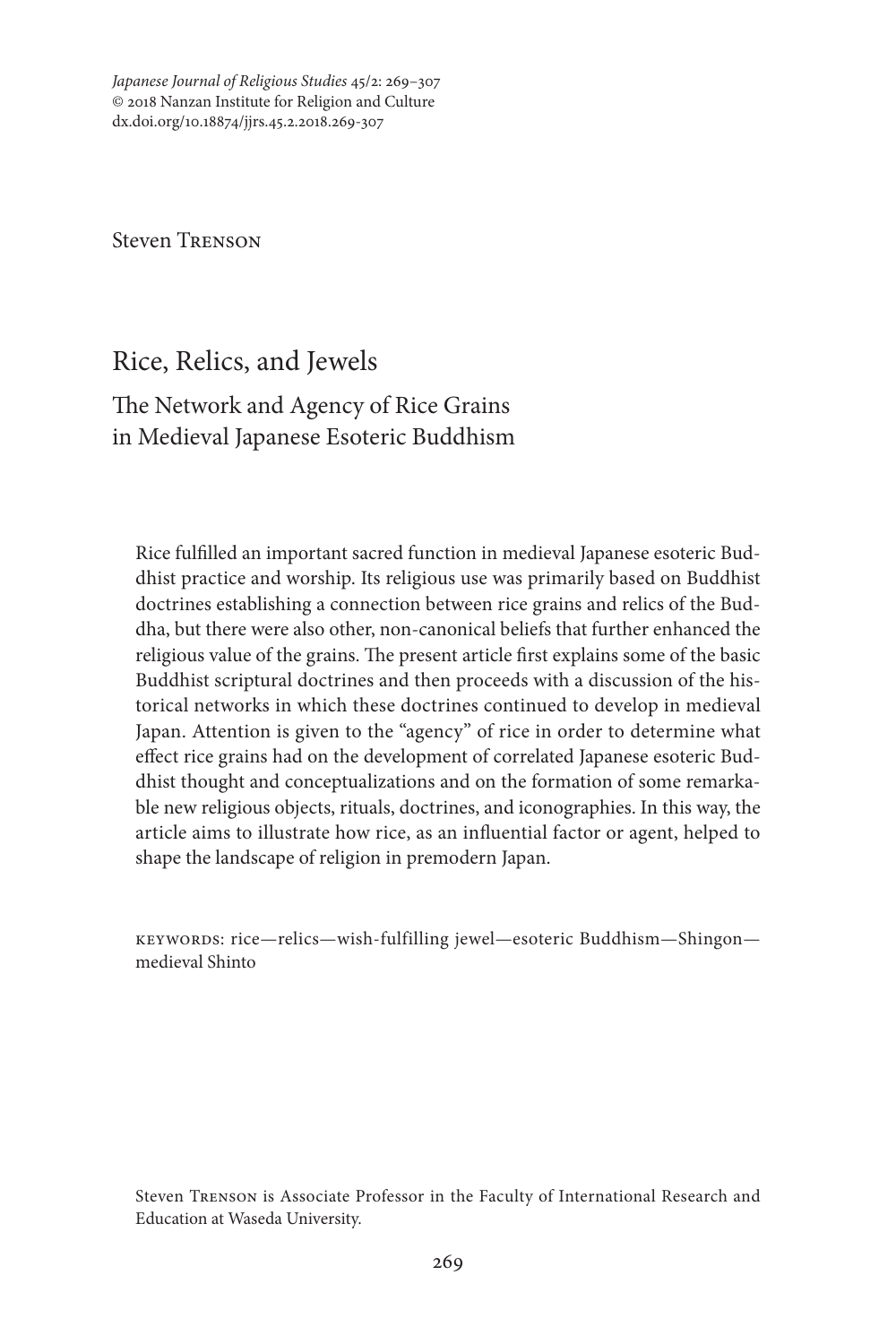**M** EDIEVAL Japanese esoteric Buddhism (*mikkyō* 密教) is characterized by a great variety of beliefs, doctrines, and practices. Among these, one recurring theme assumes an interconnection between rice grains and body relic by a great variety of beliefs, doctrines, and practices. Among these, one recurring theme assumes an interconnection between rice grains and body relics of the Buddha (*busshari* 仏舎利). This connection was based on a number of scriptural Buddhist doctrines, and therefore its appearance in medieval Japanese Buddhism should not be considered unusual. However, in Japan the thought evolved in various interesting ways. Some of the new developments are not unexpected, such as the extended relationship with the wish-fulfilling jewel (*nyoi hōju* 如意宝珠), the latter after all being described in Buddhist scriptures as the alternate symbolic form of the relic, but others are quite surprising. For example, in the *Kanjō inmyō kuketsu* 灌頂印明口決 (Oral Instructions on the Consecration Mudras and Mantras), a Japanese medieval text, we read the following rather uncommon interpretation of the "rice-relic" concept:

"The relics of the Buddhas of the past change into rice grains, and the rice grains engage in sexual acts to perpetuate [the existence of] sentient beings." (*Kanjō inmyō kuketsu*, sz 27: 128a)1

This phrase relates what seems at first to be a quite peculiar thought: that rice grains, as different forms of the Buddha's relics, engage in sexual acts and that this has some relation with the continuation of the existence of sentient beings. What exactly this means will be discussed below, but from this instruction we may already understand that rice grains in medieval Japanese Buddhism were viewed in connection to not only relics or jewels but also, for reasons yet unclear, to religious concepts related to the reproduction of life.

This article sheds light on the development of the "rice-relic" doctrine in medieval Japanese *mikkyō* by investigating some of the religious contexts and networks in which the concept was taken up and worked out. For practical reasons, I mainly focus on Shingon sect examples, with occasional reference to Tendai thought. One of the purposes of this investigation is to highlight the "agency"

1. There are different copies of the *Kanjō inmyō kuketsu*. For a detailed study of these copies, see TAKAHASHI (2016).

<sup>\*</sup> This article is an elaborated version of a paper delivered at the 2017 eajs Conference in Lisbon. I wish to express special thanks to Caroline Hirasawa, Benedetta Lomi, and Achim Bayer for their valuable instructions and suggestions. Also, I would like to specify that the results of this article were obtained with the support of a jsps kaken research grant (Grant Number 26770220).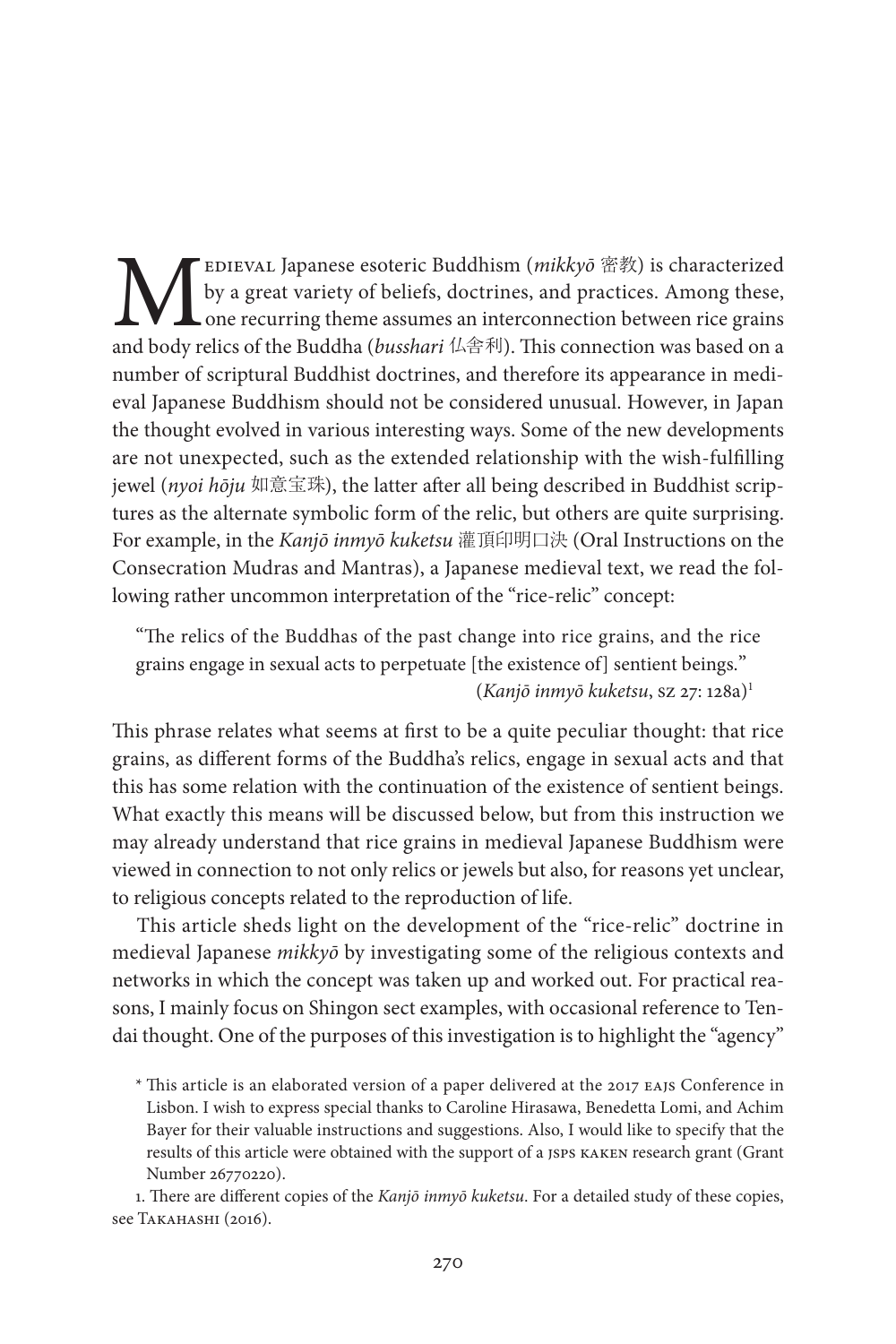of rice. To explain what is meant by this, it is first necessary to briefly discuss the question of the religious character of objects.

Any object is first and foremost merely a thing; it does not possess any religious value unless its thing-like nature is conceptually turned into something supernatural. Fabio Rambelli recently demonstrated that ordinary things may be transformed into objects that surpass their limited material or functional value in two ways: theoretical operation and/or ritual action (RAMBELLI 2007, 264). In other words, a physical thing only becomes a sacred object endowed with animation, sentience, and soteriological effectiveness once it has been transformed by human agency in the form of a theoretical thought or a ritual performance. This rather unshakable observation emphasizes external causes for things becoming supernatural or sacred, suggesting that objects are usually passive receivers of human action.

However, as the articles in this volume illustrate, the process through which ordinary objects are changed into religious items may be complicated by additional factors. One of these factors is the "agency" of the objects themselves. This idea is underscored in the actor-network-theory of Bruno Latour and others, which describes the role of nonhuman actors such as objects in a given network as "interactional." In Latour's wording, nonhuman objects are "mediators making other mediators do things," similar to marionettes, which are not just being manipulated but also somehow making puppeteers move their fingers in a particular way (LATOUR 2005, 216-17). In other words, objects have material and conceptual properties that, when interacting with other factors, can have an effect on how they are used, perceived, or adapted.

Another way to explain the interactional agency of objects is to refer to Indra's Net, the well-known metaphor wielded in Kegon Buddhism to illustrate the interlocking and inter-reflecting nature of phenomena. In this metaphor, each phenomenon is seen as a jewel attached to a node in a vast tangled net, reflecting all other jewels and in turn being reflected in all of them. Their nature is both projective (active) and reflective (passive) at the same time. Similarly, an object may be seen as a jeweled node set within a net of interrelated factors, not only reflecting the characteristics of these factors due to which its inherent aspect is altered but also projecting its own (material, conceptual) properties onto them, affecting their nature as well.

The idea of the agency of rice in this article follows the thoughts of interactivity as described above. In addition, however, this study takes this agency as something that happens primarily on a mental or conceptual level. In other words, the agency of rice is seen as arising when human actors use it or focus upon it and as a result set it in the mind like a jeweled node at the center of a network of correlated concepts. The structure of the network as well as the nature of the concepts embedded therein naturally vary according to different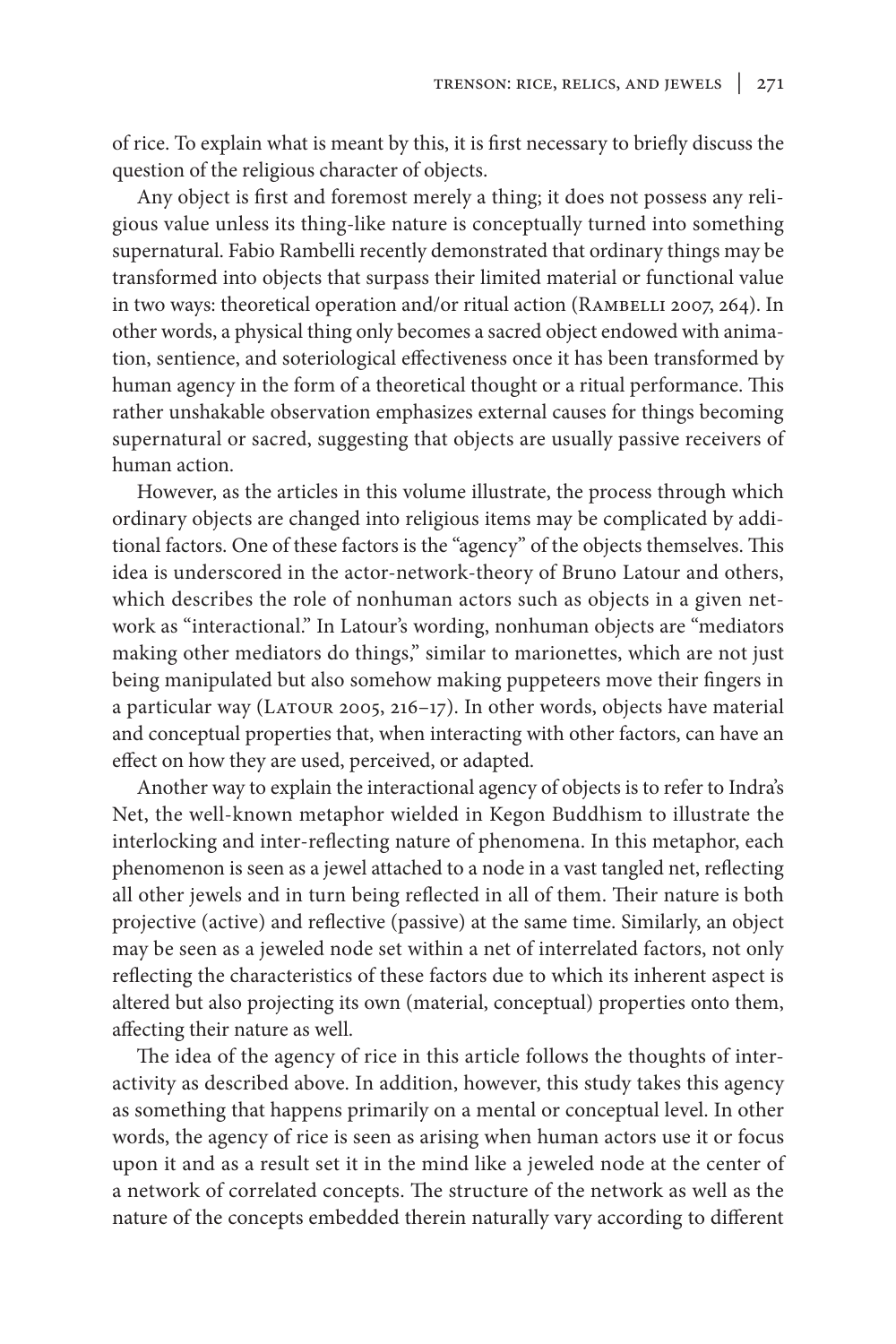historical situations, but in the case of medieval Japanese esoteric Buddhist priests, it mostly comprised the relic and symbolic cognates such as the jewel, the stupa, or the bowl. In this network, rice reflected the qualities of its correlated concepts, becoming a religious object. At the same time, however, it also projected its own material and conceptual properties onto these concepts, impacting on the way they were normally considered.

This article concretely illustrates how this agency of rice played out in medieval *mikkyō* while illuminating the historical and conceptual networks in which it occurred. The discussion unfolds in sections that highlight different aspects of the network and agency of rice. The first section explains how the "rice-relic" doctrine, the "core node" in the network, was established and codified in Buddhism. Ensuing sections discuss how this doctrine evolved in medieval Japan through the active agency of rice. By addressing these issues, the article hopes to clarify that rice grains, a modest materiality, were quite instrumental in shaping the landscape of medieval Japanese religion.

## *Lost in Translation: Establishing an Etymological Link between Rice and Relics*

One of the principle nodes to which rice was attached in Buddhist conceptual networks is that of the Buddha's relic, but when and where were these two items first interconnected? It may be useful to begin the discussion of this question by citing the *Hizōki* 秘蔵記 (Account of the Secret Treasury), a work of unknown authorship that was traditionally believed to have been written by Kūkai 空海  $(774-835)$ , the founder of Shingon.<sup>2</sup>

In India, rice grains are called "*shari*" 舎利. The Buddha's relics, too, since they resemble the shape of rice grains are called "*shari.*" (*Hizōki*, kz 2: 24)3

According to this instruction, *shari* was used in India to denote rice grains, and since they resemble the shape of the Buddha's body relics, the latter were accordingly called "*shari*" as well in that country. How much is true about this assertion?

Objects considered to be body relics of the Buddha come in different materials, forms, and colors, but they often assume the shape of crystalline beads. According to the fifth-century Indian Buddhist scholar Buddhaghoṣa, the size of these beads vary from that of mustard seeds to those of broken grains of rice or split green peas.<sup>4</sup> That rice and relics were interconnected in India on the basis

2. The general consensus today, based on critical philological analysis of the *Hizōki*'s contents, is that the work must have been established after Kūkai's time, somewhere between 865 and 910, with the exact dates slightly varying according to each scholar. See Ōsawa (1992; 1999), Yoneda (1994), and Hosokawa (2009).

3. The phrase is also quoted in the *Asabashō* 阿娑縛抄 (TZ 9: 102c4-5).

4. See Strong's (2007, 11) citation of Buddhaghoṣa's *Sumangalavilāsinī*.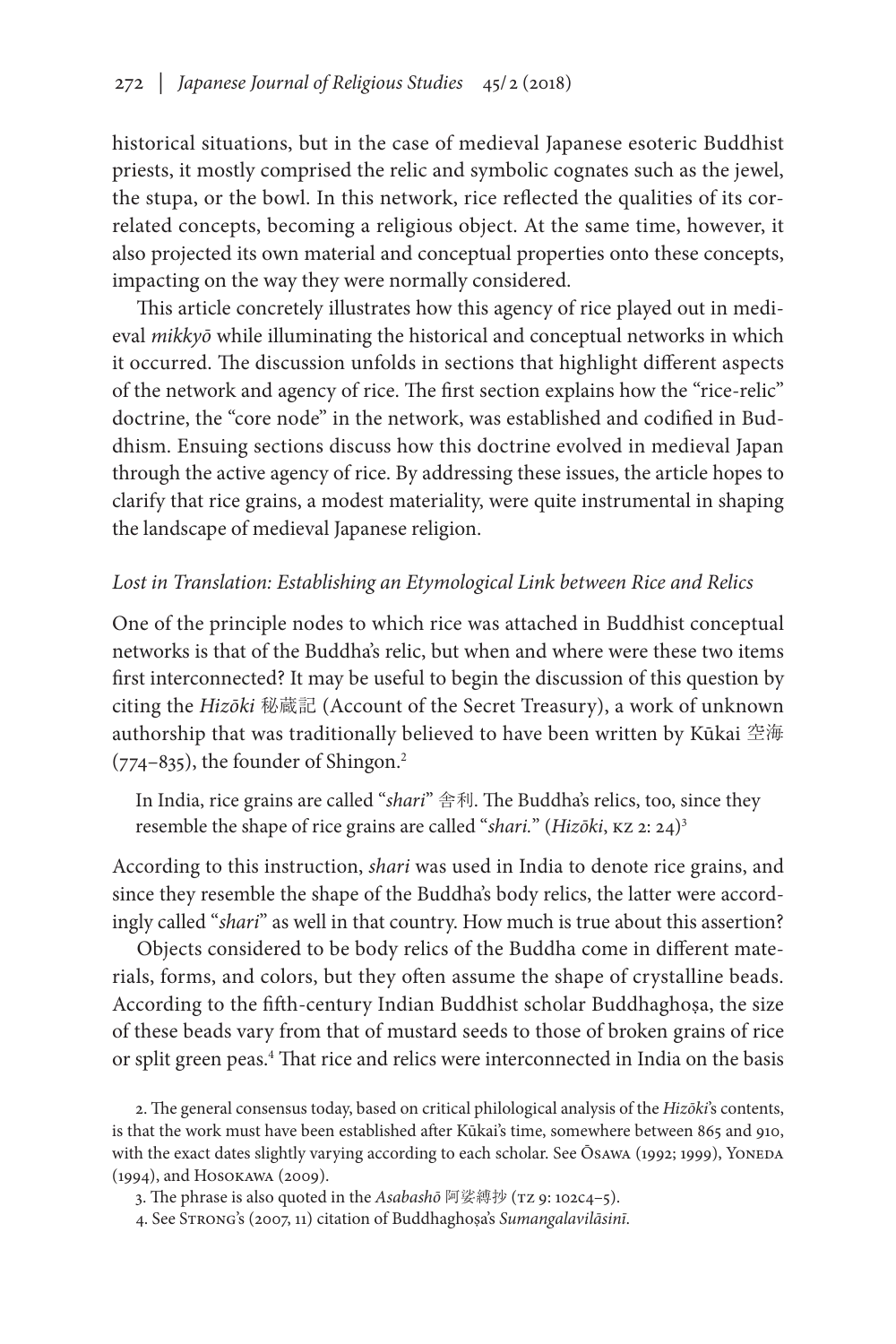of their similar forms is thus likely true, but the idea that these objects also had a common etymological ground in the Indian language is incorrect. In Sanskrit, the words *vrīhi* and *śāli* were used to indicate rice. Among these two, *śāli* properly speaking means "rice," "rice plant," or "cereal." In contrast, relics were commonly expressed with the term *śarīra*, but, although this word sounds similar to *śāli*, there is no etymological affiliation between them (Sugawara 1994, 240).

However, it appears that the etymological distinction between *śāli* and *śarīra* was blurred when the two words were translated into Chinese. In Chinese scriptures, the word *śāli* was either transliterated or translated. Among transliterations, we find *sheli* 舎利 (or *sheligu* 舎利穀), *shelimi* 奢利米, *sheli* 舎黎, and *sheli* 舎理, and among translations, we encounter the following words: *dao* 稲, *gu* 穀, or *mi* 米 (Sugawara 1994, 240–41). There are other transliterations and renditions, but what is important for our discussion here is the fact that the transliteration of *śāli* by *sheli* 舎利 appears exclusively in Paramārtha's 真諦 (499–569) translation of Vasubandhu's *Abhidharmakośabhāṣya* (Treatise on the Abhidharma Storehouse, *Apidamo jushe shilun* 阿毘達磨倶舍釈論, t 1559, 29; hereafter *Bhāṣya*). Paramārtha translated many other sutras, but in them, he either transliterated *śāli* as *shelimi* 奢利米 or rendered it into *dao* 稲, *gu* 穀, or *mi* 米. In fact, before translating the *Bhāṣya*, he commonly used *sheli* 舎利 to transliterate *śarīra*, while translating *śāli* with *shelimi* 奢利米, *dao* 稲, or some other word. For his translation of the *Bhāṣya*, however, he decided to render *śarīra* with the words *shen* 身 or *ti* 体 and *śāli* with *sheli* 舎利. In other words, he applied the word *sheli* 舎利, which he previously used to translate the Sanskrit term for relics, to denote rice. We do not know why he did that (SUGAWARA 1994, 241-42).<sup>5</sup>

Whatever the reason, although his translation of the *Bhāṣya* was later superseded by that of Xuanzang 玄奘 (600?–664; T 1558, 29), and although his transliteration of *śāli* by *sheli* 舎利 constituted a rare case, the idea that the word *sheli* 舎利 may be used for both rice grains and relics lived on after him. For example, in the *Guan Mile shangsheng doushuaitian jing zan* 観弥勒上生兜率天経賛 (Hymns for the Meditation on the Sūtra of the Ascension and Rebirth of Maitreya in the Tuṣita Heaven,  $\tau$  1772, 38) by Kuiji 窺基 (632–682), the eminent Yogācāra scholar, we read the following line:

The word s*heli* 舎利 means "rice grain." The word *tuodu* 駄都 means "body [relic]."6 Since the size of the Buddha's body [relics] is similar to rice grains, [the relics] are called with the name [used for rice grains].  $(T1772, 38.292a27-28)$ 

5. Sugawara surmises that this peculiar change perhaps reflects the dire conditions, due to war and other factors, in which Paramārtha had to translate the *Bhāṣya* (1994, 242).

6. *Tuodu* (*dato* or *dado* in Japanese) is the Chinese rendering of the Sanskrit word *dhātu*, which has many meanings: layer, stratum, constituent part, ingredient, element, primitive matter, a constituent element or essential ingredient of the body, primary element of the earth,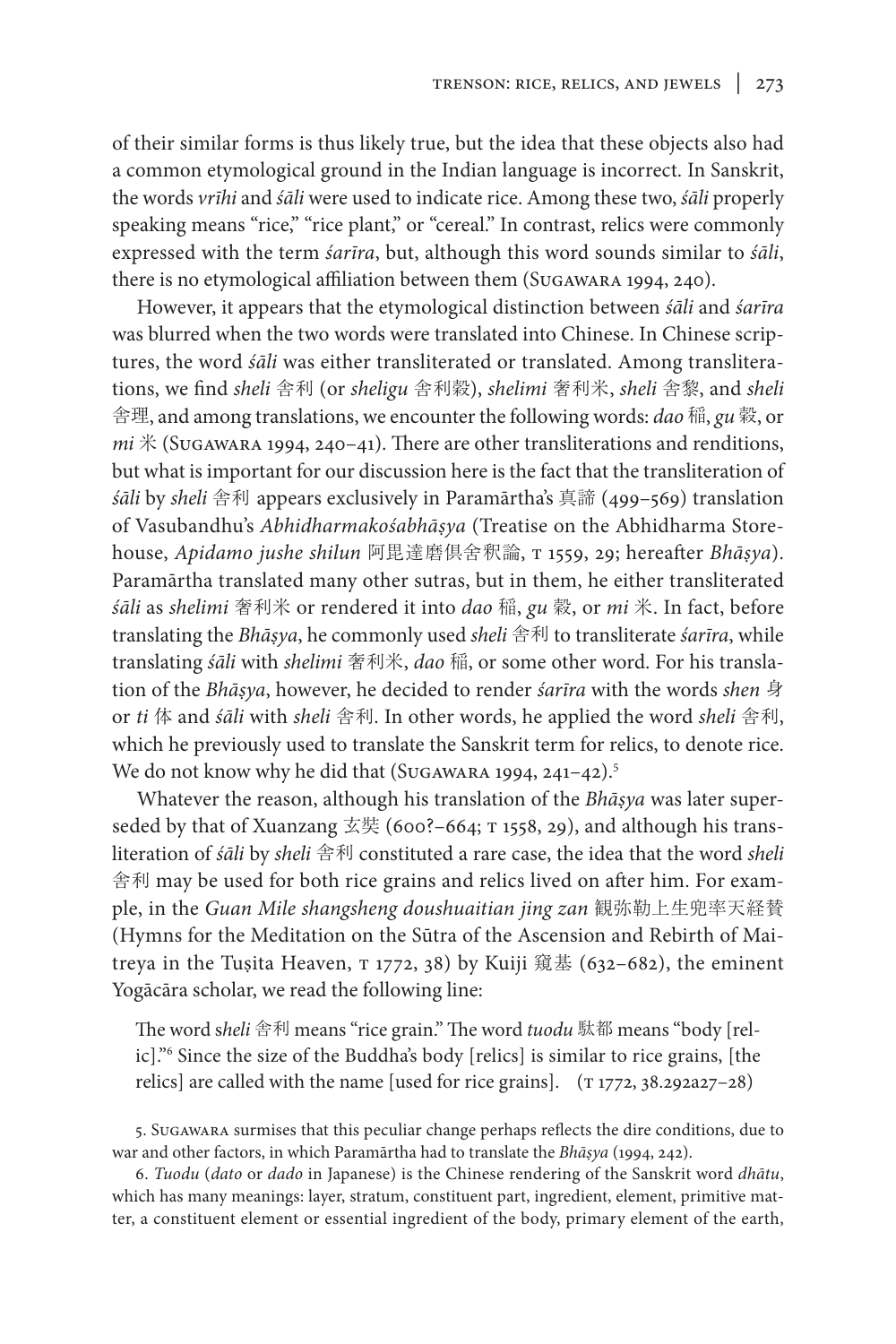In this instruction, *sheli* is taken to mean "rice grain," which is further associated with the body relics of the Buddha on account of their similar sizes.

In sum, it seems that the main reason for associating rice grains with relics was based on their similar shapes. Since the similarity was noted by Buddhaghoṣa, the thought that rice and relics are religiously interrelated also might therefore go back to Indian Buddhism. However, it was in China, where Paramārtha expressed rice grains and relics with the same word *sheli* 舎利, that the religious connection between the two objects must have gained solid ground. Indeed, after Paramārtha, Chinese Buddhist monks could marshal not only a similar shape or size but also common etymological grounds as reasons to associate these objects. Judging from the reception of this thought by a scholar-monk as prominent as Kuiji, we can surmise that henceforth rice grains and body relics must have been regarded as closely interrelated religious items in Chinese Buddhism.

## *Extension of the Conceptual Network: Rice, Relics, and Jewels*

As the *Hizōki* indicates, the Chinese Buddhist perception that rice and relics share a common etymological basis was transmitted to Japan (SuGAWARA 1994, 242).<sup>7</sup> It cannot be affirmed with certainty that the knowledge had spread already from the time of Kūkai, since the authorship of the *Hizōki* is unclear, but there is no doubt that ideas about an interconnection between rice and relics circulated in Japanese esoteric Buddhist thought from some point during the early Heian period.

In medieval Japan, however, the conceptual network of the rice-relic notion was often further extended to include the wish-fulfilling jewel. For example, in the Shingon work *Kakuzenshō* 覚禅鈔 (Kakuzen's Notes), we read the following instruction:

The *Great [Wisdom] Treatise* says, "Relics of the Buddhas of the past change into wish-fulfilling jewels, and the wish-fulfilling jewels transform into grains of rice."  $(TZ 5: 601b24-25)$ 

Here the relics of the Buddha are said to become wish-fulfilling jewels, which in turn change into rice grains. This is said to be recorded in the *Dazhidulun*大智度論 (Great Wisdom Treatise), the well-known commentary on the *Mahāprajñā*pāramitā Sūtra (Large Sūtra on Perfect Wisdom, T 1509, 25) translated by

element of words, the ashes of the body, and relics (see the Monier-Williams [1899] *Sanskrit-English Dictionary*, 2nd ed., s.v. "dhātu"). More succinctly, as explained by Snodgrass, *dhātu*  refers both to "a world" (or sphere, macrocosm, unity) and the "constituents" making up that world (1985, 200). Thus, although the Chinese phrase quoted here takes the word to mean "body," in all likelihood it refers more exactly to the elements constituting that body, hence, relics. On *dhātu* (relics), see also Faure (2003).

<sup>7.</sup> The perception still lives on today in Japan, where the vinegar-flavored rice used in sushi is called "*gin shari*" 銀舎利, "silver *shari*."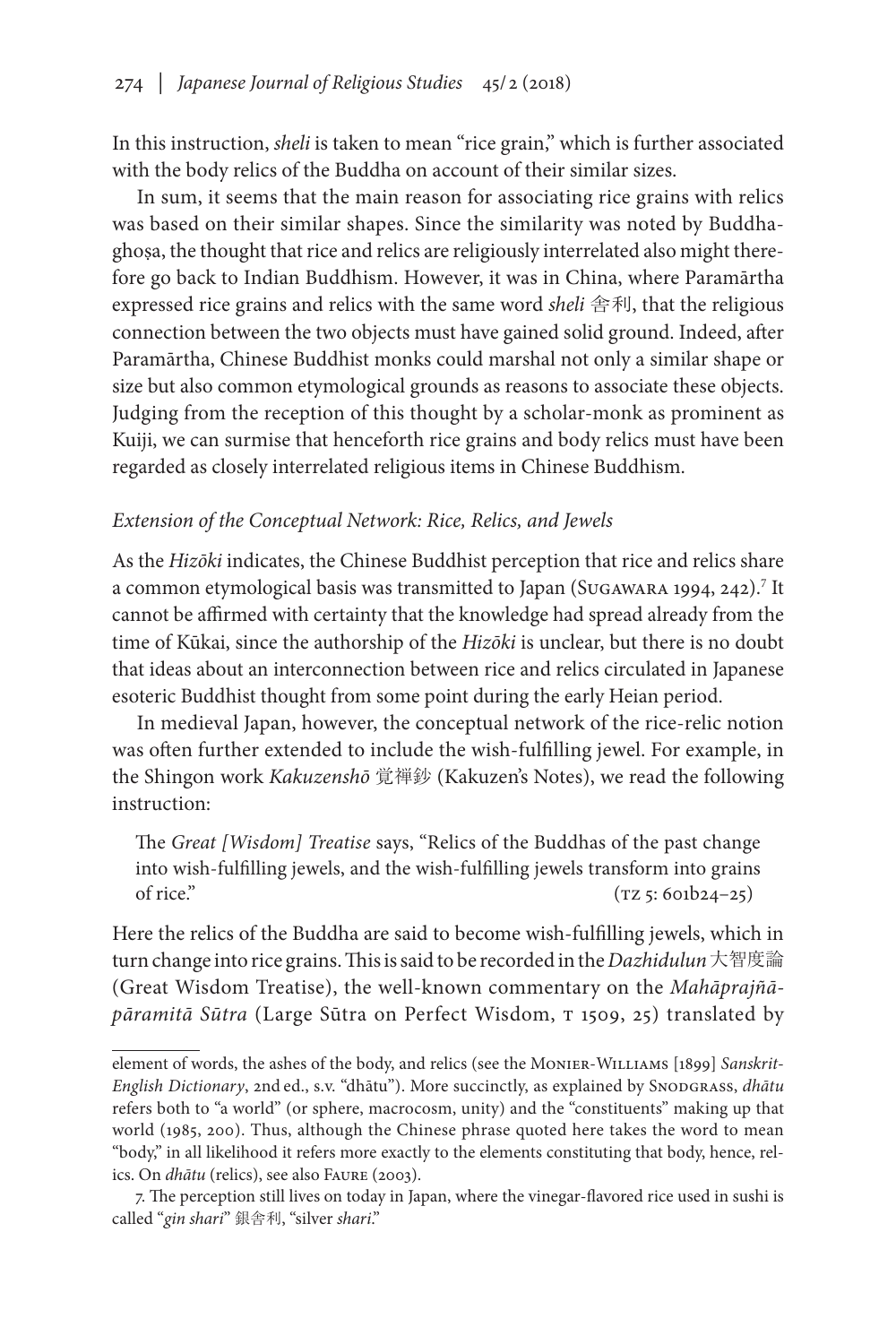Kumārajīva 鳩摩羅什 (344–413), but actually, contrary to what the *Kakuzenshō* asserts, there is no mention of the connection between relics, jewels, and rice grains in that treatise. To be more precise, the *Dazhidulun* explains that the wish-fulfilling jewel emerges from a dragon's brain or from a relic of a Buddha of the past to benefit sentient beings,<sup>8</sup> providing treasures, clothes, and food (onjiki  $f(x)$  according to wishes, or healing diseases ( $\tau$  1509, 25.478a20-b2), but it does not state that relics or jewels transform into rice grains. Or perhaps Japanese Buddhist monks interpreted "food" particularly as rice?<sup>9</sup>

Whatever its origin, the connection between relics, jewels, and rice grains became a distinctive feature of medieval Japanese esoteric Buddhism. The concept was especially valued in Shingon, as is evident from its quotation in the *Kakuzenshō*, but it was also upheld in Tendai (see below), and thus seems to have known quite a wide circulation.

The effect of this diffusion was that deities canonically related to the relic or one of its symbolic cognates were also sometimes associated with rice. For example, the *Hishō mondō* 秘鈔問答 (Questions and Answers Related to the *Secret Notes* [of the prince-monk Shūkaku]) informs us that the stupa held in the left hand of Bishamonten 毘沙門天, a deity originally unrelated to rice, contains a jewel that is equal to a Buddha relic and a grain of rice  $(T 2536, 79.518c3-4)$ . Although concrete cases such as this are not numerous, it may be assumed that a fair number of deities officially related in some way to the relic, the jewel, or the stupa were envisioned as having an extended connection to rice. Conversely, it is no surprise to observe that Japanese kami that originally were exclusively identified as rice or crop deities, such as Inari 稲荷, Toyuke 豊受, and Ukanomitama 倉稲魂, were intertwined with relic and jewel concepts in medieval Japan.<sup>10</sup>

# *The Agency of Rice in the Network of Rain-making: Rice Tower and Rice-Grain Stupas*

Relics and jewels are closely connected to dragons, which, as divine masters of water, were naturally key players in esoteric rites for producing rain and making

8. This passage likely formed the scriptural basis of the interconnection between relics, jewels, and dragons, which had a profound impact on the development of esoteric Buddhism in Japan. On this theme, see Ruppert (2000; 2002a), Faure (2004; 2016a), Naitō (2010), and Trenson  $(2016).$ 

9. Brian Ruppert, who also noted the absence of the reference to rice grains in the *Dazhidulun*, surmises that the notion of the connection between relics, jewels, and rice either stems from the Japanese *mikkyō* tradition since Kūkai or from some unknown continental Buddhist work (Ruppert 2000, 288, 293). At present, since such a work has not yet been found, the former possibility seems more likely.

10. This aspect has recently been extensively discussed and illustrated by Bernard Faure in his discussion of Ugajin 宇賀神 (2016b, 269–98).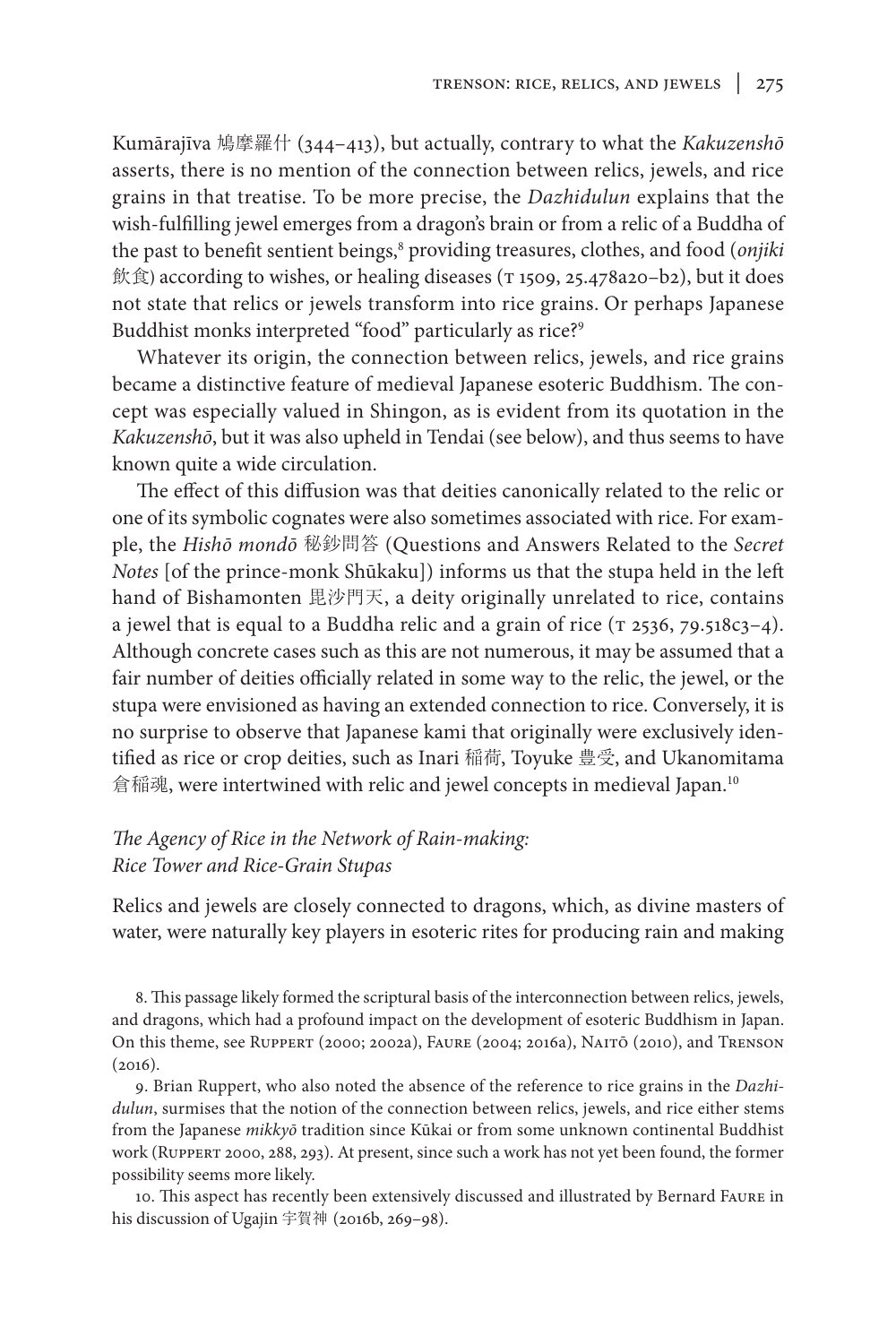crops grow. Their interplay within this context produced some remarkable developments of the "rice-relic-jewel" concept, but before explaining exactly what developments and how it may be useful to mention first a few words about rice cultivation and the importance of rain prayers to this activity.

Rice was known in Japan from a fairly ancient period. Studies have shown that dry rice (a tropical variant of *Oryza sativa japonica*) was grown in Kyushu and western Honshu from the mid-Neolithic period (3000–2000 bce) and that paddy rice (a temperate variant) was brought from the mainland to northern Kyushu between 1000 and 500 BCE (VERSCHUER 2016, 4-10). During the Yayoi period (500 bce–300 ce), the two varieties were cultivated together with different dry crops for general consumption, but after rice was made the basis for taxes and land management of the Yamato state in the seventh century ce it was mostly consumed by the upper classes.

Since the economy depended on rice, it was a matter of great political concern to ensure the proper growth of the crop. Wet rice cultivation requires a fair amount of water, which was collected from rivers and stored in ponds and reservoirs. If it did not rain for a prolonged time, however, the management of water could be compromised, which could lead to a poor harvest. Moreover, modern scientific studies have shown that a drought occurring between fifteen and nine days prior to the appearance of the ears results in yields significantly lower than usual, even when the fields are amply flooded (HOSHIKAWA 1975, 240-41). It is likely that this was also known by farmers in premodern Japan. Therefore, since rain is indispensable to the growth of rice, it is no surprise that the Yamato state promoted a great variety of rain-making rites, both Shinto and Buddhist, from as early as the seventh century (VERSCHUER 2016,  $32-34$ ).<sup>11</sup>

Shingon priests were quick to recognize the political importance of rain-making or crop-growth-ensuring prayers and from an early stage appealed to the state to perform rituals for that purpose. In 835, Kūkai inaugurated the latter seven-day ritual of the palace (*goshichinichi mishiho* 後七日御修法), which was annually performed in the first lunar month for the purpose of protecting the realm and securing the growth of the "five grains" (*gokoku* 五穀), that is, foxtail millet, barnyard millet, wheat or barley, beans, and rice. Later, in the second half of the ninth century, a ritual specifically targeting the growth of the five grains, the *Rain Prayer Sutra* ritual (*Shōugyōhō* 請雨経法), was established, which was regularly carried out in times of drought at the Shinsen'en 神泉苑 imperial garden. These two rituals, which are the earliest established state rituals of Shingon and thus quite important to the history of the sect, were connected through the use of relics and a meditation on the wish-fulfilling jewel of the dragon (Naitō 2010; Trenson 2016). This dragon was believed to live in the

<sup>11.</sup> For more on rain rituals, see Yabu (2002) and Trenson (2016).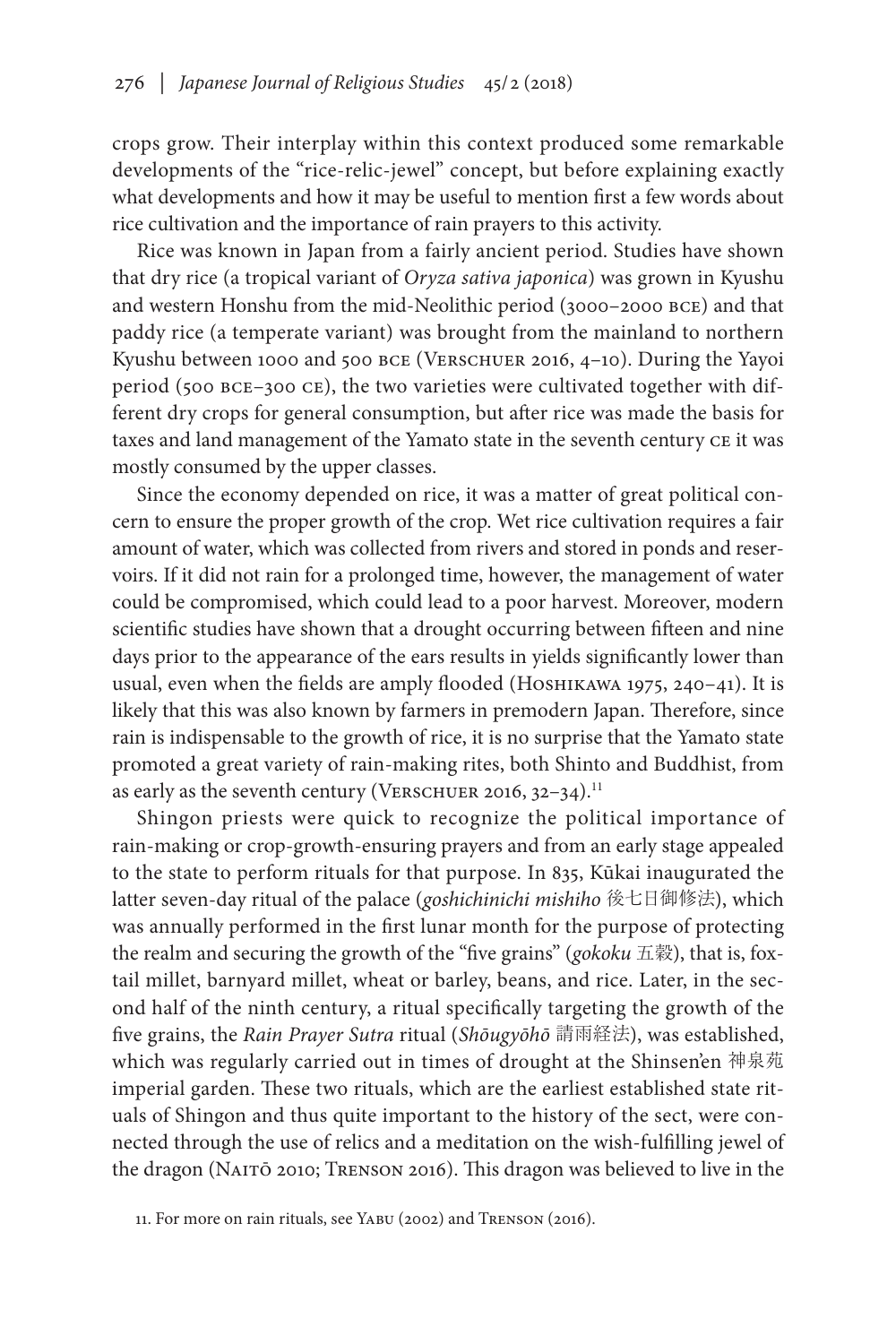pond of the Shinsen'en and at the same time at Mt. Murō 室生山 (in present-day Nara Prefecture), where Kūkai is said to have buried a jewel.<sup>12</sup> Other important cultic places included in the network of the dragon and the jewel were the Daigoji 醍醐寺 and Kajūji 勧修寺 temples, where the secrets of rain-making were traditionally handed down.

The interaction between the concepts of the relic, the jewel, and (rice) grains in the ritual resulted in a remarkable development of the rice-relic doctrine: "rice tower stupas." These objects are depicted in some remaining sketches of the great mandala (*dai mandara* 大曼荼羅), one of the two major mandalas used during the *Rain Prayer Sutra* ritual (FIGURE 1a).<sup>13</sup> This mandala shows the Buddha inside a jeweled pavilion, flanked by two bodhisattvas and worshiped by dragons. At the bottom, toward the middle, a monk stands in front of a low table on which rests a tower of rice (*bukku* 仏供). About this item, the *Zasshō* 雑鈔 (Miscellaneous Notes; kba 43.4), a medieval text containing instructions of the Daigoji lineage transmitted in the twelfth century, specifies that the rice tower was assumed to be a five-wheel stupa (*gorintō* 五輪塔), that is, a stupa consisting of five parts—a square, a circle, a triangle, a half-moon shape, and a jewel which symbolize the five elements of earth, water, fire, wind, and space. Indeed, some medieval drawings of the great mandala show the rice tower as part of a quintuple structure (FIGURE 1b), or as representing a stupa-like object (FIGURE 2), with the uppermost element corresponding to a small jewel. For lack of a better designation, I call these objects "rice tower stupas."

The monk and the rice tower do not figure in the canonical scriptures describing the outlines of the great mandala.14 Generally, although the structure and content of the rain ritual mandalas follow the instructions of the scriptures, they also show a number of features that are not indicated in the texts, which we can therefore assume were added in Japan. These features provide vital clues to hid-

12. Such beliefs were given primary importance in Shingon through the influence of the *Last Testament* (*Goyuigō* 御遺告), a tenth-century apocryphal text attributed to Kūkai. This text underscores the significance of relics, jewels, the dragon, Mt. Murō, and the ability of jewels to produce rain clouds (T 2431, 77.409a19-b3, 413a6-c24). On the Shingon cult of the dragon, see Fowler (1997; 2005, 34–36), Ruppert (2002b), Yabu (2002, 163–89), and Trenson (2016).

13. There is a wealth of primary materials on the rain ritual. Important sources include the *Ugon zōhiki* 雨言雑秘記 by the Daigoji monk Shōken 勝賢 (1138–1196) and the *Hishō* 秘鈔 (t 2489, 78.505c24–508c9), which contains instructions from the same monk, compiled by the prince-monk Shūkaku 守覚 (1150–1202). For more details on the liturgy of the ritual, see Trenson (2013; 2016). The other mandala used in the rain ritual is called "the spread-out mandala" (*shiki mandara* 敷曼荼羅) and depicts the five dragons (*goryū* 五龍). For an image of this mandala, see *Besson zakki* 別尊雑記, fasc. 14 (tz 3: 360).

14. The great mandala was based on the *Dayun jing qiyu tanfa* 大雲経祈雨壇法 (T 990, 19), and the spread-out mandala on the *Tuoluoni ji jing* 陀羅尼集経 (T 901, 18.880b12-c28).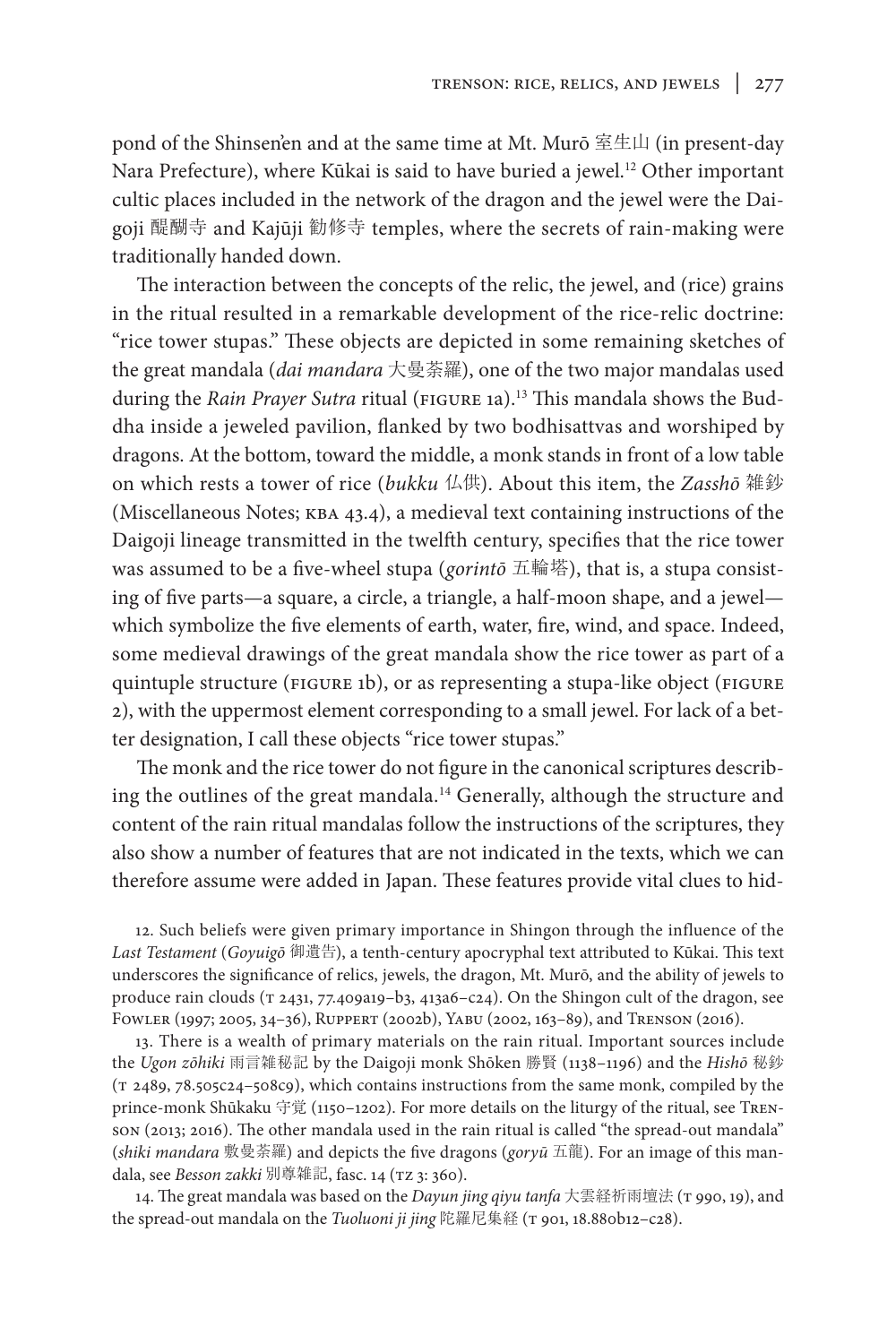

figure 1a. The great mandala, reproduced from *Besson zakki*, fasc. 14 (tz 3).



FIGURE 1b. The rice tower in the great mandala (enlarged detail). The structure on the table seems to be made up of five different parts: a square base supporting a plate, the plate itself, the rice tower, a small circular part on the rice, and a tiny jewel at the top.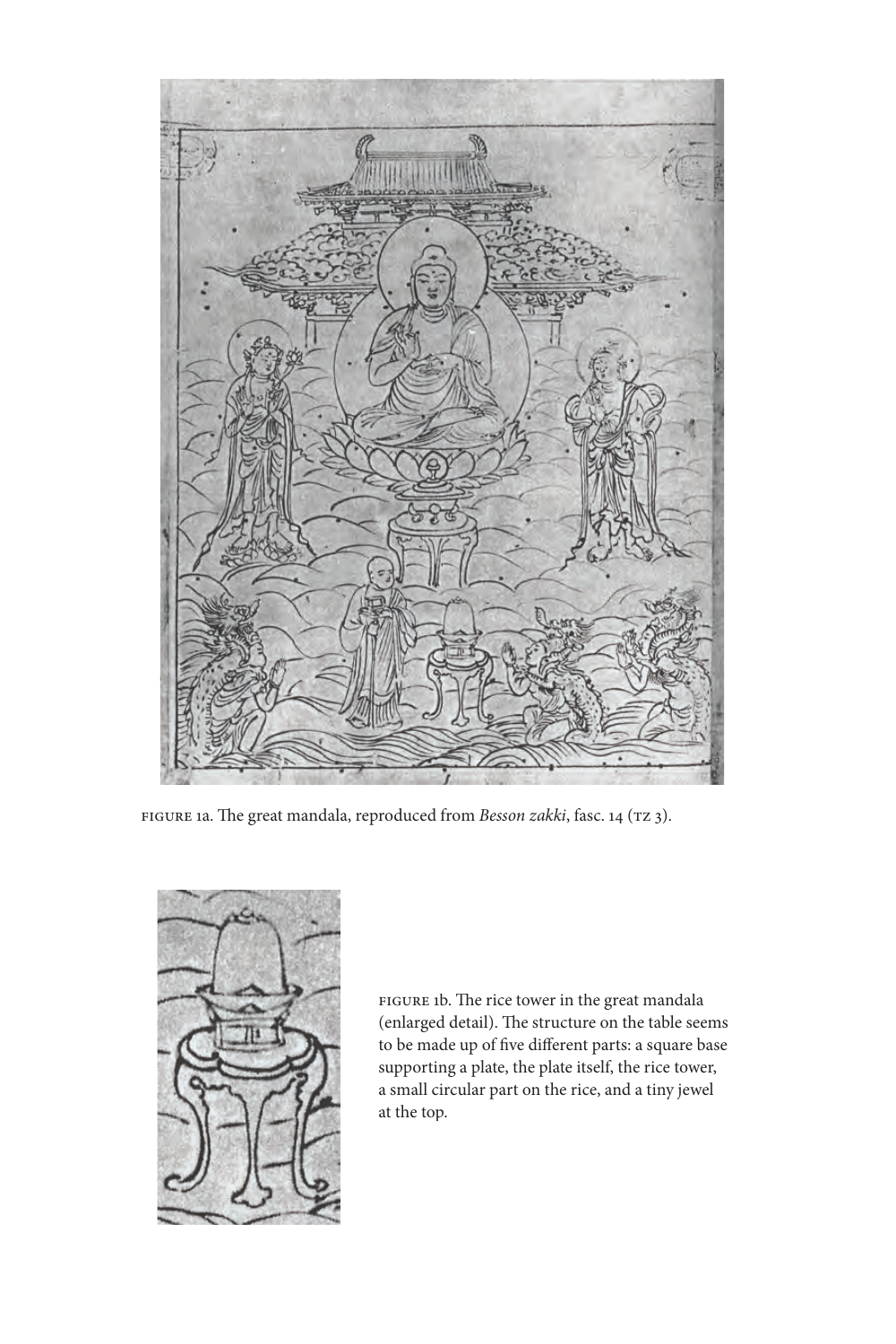

figure 2. Monk standing in front of a rice tower made of several parts, resembling a stupa-like structure. Enlarged detail of the great mandala, in *Shōugyōhō* (Archives of the National Museum of Japanese History, H–743–120).

den beliefs considered important by the rainmakers.15 Hence, the fact that these same rainmakers took the trouble to add a rice tower in a prominent position in the mandala reveals that rice must have occupied a rather important place in the conceptual network of the rite.

To have a clearer understanding of its place in this network, it is important to note the particular use of the mandalas during the rain-prayer meditations. The great mandala was hung on a wall facing the rainmaker, who was seated in front of a ritual platform. On the platform was laid out another mandala, which showed the five dragons (of Taoist tradition). In the middle of the mandala, a relic was placed, inside a box or a vessel. During meditation, all elements and figures of the two mandalas were visualized together on top of the ritual platform, forming one whole, which was presided over by the majestic relic. The relic was further visualized as the jewel of the dragon (Trenson 2016, 266–69). Although there is no specific instruction on how the rice tower connected to the other elements during this meditation, it may be assumed that it was in one way or another linked to the relic, the jewel of the dragon which sends forth rains, and the five dragons, which correlate with the five wheels and the five grains.

15. One such belief is the identification of the dragon with Rāgarāja (Aizen'ō 愛染王), the embodiment of lust, which was connected during meditation to Acala (Fudō 不動; see Trenson 2016, 269–73). For more on the combination of these two deities, see Dolce (2010), Faure (2016a, 199–234), and Trenson (2018).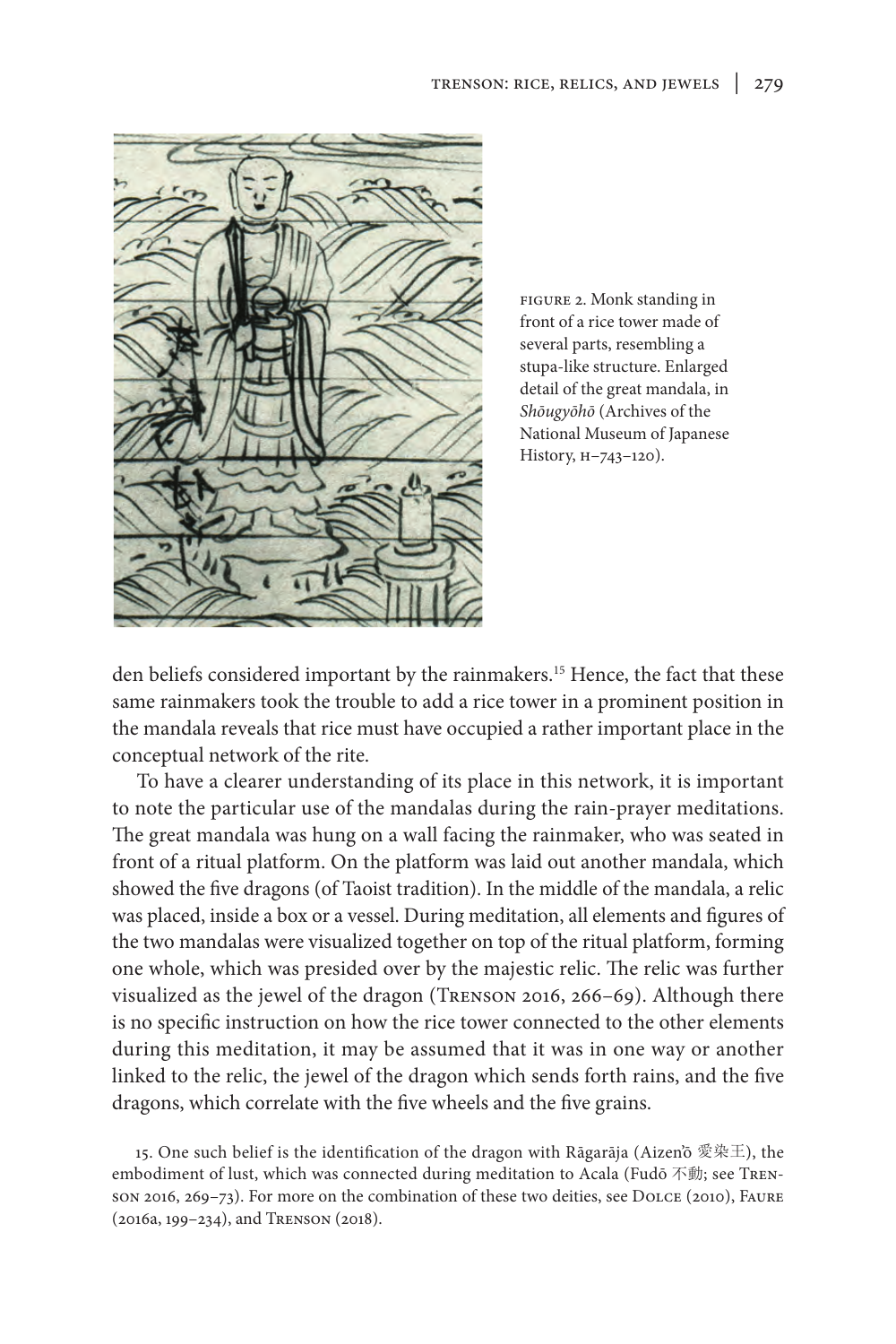

figure 3. "Rice-grain stupa" (*momitō*). Muromachi period. Murōji. Courtesy of Nara National Museum. Photograph by Morimura Kinji 森村欣司.

Hence, there is no doubt that rice was connected to numerous factors in an intricate conceptual network, and from the appearance of the rice tower stupa, it may further be assumed that the grain was an active component therein. Indeed, in this network, rice first of all seems to reflect the properties of the relic, due to which it appears in the structure of a stupa, one of the relic's symbolic cognates. However, it does so not in a concealed or indirect way but rather prominently, by assuming a large part (FIGURE 1b) or the whole body (FIGURE 2) of a stupa. In other words, rice plays an active role here; it strongly projects its own presence onto the relic and the stupa, in particular the five-wheel stupa. This probably reflects the importance given to rice by the esoteric Buddhist priests commissioned to pray for rain.

We encounter another development of the "rice-relic" doctrine in the broader network created by rain-making activities in the rice-grain stupas (*momitō* 籾塔) of Mt. Murō (figure 3). These are small wooden stupas fashioned in the style of a *hōkyōintō* 宝篋印塔, which contain one or two rice grains inserted through a hole in the bottom, along with a printed Sanskrit version of the treasure-casket seal formula (*hōkyōin darani* 宝篋印陀羅尼). In 1953, over thirty-seven thousand of these stupas were found beneath the altar of the Maitreya Hall (Mirokudō 弥勒堂) on the grounds of Murōji 室生寺. Careful investigation revealed that they date back to around the fifteenth century (FOWLER 2005, 27-30).

Besides an Edo-period government record mentioning the link of the stupas with Kūkai and rain-making, there are no historical documents that explain why these stupas were made. Based on a precedent of 1483 in which eighty-four thousand stupas were offered for rain at Nara, and the fact that Mt. Murō had a long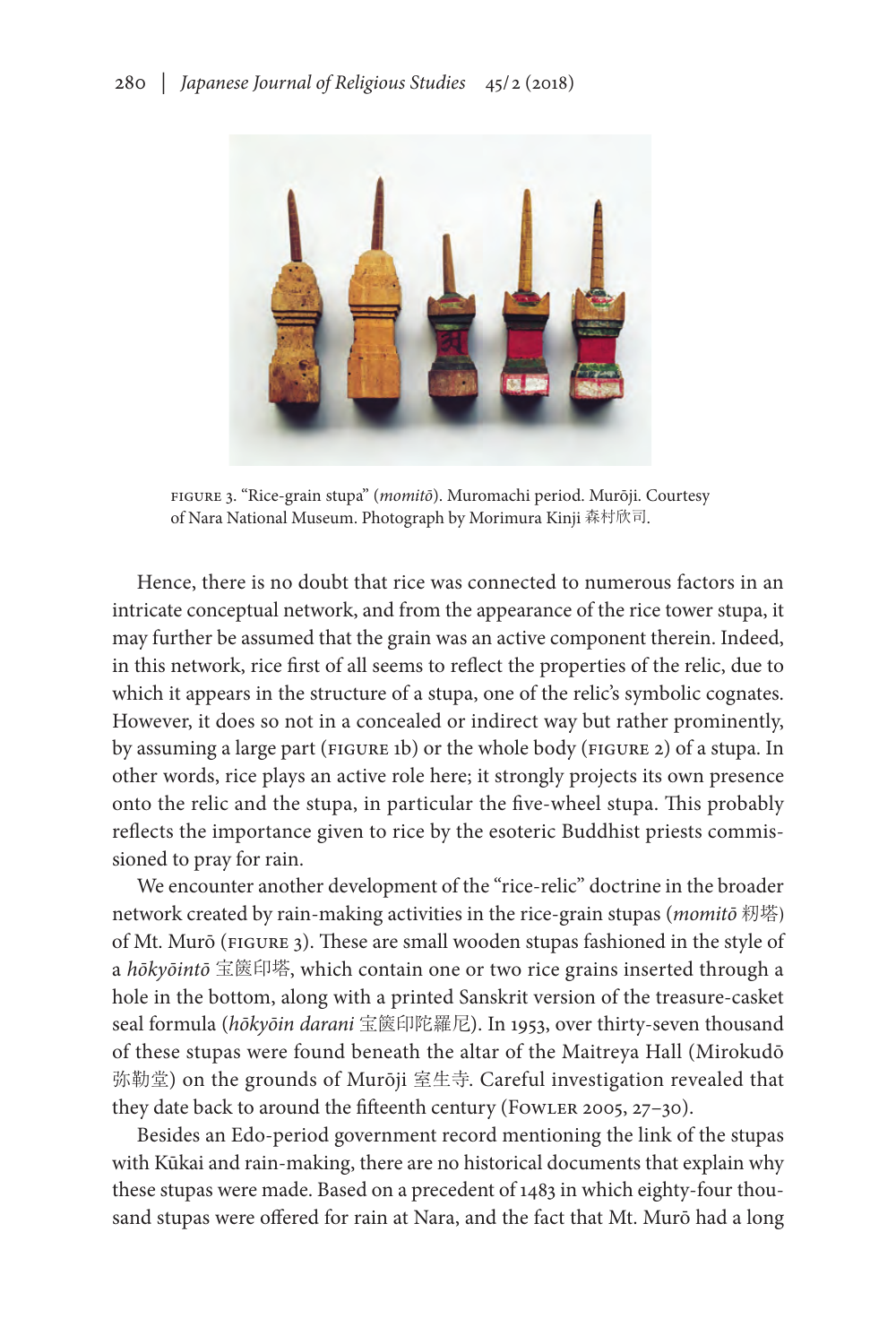tradition of rain prayers, Sherry Fowler argues that the stupas were probably made to ensure rainfall and a good harvest. Furthermore, to support this theory Fowler also touches upon medieval Shingon doctrines equating rice grains with relics and jewels, and on the power of the latter to produce rain (FowLER 2005, 31–33). This theory can now be corroborated with the fact, demonstrated above, that already in the twelfth century the concept of relics, stupas, and rice had been interconnected in Shingon rain-making. Since from that same period Mt. Murō had come under the strong influence of Shingon (Fujimaki 2002; Trenson 2016), it is quite possible that the *momitō* were made based on the traditional relic and jewel cult of that sect.

In the case of the *momitō*, too, we can detect the interactional agency of rice in a conceptual network which comprises, at least, the elements of the relic and the stupa. Under normal circumstances stupas are supposed to contain relics. The fact that they are replaced with simple grains of rice illustrates the latter's appropriation or reflection of the properties of relics. However, the grains exerted their appeal as well; after all, not a single relic but only grains are enshrined in the stupas. Somehow they made the creator of the *momitō* consider relics unnecessary.

However, one striking detail about the *momitō* is that they were offered at the Hall of Maitreya, the bodhisattva and future Buddha who presides over a paradise (Tuṣita) where the faithful deceased may be reborn. That these objects were buried in the hall of that deity suggests that an additional element must have exerted influence in the conceptual network indicated by these stupas. Fowler surmises that the connection to Maitreya might be due to an attempt to enhance the rain-prayer efficacy of the *momitō* by associating them with Shūen 修円 (769?–835), a ninth-century abbot of Murōji and rainmaker, who established a hall at Kōfukuji 興福寺 dedicated to Maitreya (Fowler 2005, 112–14). This is one possible explanation, but at the same time, as FowLER also informs us, large quantities of stupas were sometimes offered to pacify dead spirits (2005, 30). Moreover, the *hōkyōin* stupa, like the five-wheel stupa, was often used as a cenotaph in medieval Japan, hence, as an object related to the spirits of the dead. As we will see shortly, rice grains were also connected to prayers for assisting departed souls to be reborn in paradise. Therefore, it could be that the *momitō* were fashioned to placate spirits and through this, since evil or grudging spirits were believed to cause natural calamities such as droughts, pacify the realm. However, to sustain this hypothesis, we first need to discuss the relation of rice to the concept of human life beyond death, an intricate issue that will be dealt with in the following sections.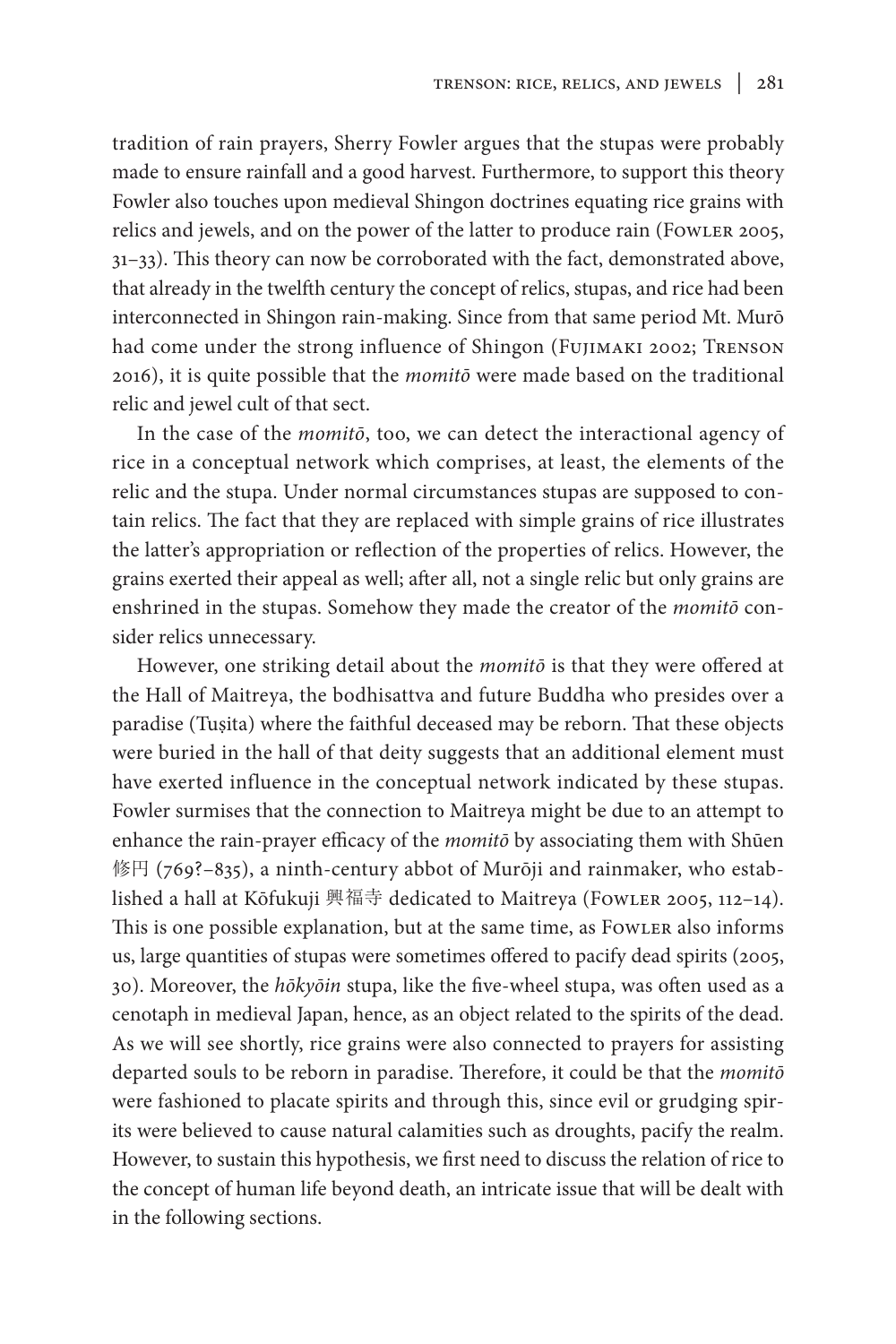## *Consuming Cooked Rice to Eradicate Sin and Save Human Souls*

Esoteric Buddhist priests in medieval Japan did not just reflect or meditate upon rice; they also ate it. They were part of that fortunate group that could consume the high-class food. Since rice was also conceived—at least by the most knowledgeable of those priests—as relics or jewels in another form, they must have given some thought to the religious dimensions of eating it.

One medieval Japanese text illustrating this thought is a manuscript that bears the generic title of *Kuden* 口伝 (Oral Transmission; kba 296.4.6; see the appendix for the full text). It is included in a set of seven documents entitled *Kajūji Zōyu gata hiketsu* 勧修寺増瑜方秘決 (Secrets from the Lineage of Zōyu of the Kajūji), which were copied in 1308 and kept by Kenna 釼阿 (1261–1338), the well-known abbot of the Shōmyōji 称名寺. 16 The text describes a meditative practice involving the consumption of cooked rice from a bowl. First, the syllable *bhaḥ* (of the Buddha Śākyamuni) is visualized in front of the body. The syllable transforms into a bowl, in which the syllable *a* appears. This syllable turns into the Buddha's relic and subsequently into a wish-fulfilling jewel. The jewel then changes into rice, which is eaten, an act said to obliterate all human sins as well as obstructions to rebirth in paradise, and to fulfill every wish. Hence, in this context rice interacts with the relic and the jewel and is therefore conceived not just as a means of subsistence but as a kind of "super food" capable of eradicating bad karma and realizing all desires. The bowl, also, is probably regarded as no different from the Buddha's alms bowl.

These instructions stem from a Shingon lineage, but similar notions were also upheld in Tendai traditions. For example, the *Betsugyōkyō shō* 別行経抄 (Notes on the *Scripture [Describing] a Particular Practice [Centered on Mahāvairocana]*),<sup>17</sup> an anonymous Tendai work established by 1331, records the following:

The mudra of food is also called "mudra of the bowl."… Food is the transformation of rice-relics. Also, the foodstuff rice has a jeweled bowl (*hōhatsu* 宝鉢) as its support. Although there are many different vessels in the world, when it is a vessel used for food that one is holding, [one should know that] it is a jeweled bowl. Moreover, a jeweled bowl is a precious vessel filled with relics. The term "jeweled" refers to the wish-fulfilling jewel. A jewel is a relic, and a relic (interlinear note: the passions) is a grain of rice.… Therefore, this mudra [of food] is like a pure vessel containing rice-jewels.

(*Betsugyōkyō shō*, Mikkyō 3: 82)

16. Zōyu was a Shingon monk affiliated with the Kajūji lineage active in the second half of the thirteenth century, whose teachings were later stigmatized as "heterodox." See KUSHIDA (1964, 363–72).

17. This scripture more precisely refers to the *Qingjing fashen Piluzhena xindi famen chengjiu yiqie tuoluo ni sanzhong xidi* 清浄法身毘盧遮那心地法門成就一切陀羅尼三種悉地 (t 899, 18).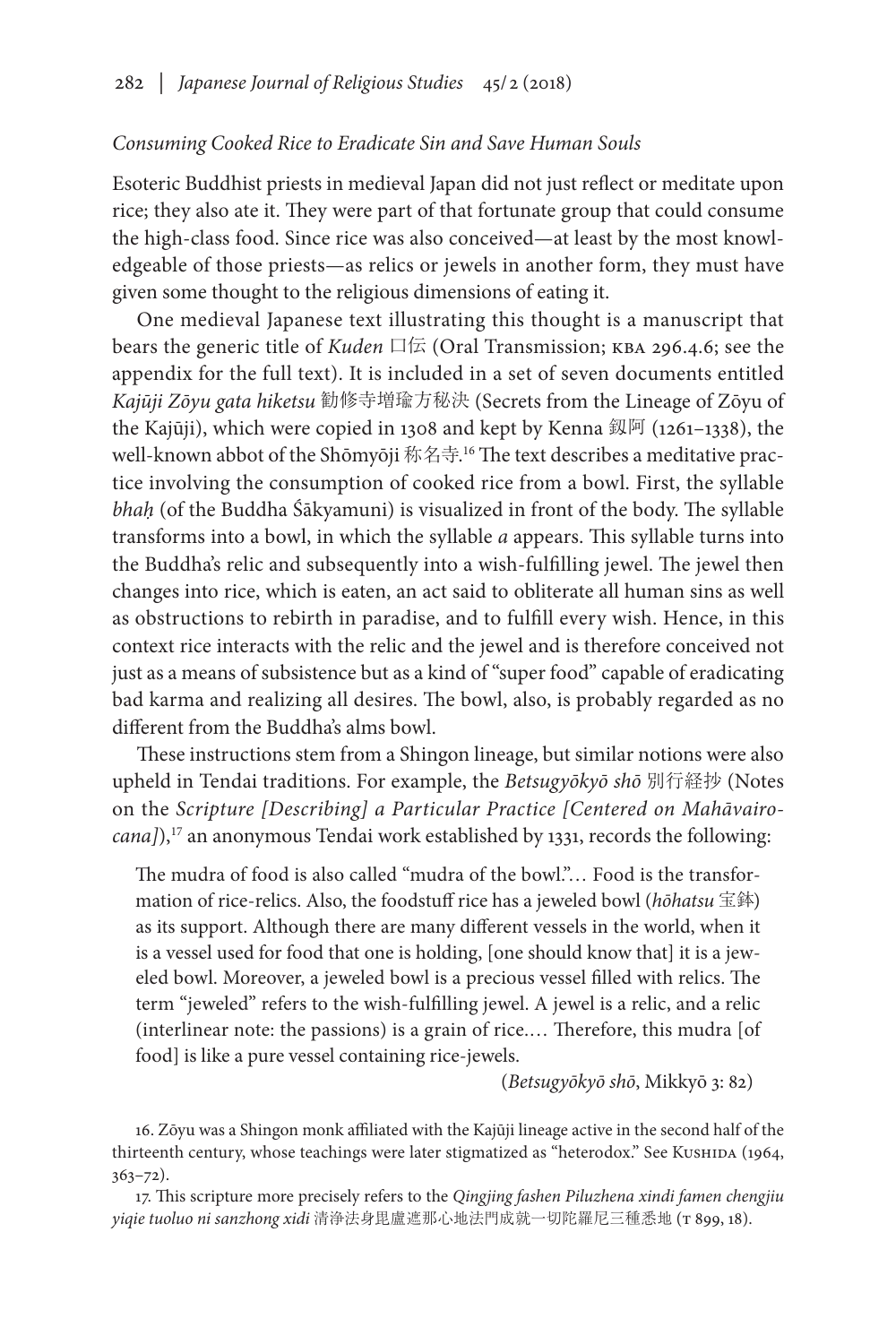It is unclear where the Buddhist idea of rice as soteriological foodstuff comes from, but it was in all likelihood created from a combination of varied ideas beginning with the "rice-relic" concept. Another influence might derive from the Indian Buddhist belief that a bowl is the archetypal shape of the stupa. According to the story recorded by Xuanzang, the Buddha, upon being asked how his relics had to be worshiped, folded his three cloths into squares, piled them one onto the other on the earth, placed his alms bowl on top of them, erected his pewter staff upon the bowl, and declared that this is how a stupa should be made (*Da Tang xiyu ji* 大唐西域記, t 2087, 51.873a7–13; Beal 1884, 47–48; Li 1996, 36; Snodgrass 1985, 43). From this perspective, salvific rice meditations may already have existed in Indian Buddhism since food received in bowls could easily have been associated with relics.

In Japanese Buddhism, the thought of salvific rice might have arisen in a similar way since even today the dome of the stupa is called *fukubachi* 伏鉢 (upturned bowl). However, another contributing factor might again be found in the network of rain prayers. Indeed, we can observe that the rice meditation recorded in the above-mentioned *Kuden* has close affinities with the procedures of the Shingon offering to the dragon, a major feature of the *Rain Prayer Sutra* ritual. According to the *Ryūgu* 龍供 (Dragon Offering; kba 296.4.7; see Appendix), the offering is made by means of a bowl filled with water and containing a relic. A visualization is made during which the dragon enters the bowl. Also, the syllable *a* appears in the bowl and transforms into a jewel, uniting Heaven and Earth. The *Ryūgu*, in fact, is part of the set of seven documents mentioned above, which also includes the *Kuden*. The other five documents are a text on the "ritual for prolonging life and calling [back] the soul" (*enmei shōkon hō* 延命 招魂法), two texts on the *Rain Prayer Sutra* ritual, one text on the consecration ceremony (*kanjō* 灌頂), and one text on the *Sutra of Humane Kings*. The fact that the rice meditation was transmitted together with texts on the rain ritual and, moreover, bears a striking resemblance with the dragon offering, suggests that it might have emerged particularly in the context of rain-making.

One remaining intriguing feature of rice meditations, however, for which a simple explanation is lacking, is the statement in the *Kuden* that by eating empowered rice one can eradicate the karmic effect of sins and ensure a good rebirth. How is it that the consumption of rice can affect the well-being of human souls in the afterlife? A clue to answering this question can be found in the Tendai work *Betsugyōkyō shō*, already cited above, which asserts that human souls are contained within the very grains themselves. Concretely, the text conveys the following thoughts: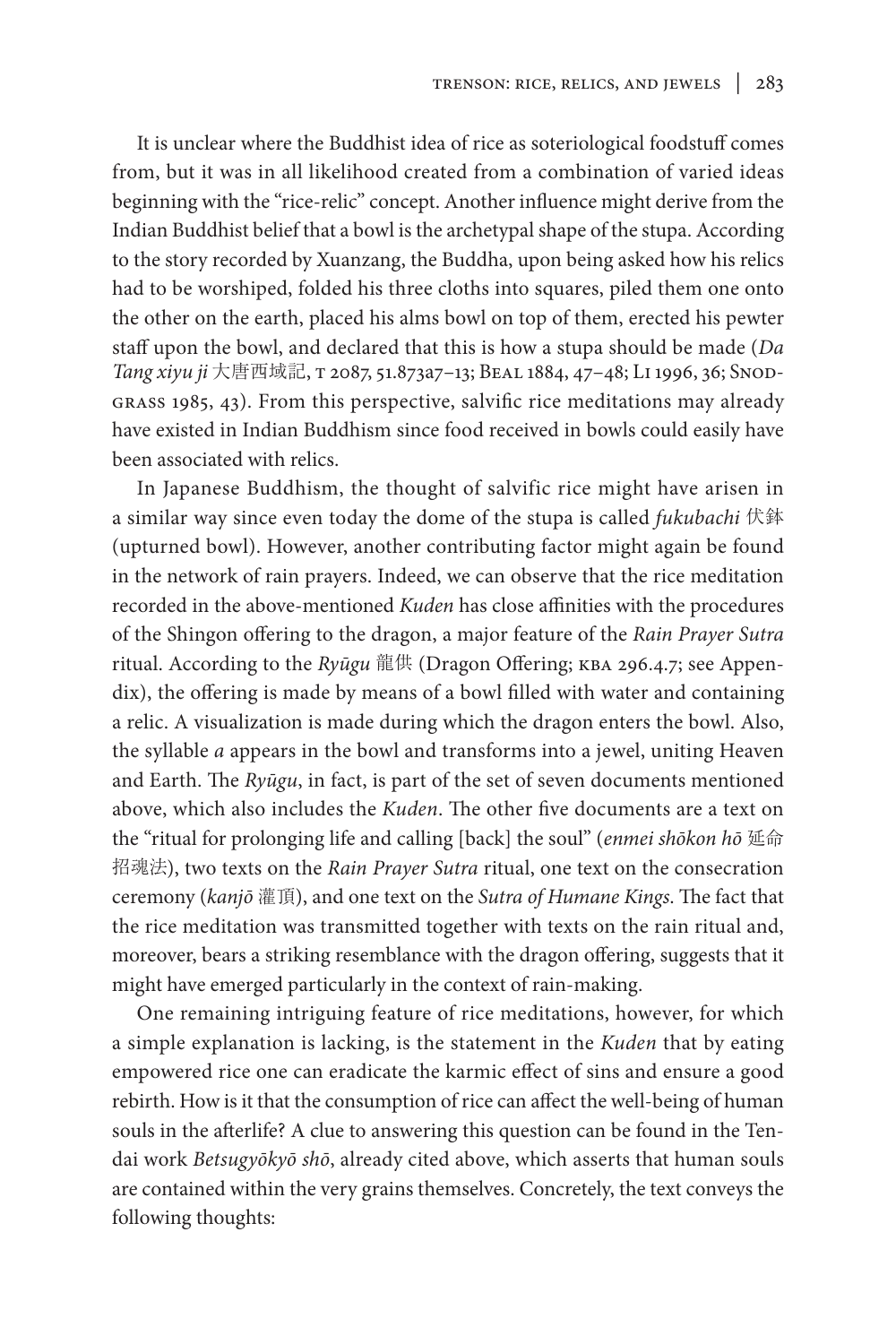In human beings there are two kami: the *kon* 魂 and the *haku* 魄. These [two souls] are [at the same time] the essence of the five grains. The *kon* goes up and becomes a kami. The *haku* goes down and becomes a [hungry] ghost.… However, now, with this food empowered by this mantra, the *kon* and *haku* deities, which are the essence of rice grains, are able to avoid rebirth in the evil world (interlinear note: of [hungry] ghosts) and are born in [Maitreya's] paradise, manifesting the true body of Maitreya. This true body is [none other than] the relic, which is the *dhātu*, [the realm of enlightenment].

(*Betsugyōkyō shō*, Mikkyō 3: 83)

The instruction relates to the practice of food offerings to the hungry ghosts (*segaki* 施餓鬼), which further brings to mind the *ullambana* (*bon* 盆) or ghost festival still celebrated every year in Japan and various other Asian countries. The text introduces some remarkable beliefs about this practice, some of which deserve deeper scrutiny, such as the definition of the true body of Maitreya who is not yet a buddha—as a relic.<sup>18</sup> However, for the purpose of this article it suffices to draw the attention to the text's explanation that the life essence of human beings, made up of the two souls called *kon* and *haku* of Chinese tradition, is identical to that of grains, especially rice grains. In fact, the text clearly suggests that the souls of the dead are at the same time in the grains and that by offering or eating cooked rice empowered by a mantra (of Avalokiteśvara, as the text explains elsewhere) one can prevent these souls from becoming hungry ghosts and instead cause them to be reborn in Maitreya's paradise.

The idea that rice is not just food for the dead but also the very abode of their souls may go back to Indian religion. Indeed, in traditional Brahmanical/Hindu services for the dead, ten rice balls (*piṇḍa*) are offered for ten days after death to allow the deceased to acquire a new body and escape becoming a hungry ghost. Importantly, in this context the *piṇḍa* do not just provide energy to build a new body but also its very physical substance. In other words, the dead spirits are supposed to enter the rice. It has been suggested that this practice influenced early Buddhist relic worship. This influence can be seen in the story of the dividing of the Buddha's relics into ten portions by the Brahmin Droṇa, who in some Gandharan depictions is shown making round shapes as though they were balls of rice. These observations imply that the practice of offering or consuming rice to save

18. As John Strong has shown, in Indian Theravāda Buddhism it was believed that prior to the advent of the next Buddha Maitreya all relics of Śākyamuni will gather at the bodhi tree to reconstitute the Buddha's body before being completely consumed by a huge pillar of fire. Strong therefore argues that the relics in this context express a buddhology of discontinuity between one buddha and the next (2007, 221–28). In the Japanese case, however, Maitreya's true body is explained to be a relic constituted by the souls of the departed. Here, a kind of continuity is thus suggested between past and present buddhas through the intermediary of human souls.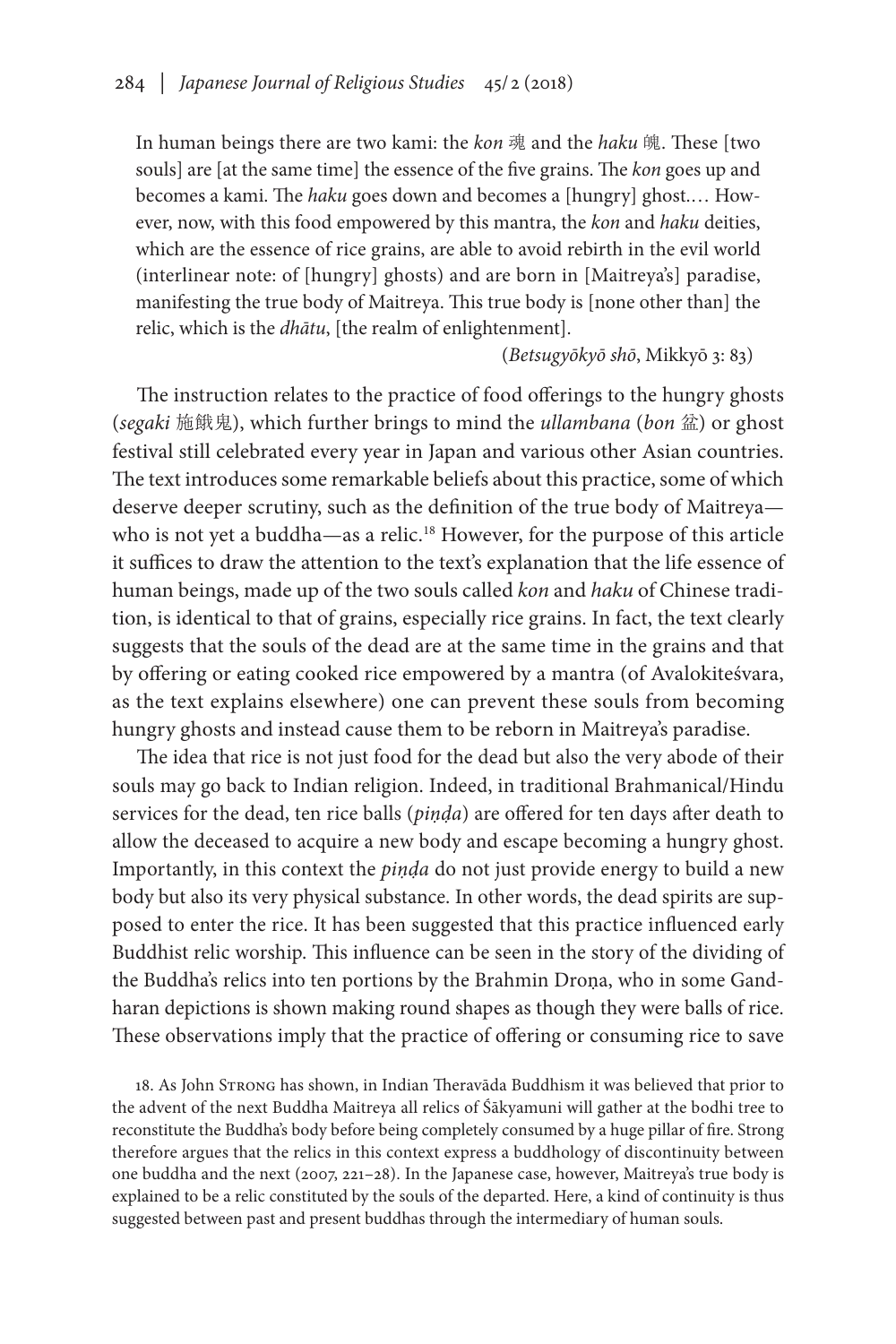souls, as well as the connection of the whole concept to relics, may have roots in India.19

Returning to Japan, we can now assume that the ritual consumption of rice for eradicating sins mentioned in the *Kuden* follows ideas similar to the ones described above. Also, regarding the *momitō* of Mt. Murō, judging from the fact that the stupas were buried at the Hall of Maitreya we can understand that, aside from bringing rain, they were likely fashioned to help the dead souls embedded within the grains to enter Maitreya's pure land. In both cases, the use of rice seems to have been based not only on relic beliefs but also on the religious perception that rice grains contain the souls of human beings. This perception resonates with yet another important aspect of sacred rice, their role in the reproduction of life, to which we will now turn in the next section.

## *The Sexual Life of Rice Grains: Rice and Buddhist Embryology*

As was mentioned in the beginning of the article, rice grains in Shingon Buddhism were believed to perform sexual acts to reproduce sentient life. Before explaining why or how this belief came about, let us first refresh our memory by requoting the phrase in the *Kanjō inmyō kuketsu* where this thought occurs:

"The relics of the buddhas of the past change into rice grains, and the rice grains engage in sexual acts to perpetuate [the existence of] sentient beings." (*Kanjō inmyō kuketsu*, sz 27: 128a)

First, some remarks are due about the source. The colophon of the *Kanjō inmyō kuketsu* informs that the text is a record of instructions by the Daigoji abbot Seigen 成賢 (1162–1231) written down by his disciple Kenjin 憲深 (1192–1263) in the eighth year of Kenkyū 建久 (1197). As this date is impossible since Kenjin was only five years old at the time, the work is regarded as a forgery in the Edo-period *Gisho ron* 偽書論 (Treatise of Apocryphal Texts, T 2508, 78.916c3-18). However, in a recent analysis of the different copies of this text, Takahashi Yūsuke has shown that it was in all likelihood written in 1254 by Nyojitsu 如実 (1206–?), a disciple of the Daigoji abbot Jitsugen 実賢 (1176–1249) and Hōkyō 宝篋 (d.u.), a monk often associated with the infamous Tachikawa 立川 lineage. He also argues that the authorship was later attributed to Kenjin or

19. The information on *piṇḍa* and relics is based on Strong (2007, 119–20, note 48), citing an oral communication from Phyllis Granoff. Also, that the belief in the connection between rice and human souls is probably fairly ancient in India is attested by the *Chāndogya Upaniṣad*  (Olivelle 1998, 237), which specifies that those who make offerings at sacrifices pass into the sky at cremation and, after having come down again as rain, are reborn as rice and barley, plants and trees, or sesame and beans.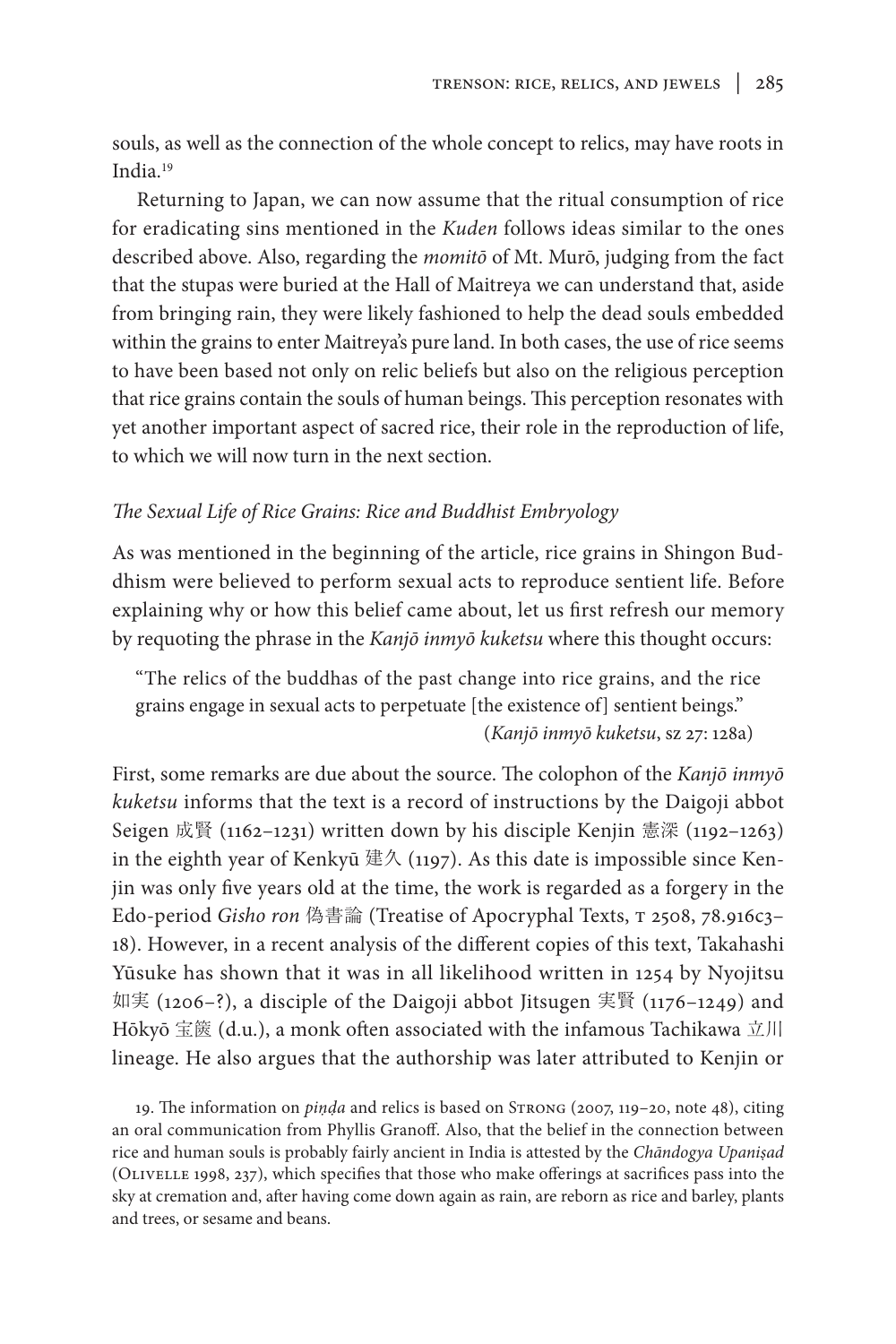other illustrious monks for reasons that still need clarification (Takahashi 2016).

The phrase above is significant, not only because of the peculiar detail on the sexuality of rice grains, but also because of the specification in the original Sino-Japanese text that the instruction was quoted from a Buddhist scripture. A search through the SAT Daizōkyō Text Database of the University of Tokyo with the words *xiangxu* 相続 (perpetuate) and *youqing* 有情 (sentient beings) brought up a correspondence with the following passage in Xuanzang's translation of the *Bhāṣya* (*Apidamo jushe lun* 阿毘達磨 倶舍論, t 1558, 29; hereafter *Jushe lun*):

According to some sects, there is a discontinuity between the existence at death and the existence at rebirth. Therefore, they say that there is no intermediate existence. This should not be accepted. Why not? There is reasoning and [scriptural] teaching that proves it. What is this reasoning and teaching? It is as in the following verse: "Similar to the apparent continuance of grains, [human] existence does not reproduce itself after having been interrupted."… The principle of the continued existence of sentient beings is just like the continued existence of worldly grains.  $(T 1558, 29.44b15-24)^{20}$ 

The *Jushe lun* here explains that human life is not interrupted between death and rebirth but continues in a state referred to as the "intermediate existence" or "intermediate being" (*zhongyou* 中有) and sustains that idea by referring to the continued existence of grains, from the death of seeds and the birth of sprouts to the harvesting of new grains.<sup>21</sup> Importantly, this thought appears in a section of the *Jushe lun* that discusses Buddhist embryology at length. Indeed, a few passages later in the work explain how the intermediate being enters the womb due to sexual desire, aroused by the view of the parents' love-making—when male, desire for the mother, when female, desire for the father. Then, they also clar-

20. For the translation of this passage I have consulted both the French translation of the *Bhāṣya* by Louis de La Vallée Poussin (1980, 2: 33–34) and the English translation by Leo PRUDEN (1991, 2: 383), which is based on the French. However, since these are not direct translations of the Chinese version of the Taishō Canon but of Sanskrit or Tibetan sources, I have adapted the translation to accord with the Chinese text.

21. In fact, in Louis de La Vallée Poussin's translation based on Sanskrit and Tibetan texts, it is clear that the "continuance of cereals" here concerns the transportation of grains from one village to another (La Vallée Poussin 1980, 2: 33–34). The reference to grains thus serves to explain the continuity of human existence at different places after death. In the Chinese version, however, the aspect of transportation is not expressed. Japanese medieval monks, who could only consult the Chinese text, must therefore have been puzzled about what the continuity of rice was exactly about when reading this passage. However, some paragraphs later the uninterrupted existence of human life is further compared to the death of a seed and the birth of a sprout. Thus, in regard to the idea of the continuance of grains, medieval Japanese monks must have thought of grains or seeds dying and sprouting rather than of grains being transported from one place to another.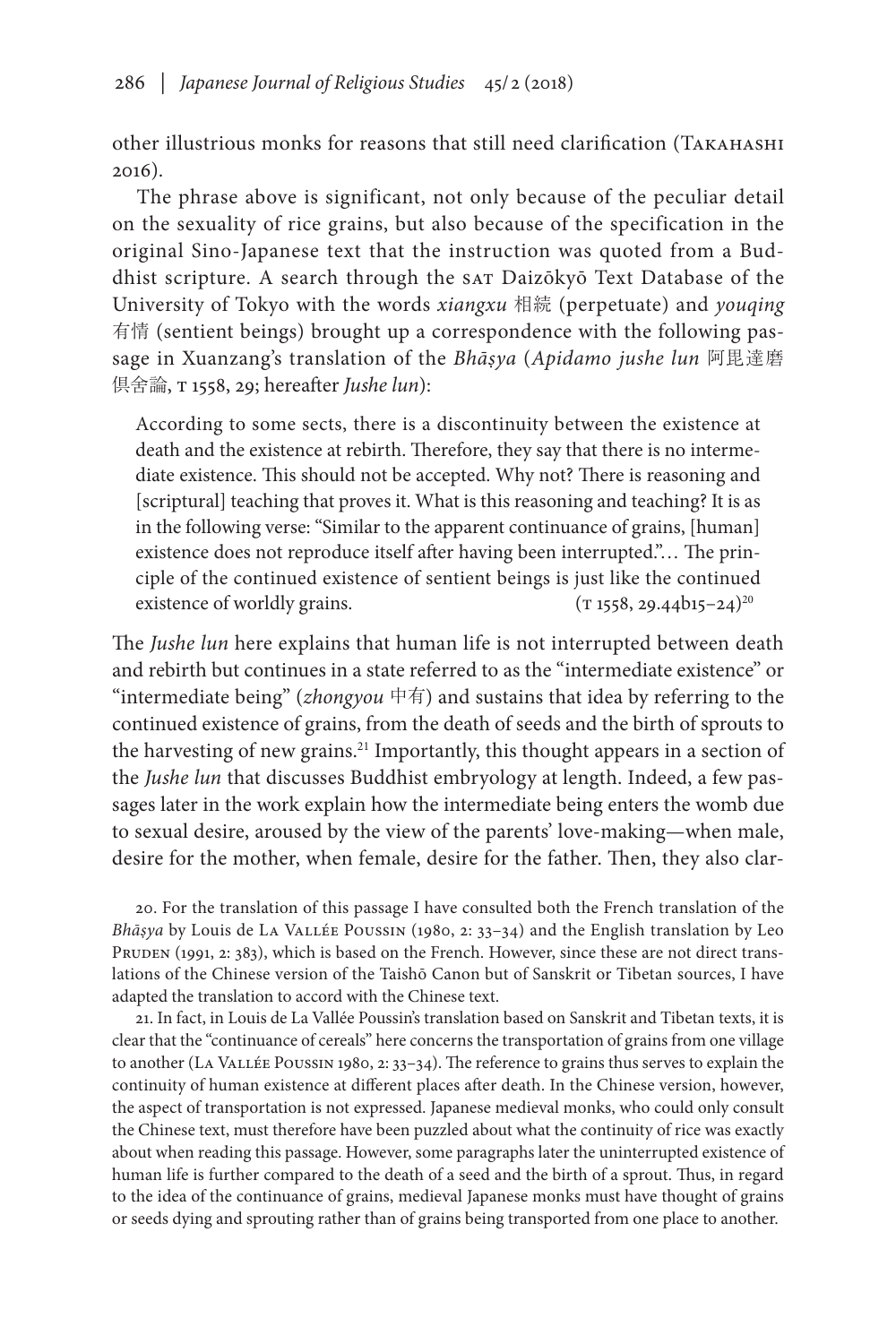ify how conception occurs through the congealing of the father's semen and the mother's blood (that is, the ovum), with the intermediate being (as consciousness) merging with the mixture, and how the fetus subsequently grows in five stages, the so-called "five stages in the womb" (*tainai goi* 胎内五位).22 In the Indic language the first stage is called *kalala*, in which the fetus has the consistency of whey. That section of the *Jushe lun* also draws an analogy with vegetal life:

Some [monks] say: "Semen and blood become the sense organs (*gen* 根). Therefore, it is said that there are no sense organs preceding [their union]. After the intermediate being has perished [together with the semen and the blood], sense organs arise, and this is what constitutes [the principle of] uninterrupted reproduction of [human] existence. It is like the principle of the destruction of a seed and the birth of a sprout."  $(T 1558, 29.46c24-26)^{23}$ 

Hence, after semen and blood form one substance in the womb, the intermediate being enters it, and then perishes together with the sexual fluids; but as this happens, immediately the sense organs of the fetus arise. This process is compared to the death of a seed. When the seed dies, immediately a sprout arises. This is how this important Buddhist text explains the continuation of human existence in the womb and beyond death.

There is no doubt that the text quoted in the *Kanjō inmyō kuketsu* was Xuanzang's translation of the *Bhāṣya*; the latter work was well-known in Japan and the words *xiangxu* 相続 and *youqing* 有情 appear in connection to grains only in this scripture. Moreover, recent studies have shown that knowledge of embryonic gestation in five stages was widespread in medieval esoteric Buddhism and that Xuanzang's *Jushe lun* likely provided one of the basic sources of that knowledge (Dolce 2016, 268–69).

Knowing that the authors of the *Kanjō inmyō kuketsu* specifically read the *Bhāṣya*, then, we can make the following statements about them. First, since the *Bhāṣya* mainly discusses the rebirth of human life, it is likely that the authors interpreted the word "sentient beings" more concretely as "human beings" and that they regarded rice grains to be capable of reproducing not just sentient life but especially human life. In their view, not only a mother and a father (or their sexual fluids) but relics *qua* rice grains also were able to engage in sexual acts

22. See LA VALLÉE POUSSIN (1980, 2: 50-52), and PRUDEN (1991, 2: 394-96). For a more detailed description of the five stages, see KRITZER (1998; 2000), DOLCE (2016), and FAURE (2016c).

23. For a comparison with translations based on the Sanskrit text, see La Vallée Poussin (1980, 2: 51), Pruden (1991, 2: 395–96), and Kritzer (2000, 250). Again, since my rendition is based on the Chinese text, it differs slightly from these translations. The Chinese word *gen* (root) serves as the translation of the Sanskrit term *indriya*, which indicates a sovereign element in human existence, mostly the five sense organs associated with the five faculties*.* However, it could refer to other vital elements such as the sexual organs. It is possible that medieval Japanese monks often interpreted the word in the latter sense, besides the sense of sprouts or plant roots.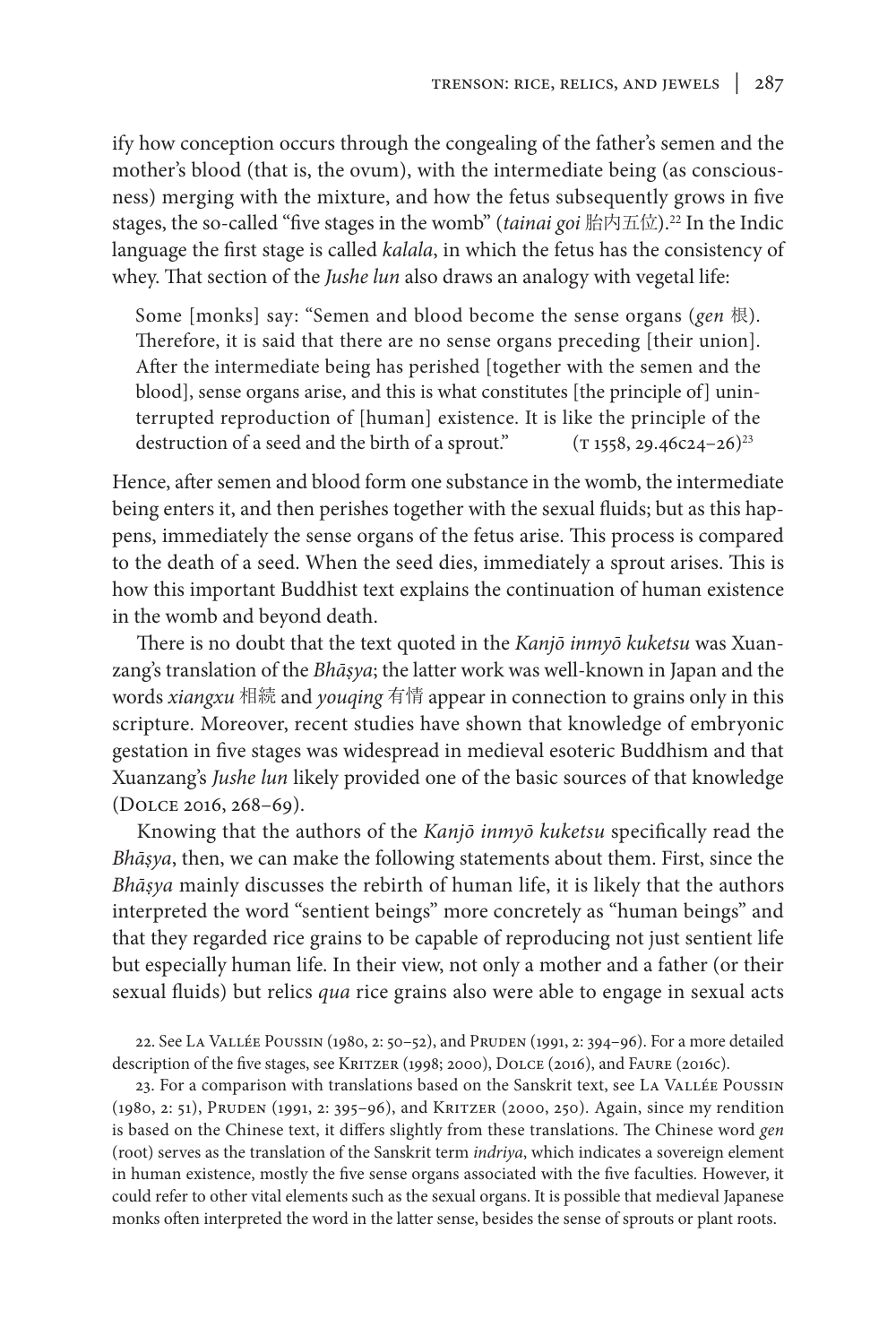and bring about the birth of a new human being. Second, the authors did not read the scriptural text objectively or philologically like scholars would today, but instead interpreted them through the lens of different thoughts. For example, although the *Jushe lun* passages quoted above only mention the generic term "grains," they linked the instruction to rice grains in particular. It is not clear why they did so, but probably the knowledge of the connection between relics and rice grains was an important factor in their thinking. Another more substantial twist of the original content, however, is their almost literal interpretation of the analogy between human procreation and cereal life. In the *Jushe lun*, the comparison with grains and seeds only illustrates the uninterrupted continuation of human existence after death. Grains and seeds are said to have a continued existence after dying, but they are not described as imitating the activities of living humans. To the authors of the *Kanjō inmyō kuketsu*, however, the analogy provided reason to think that grains behave like human beings and even engage in sexual acts to reproduce life.

Regarding the sexual activity of rice grains, the *Dhatu hō kudenshū* ध 法口伝集 (Collection of Oral Instructions on the Relic Rite; kba 295.15) offers some clues about how this process was more concretely imagined. This medieval Japanese text, of unknown authorship and copied in 1281–1282, describes various features of the so-called "relic rite" (*dato hō* 駄都法), a practice valued in the Daigoji and Kajūji traditions.<sup>24</sup> An important characteristic of this rite is that despite its name it did not require the use of relics, since a grain of rice sufficed to serve as its primary icon. For that reason, the practice was also sometimes referred to as "rice-grain ritual" (*beiryū*, or *kometsubu hō* 米粒法).25

The *Dhatu hō kudenshū* includes a passage that explains the esoteric meaning of the rice-grain mudra used in the relic rite (see Appendix). What is especially remarkable in this passage is a phrase in which two different characters—愛/受 and 女/必—appear at the same place in two positions of the phrase, giving it a double meaning. The first character of each couplet is written in the main line, and the second character is added next to it, probably by the copyist, as a small interlinear note. Using the second character of each couplet, the phrase can be read as follows: "When the rice grain receives a drop of fluid, [it] surely

24. On the relic rite, see Ruppert (2000; 2002a) and Naitō (2010). In Shingon, especially in the Daigoji lineage, the relic of the *dato hō* was associated with the jewel and the dragon of Mt. Murō (see, for example, *Hishō*, t 2489, 78.559b1–c13). The *dato hō* is also mentioned in the fourteenth-century Tendai work *Keiran jūyōshū* 渓嵐拾葉集 (T 2410, 76.555b10-c20), where the relic is linked to Buddhalocanā (Butsugen 仏眼) and, at a different place, to the dragon maiden of the Lotus Sutra and Sarasvatī (Benzaiten 弁才天; T 2410, 76.772b15-25). The extent of Shingon and Tendai interactions in the domain of relic worship is a question worth examining more closely, but is beyond the scope of the present study.

25. See the *Kakuzenshō* (tz 5: 599b23).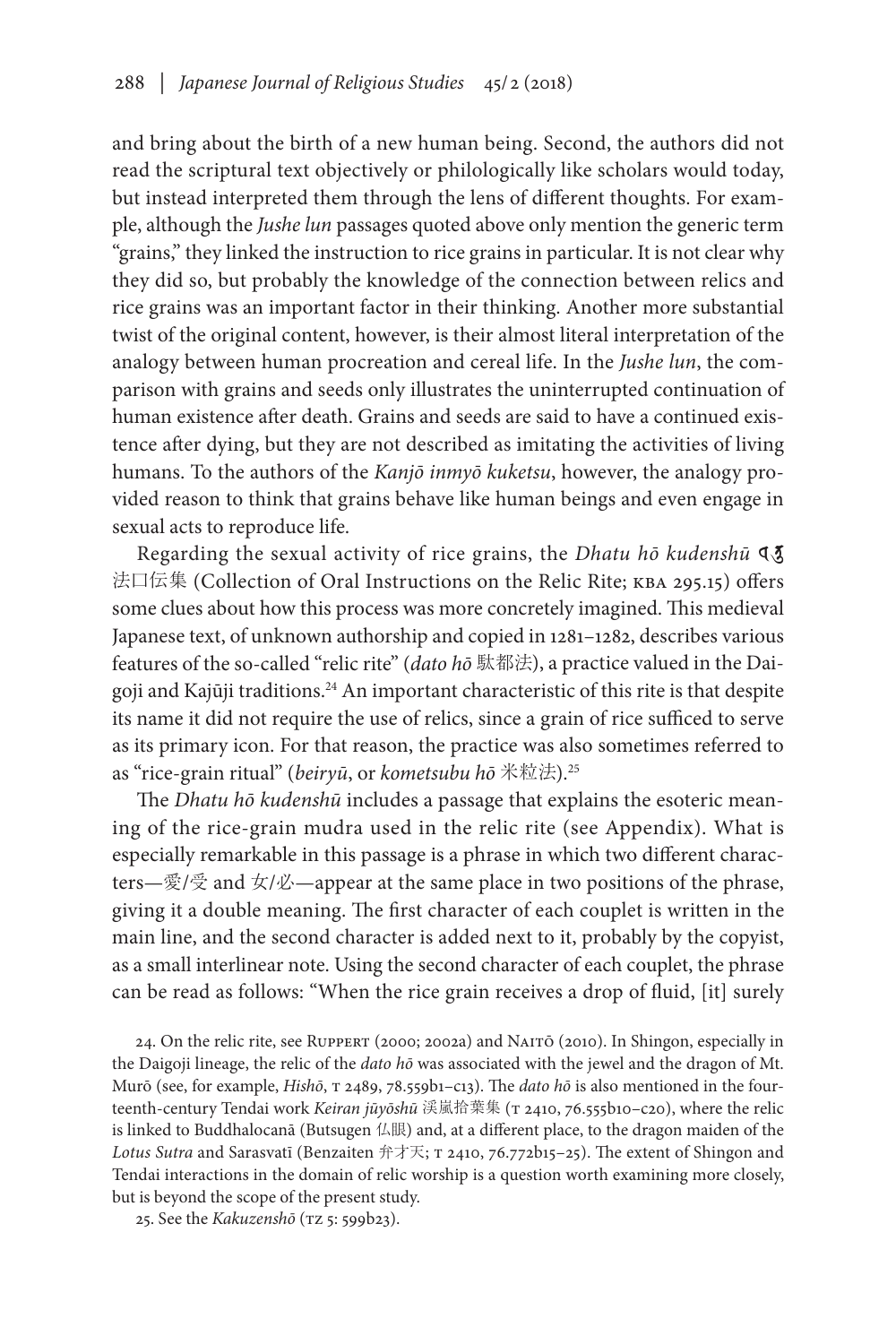opens, and after receiving it, [it] closes again." However, translating the characters in the main line, the following reading appears: "When [begging for] a drop of love[-making], a woman opens her mouth, and, after receiving [it], she closes it."

By adding the characters  $\Im$  and  $\Im$ , the copyist seems to express his doubts on the phrase. With this, however, he could not erase the original thought or belief conveyed by it, namely, that the conception and growth of a fruit inside the hull of a grain and the gestation of a human fetus inside a womb are interrelated analogous processes. Just as the rice hull opens to receive a drop of water, closes down, and produces its fruit, so too the female body receives the fluid produced through the sexual act and generates life. Of course, the passage does not fail to add that such processes are also similar to the way of attaining buddhahood: by receiving a drop of the nectar of the Buddha's compassion, the seed of pure enlightenment is moistened and buddhahood realized.

Returning again to the *Kanjō inmyō kuketsu*, we may now suppose that the sexual act rice grains are said to engage in was imagined to be similar to the one described in the *Dhatu hō kudenshū*, namely that of a grain hull opening up to absorb drops of water and produce fruit.<sup>26</sup> From a modern biological point of view, it is known that fertilization in rice plants proceeds through a sexual process, but this is different from medieval conceptions: right before the lemma and the palea, the two halves of the hull, open, the six anthers inside pollinate the stigma, and when the hull finally opens up, the anthers break out at the top to further spread their pollen (figures 8a and 8b). Moisture, however, is not a necessary component here. In fact, too much rain is dangerous to the plants at this stage as it could compromise fertilization (HOSHIKAWA 1975, 249–57). In the medieval era, however, the absorption of drops of water was considered important, probably because this enabled symbolical associations with human conception and with esoteric Buddhist teachings involving water and seed imaginaries.

From a modern scientific perspective, the speculations of medieval Shingon priests lacked precision, but they were not devoid of logic, because, after all, the conception of a rice grain inside a hull resembles that of a human being inside a womb. This observation was probably one reason why some medieval Japanese monks interpreted the analogy between cereal and human life in the *Jushe lun* as indicating that grains engage in sexual acts like humans. Hence, although the *Jushe lun* does not mention anything about sexual rice grains, it is important to recognize that medieval esoteric Buddhist priests looked at the analogy through the lens of the apparent similarity between the formation of rice grains and human fetuses. Because of this lens, the concepts "rice grain" and "human fetus"

<sup>26.</sup> In other words, the sexual activity here is not one between male and female grains. As ROBERTSON (1984) has shown, in the Edo period the idea of male and female rice ears and seeds was widespread, but whether this conception goes back to the medieval period is uncertain.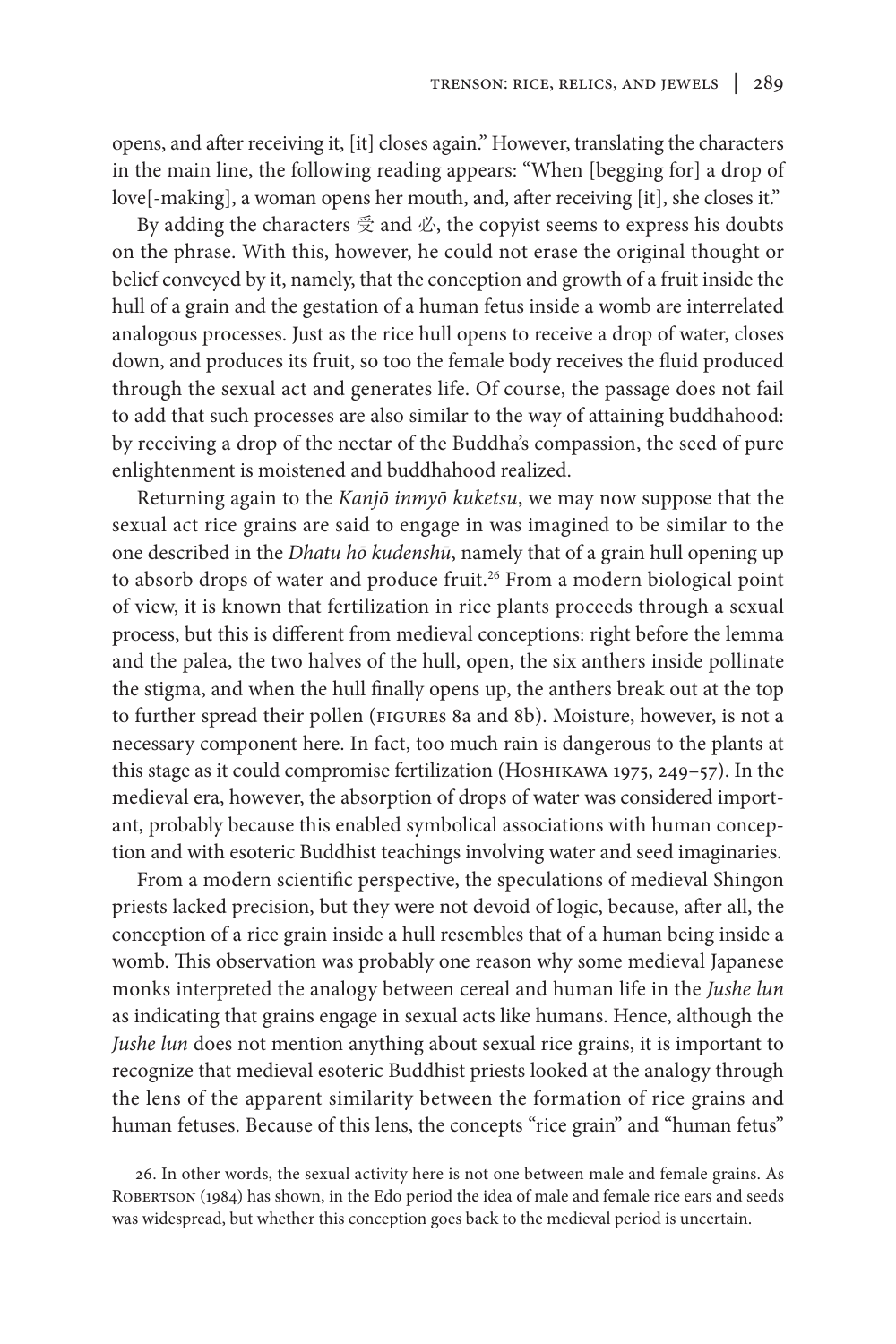were firmly interlocked in their minds. As a result, rice grains became objects intimately connected to notions of human procreation and life beyond death.<sup>27</sup>

However, as argued in this article, the conceptual network surrounding the node "rice grain" usually included those of "relic" and "jewel." We may thus further assume that in the mind of a medieval monk aware of the connection between rice grains and human fetuses, relics and jewels were also closely related to embryology. Like "jewels in a net," rice grains, relics, jewels, and wombs inter-reflected each other's features. If we take this thought as a basis for further analysis, it may help explain the existence of sexual or embryological doctrines related to relics and jewels that can often be found in medieval Japanese *mikkyō*.

The *Dhatu hō kudenshū* again provides a good example of such a doctrine, this time in a passage related to a mudra called "the mudra that leaves no places unattained" (*musho fushi in* 無所不至印; see Appendix). To state the main point, the passage instructs that the bones of the Buddha—hence, his relics—emerged from the congealing of the red and white fluids (blood and semen) of Māyā and Śuddhodana, his parents. In fact, the two fluids, associated with the two middle fingers of the mudra, are also explained to be relics in themselves.

As far as I know, such sexual interpretations of relics do not appear in canonical scriptures. They must therefore originate in medieval Japanese speculations. Before the studies of Itō (2011) and IYANAGA (2004), any scholar of Japanese Buddhism would have unquestionably assumed that they derived from the "heterodox" Tachikawa lineage. However, owing to these studies, it has become clear that not all sexual imaginaries are to be immediately labeled "Tachikawa." In fact, the thought that the relics of the Buddha were produced through the congealing of his parent's sexual fluids is also expressed in the *Sanbōin hikuketsu* 三宝院秘口決 (Secret Oral Instructions of the Sanbōin [Lineage]), a Shingon work copied by the Kōyasan prelate Dōhan 道範 (1178–1252) in 1246, which contains the oral instructions of the Daigoji abbot Jitsugen (see KUSHIDA 1964, 378–79). Jitsugen, as will be recalled, is the master of Nyojitsu, the supposed true author of the *Kanjō inmyō kuketsu*. Therefore, it is possible to think that Jitsugen, or one of his masters, had been an early propagator of sexual instructions on relics and rice. However, there is no indication whatsoever that Jitsugen or one of his teachers inherited the Tachikawa lineage. In fact, they could have easily created sexual notions on relics and rice grains independently from any so-called "het-

27. Another contributing factor may have been the influence of the *tathāgatagarbha* doctrine as expressed in the *Tathāgatagarbha Sūtra*. According to this doctrine, buddhahood (*tathāgata*) is concealed by a covering (*garbha*) of passions, a state that is further compared to something precious hidden within something abhorrent, such as the honey in a tree surrounded by bees or a noble son in the womb of an impoverished, vile woman. Another analogy is that of the kernel of wheat. In Grosnick's (1995, 97) translation, "it is like a kernel of wheat that has not yet had its husk removed."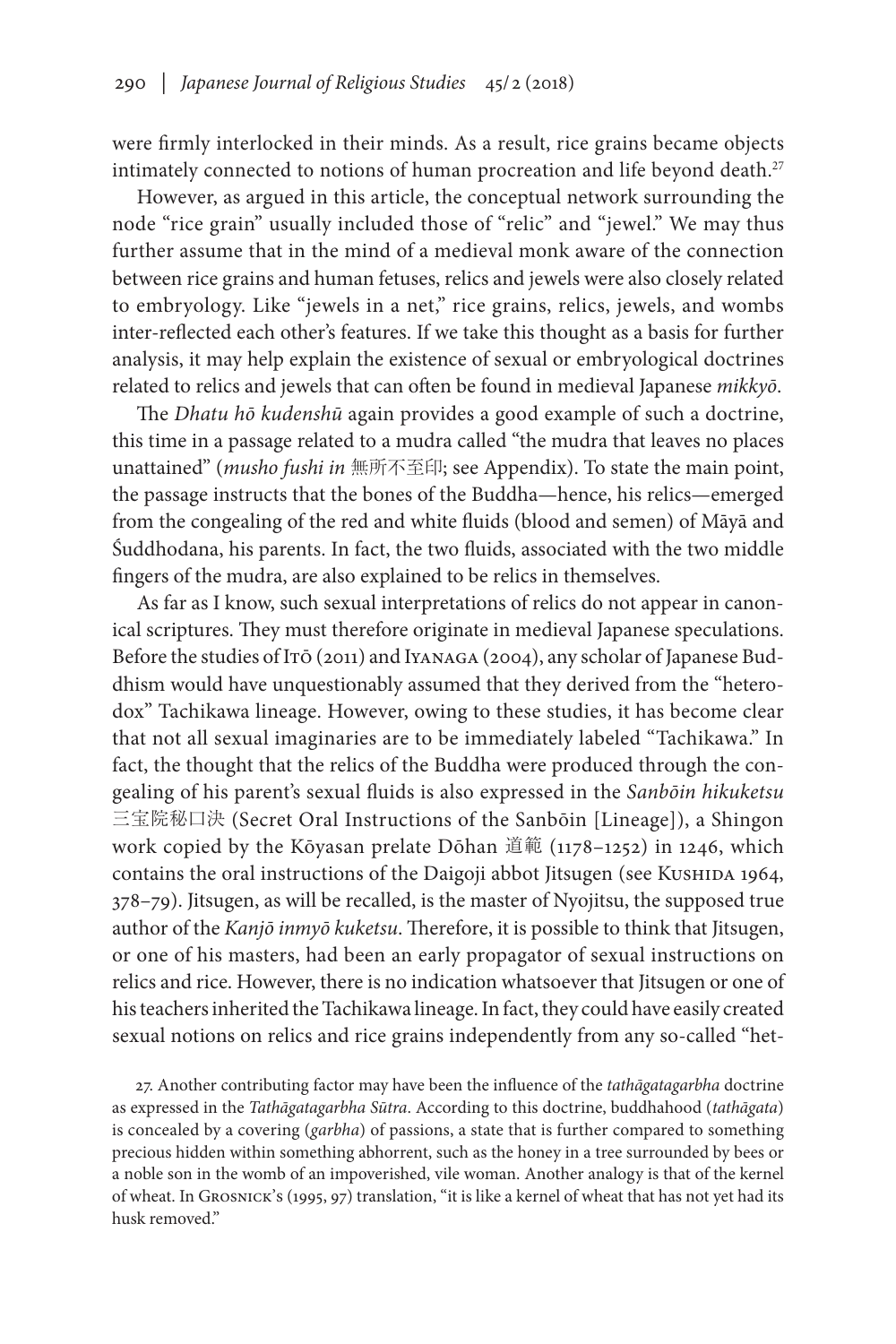erodox" source. Indeed, all that is needed for such notions to arise is a monk well informed about the conceptual interconnection between rice grains and human fetuses on the one hand, and between rice, relics, and jewels on the other.

### *Syncretic Approaches to Rice Grains and Shinto Jewels*

So far, we have discussed the development of the "rice-relic" concept in medieval Japan mainly by focusing on the Shingon sect of esoteric Buddhism. Here I introduce another important node in the network, one that is essential to a discussion of sacred rice: Shinto.

According to the Japanese chronicle *Sendai kuji hongi* 先代旧事本紀 (Original Record of Ancient Matters from Previous Ages; eighth or ninth century), Nigihayahi, the divine ancestor of the Mononobe clan, received ten treasures (*tokusa no kandakara* 十種神宝) from the Heavenly Ancestor (Amaterasu) when descending from the Plain of Heaven. These treasures—two mirrors, one sword, four jewels, and three scarfs—were later stored at the Isonokami Shrine 石上神宮, where the Mononobe performed their ancestral rites, and were apparently used ("waved" as the chronicle explains) in rites for healing, the pacification of spirits (*chinkonsai* 鎮魂祭), or the resuscitation of a deceased person (*Sendai kuji hongi*, fasc. 3,  $ST 12: 41-42$ .<sup>28</sup> Hence, the primary religious function of the treasures concerned the control and manipulation of human life. It is unknown what these treasures originally looked like, or whether they actually existed as objects at all, since the *Sendai kuji hongi* provides no description of their form, but a fair number of drawings have been handed down, which date to the medieval or the early modern period. Perhaps the most famous among them are the drawings said to have been made by Kūkai in 825 at the Ise shrines (an unlikely event), which are recorded in the *Jisshu jinpō zu* 十種神宝図 (Drawings of the Ten Treasures), a text of unknown origin and date kept at Mt. Kōya 高野山 (KZ 5: 183-88).<sup>29</sup>

As KADOYA Atsushi (2002) has argued, the images were probably created in the medieval period on the basis of various beliefs, in particular esoteric Buddhist

28. On a study of the treasures, see KADOYA (2002; 2006a; 2006b) and MORIMOTO (2010a; 2010b; 2011). The ten treasures are different from the three imperial regalia (*sanshu no jingi* 三種 神器) handed down by Amaterasu to Ninigi, but were later symbolically associated with them. For a discussion of this aspect, see KADOYA (2002; 2006a).

29. The Kōyasan text (*sanbon* 山本), together with another version (owned by the Nijō 二条 family; *tohon* 都本), is also reproduced in the collected works of the Shingon priest Onkō 飲光 (1718–1804; better known as Jiun Sonja 慈雲尊者). Other premodern documents also include drawings of the treasures, but a comprehensive study of them has yet to be made. For now, we can refer to the following documents: *Jinpō zukei shinpisho* 神宝図形神秘書 (copy dated 1645), *Kogorui yōshū* 古語類要集, by Jihen 慈遍 (fl. fourteenth century; Kadoya 2002, 29–30), and *Jisshu jinpō hiden ki* (st 47), an Edo-period text belonging to the tradition of the Isonokami Shrine.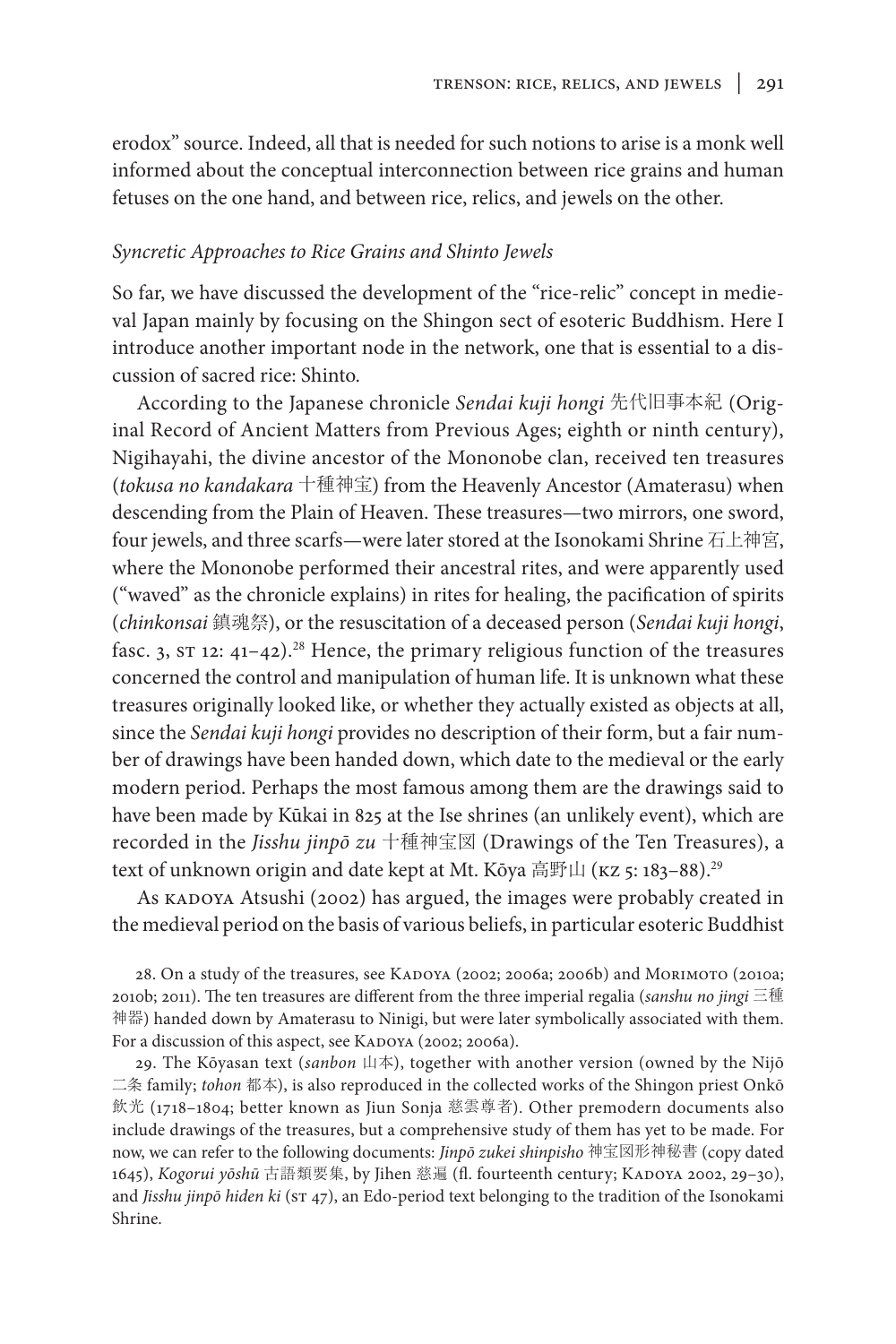

figure 4. A typical example of a Buddhist blazing jewel. Drawing by the author based on SAUNDERS (1985, 154).

and yin-yang related thought. These influences can most visibly be recognized in the jewel of life (*ikutama* 生玉) and the jewel of resuscitation (*makarugaeshi no tama* 死反玉), two of the four Shinto jewels. Their shapes differ according to the document consulted, but they generally appear in a form resembling a blazing Buddhist jewel (FIGURE 4). Whereas the jewel of life is often oriented upward, though, the jewel of resuscitation is mostly turned downward (FIGURES 5 and 6). As medieval texts affirm, these two jewels were believed to represent the wish-fulfilling jewel and the two souls, the *kon* and the *haku*. 30 Concretely, the jewel of life was associated to yang, the *kon*, fire, and heaven, and the jewel of resuscitation to yin, the *haku*, water, and earth.<sup>31</sup> Moreover, the jewels are said to be able to transform into the jewel of plenty (*tarutama* 足玉) and the jewel of turning back on the road (*chikaeshi no tama* 道反玉), which respectively symbolize the father and the mother (figure 5). From this, it is evident that the jewels were regarded as having gendered properties.

The religious meaning of the images of these jewels was undoubtedly derived from the concept of the Buddhist jewel and from yin-yang principles, but in the case of some drawings something else was also at work. Indeed, a closer look at the images of Shinto jewels reproduced here shows that although they have an affinity with the typical shape of a Buddhist jewel, they are quite different. For

<sup>30.</sup> The belief that the Shinto jewels have the power to control human life, however, goes back to the classical period. On this, see MORIMOTO (2011, 20).

<sup>31.</sup> See Kadoya (2002, 8–9, 12) and Jihen's *Kuji hongi gengi* 旧事本紀玄義, st 91: 77.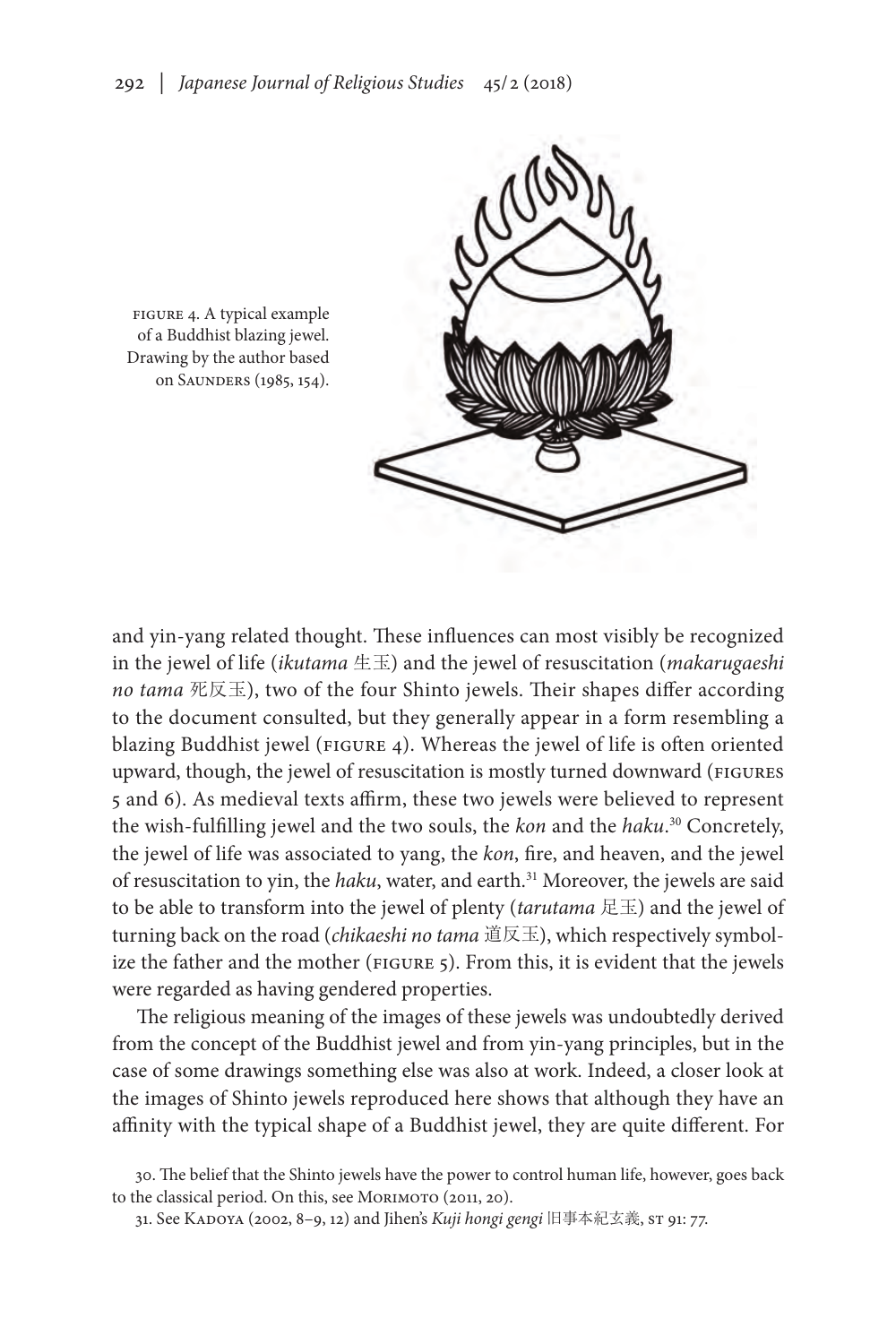

figure 5. Jewel of life (upper right), jewel of resuscitation (lower right), jewel of plenty (upper left), and jewel of turning back on the road (lower left). Reproduced from *Jisshu jinpō zu* (*tohon*) (776).



figure 6. Jewel of life (up), and jewel of resuscitation (below). Reproduced from *Jisshu jinpō zu* (*sanbon*) (785).



figure 7. Jewel of life (left), and jewel of resuscitation (right). Reproduced from *Jisshu jinpō hiden ki* (ST 45: 179).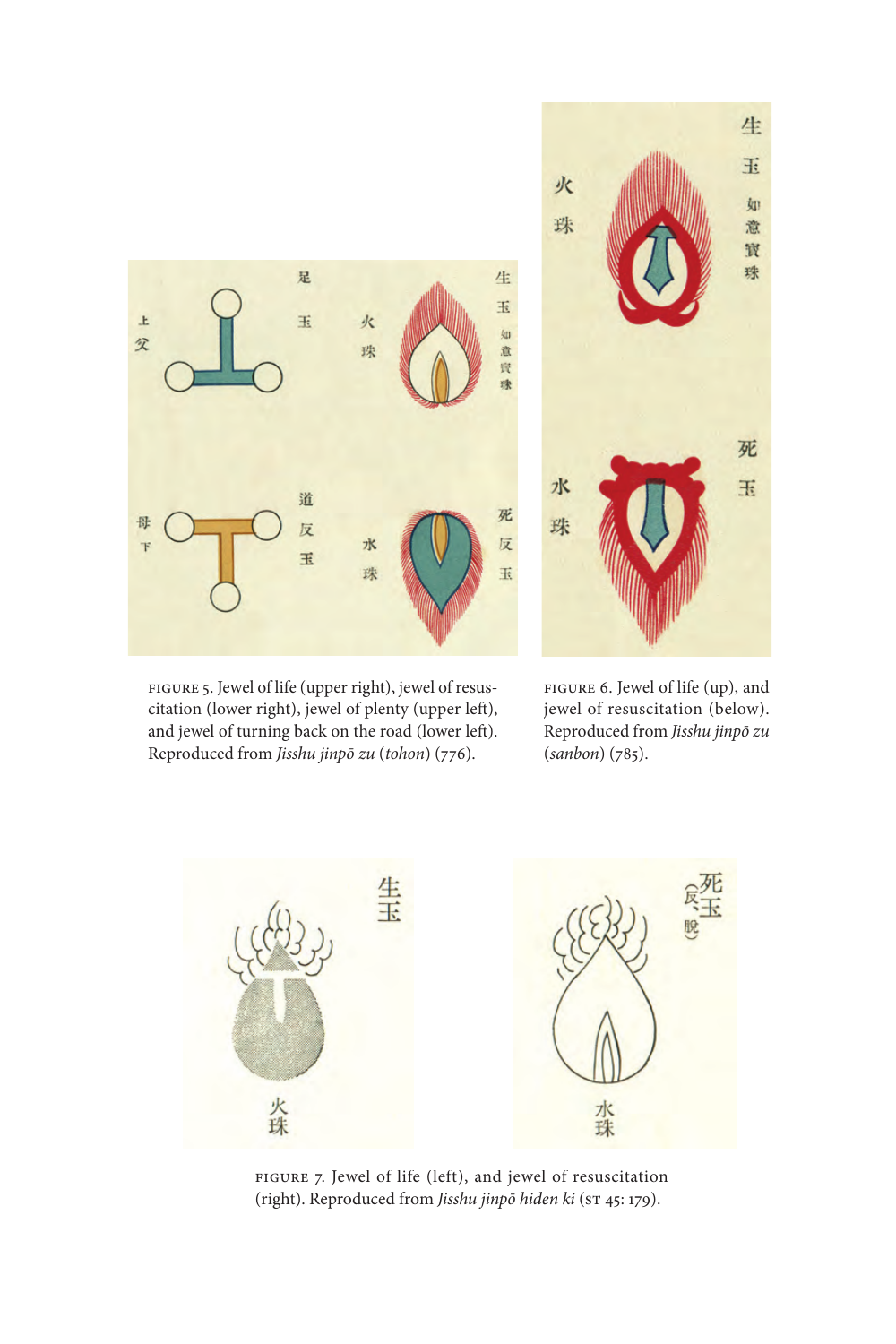

FIGURE 8. Fertilization and initial growth of a rice grain inside the hull. a) The anthers of the six stamens starting to protrude outside the hull (left); b) The six anthers fully broken through an opening between the lemma and the palea (middle); c) Transparent picture of a rice spikelet showing an early phase of a grain growing inside (right). Reproduced from Hoshikawa (1975, 248, 262).

example, the "flames" of the Shinto jewels in FIGURES 5 and 6, although resembling those of a blazing Buddhist gem, are rather long, thin, and quite numerous. Also, the form of the narrow pit or kernel at the bottom (or top when inversed), which in the case of FIGURE 6 resembles the shape of a double-edged sword, are normally lacking in Buddhist jewels.

In fact, when observing these Shinto jewels more carefully, one may notice certain details that point to the biological properties of the spikelet of rice grains. Indeed, the base of the jewel of life in FIGURE 6 recalls the two glumes (sterile lemmas) of a rice spikelet (FIGURE 9a) and that of the jewel of resuscitation in the same figure reminds one of the small shoots of a germinating rice seed (figure 9c). Furthermore, the long, thin "flames" of these jewels in figures 5 and 6 are quite similar to the pubescence (mucros) growing on a rice hull. In fact, when examined closely, rice spikelets show numerous tiny hairs (FIGURES 8b, 9a) that resemble the "flames" drawn on the outer skin of the Shinto jewels. Also, after fertilization (FIGURES 8a, 8b), a grain steadily grows inside the hull, assuming at some stage a narrow, elongated shape (FIGURE 8c). This, I assume, must have inspired the drawing of the narrow "kernel" or "sword" at the bottom (or top) of the jewel of life or the jewel of resuscitation. Alternatively, the idea of the "sword" was perhaps also drawn from the shoot of a rice seed (FIGURE 9c) and that of the "kernel" from the seed's embryo, which remains visible at the bottom of a fully grown grain (FIGURE 9b). Lastly, in contrast to the other drawings, figure 7 shows not tiny little "hairs" but instead only a few curly soft threads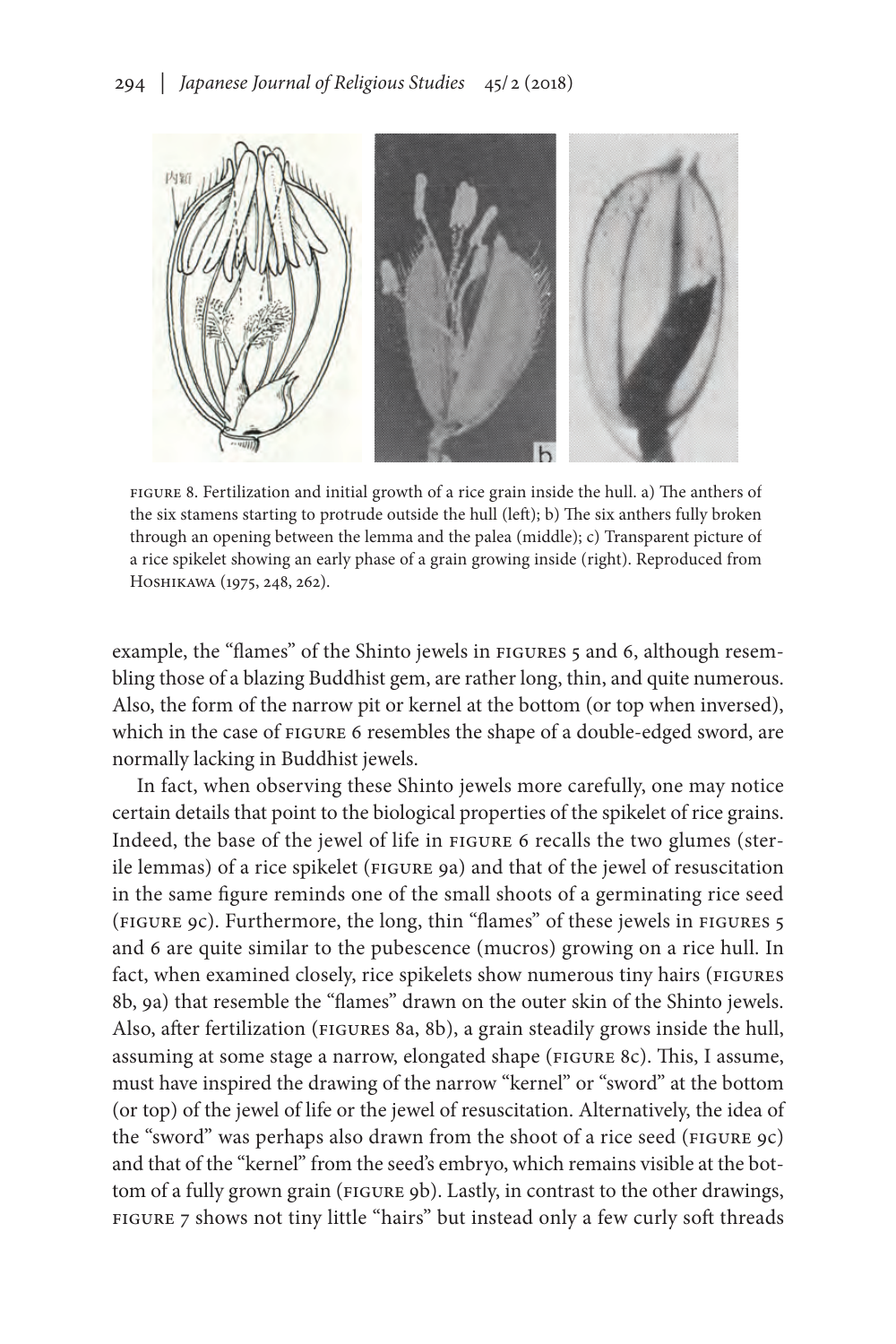

figure 9. a) A rice spikelet showing the "flaming" pubescence on the hull and the two sterile lemmas at the basal region (left); b) A fully grown rice grain (middle); c) A germinating rice seed (right). Photographs of a and b by author; picture of с reproduced from Ноѕнікаwа (1975, 43).

at the top. This could have been taken from the image of the six anthers when they have just broken out of the hull, with the lemma and palea still almost fully closed (figures 8a, 8b).

The similarity between the biological properties of a natural rice grain and the appearance of the Shinto jewels shown in this study suggests that behind these jewels looms the image of a rice spikelet or rice grain. In fusing the concepts of a Buddhist gem and a rice grain, the Shinto jewels seem to tend more toward the shape of grains than of Buddhist jewels. These jewels are thus fine examples of the agency of rice in the conceptual network we have been examining. In linking the forms of rice grains and Buddhist jewels, their creator attributed a higher degree of importance to the grains, which being "activated" in this way projected their properties onto the Buddhist jewel, granting it the pubescence, the glumes, and the fruit of a rice spikelet, and transforming it into something entirely different from a normal Buddhist gem.

The images of the jewel of life and the jewel of resuscitation thus represent quite a remarkable harmonious bond between Shinto and Buddhist conceptions. The exact process of how this occurred needs to be further examined, but for now it may be assumed that rice itself must have been an important determining factor. Indeed, rice occupies a significant place not only in Buddhism, but was connected to various agrarian Shinto rituals and was often part of the food offerings in Shinto imperial rites. In one of these rites, the great thanksgiving feast (*daijōsai* 大嘗祭), which, incidentally, had a close connection with the *chinkonsai*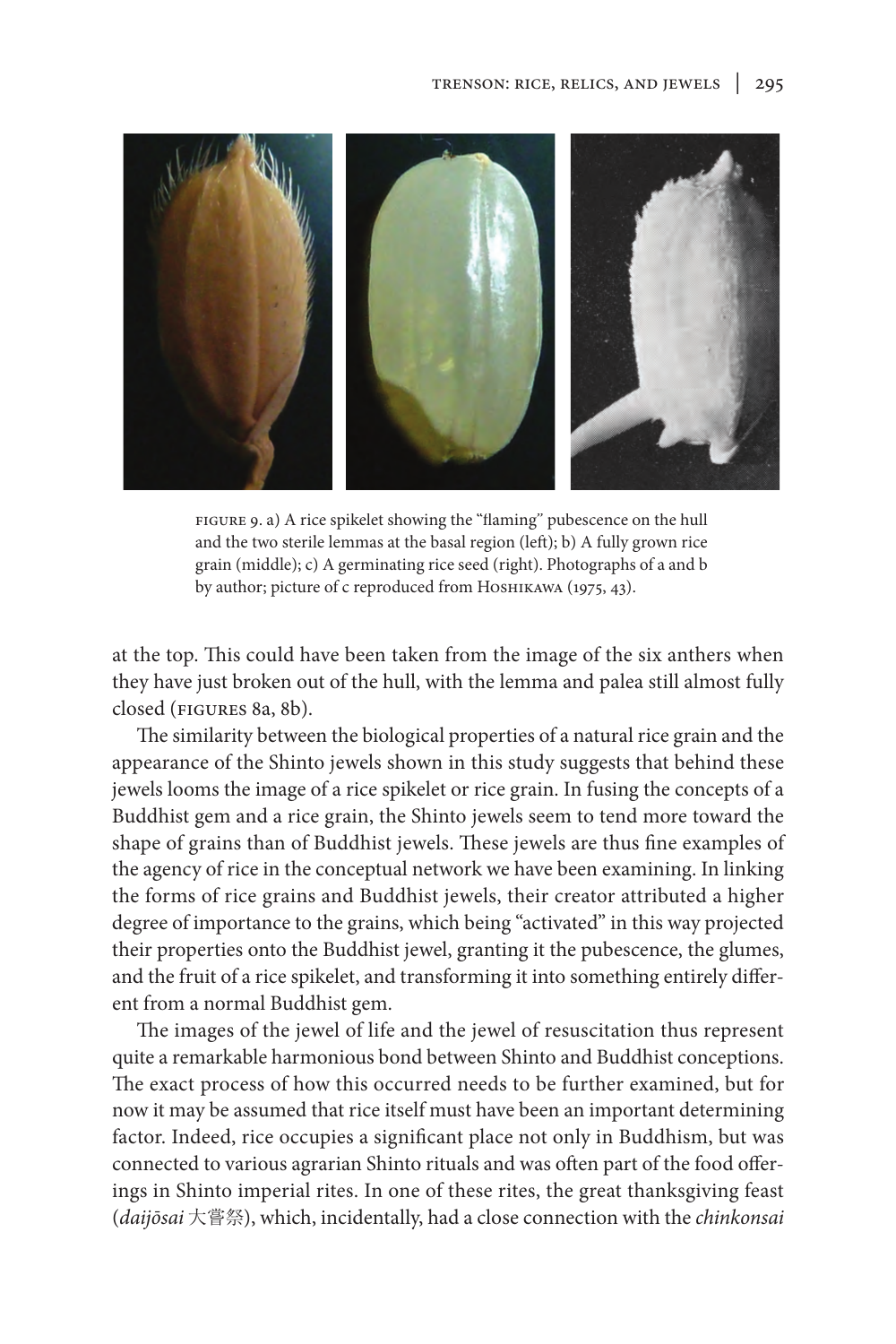rite (Morimoto 2010b, 37), rice even played the central role, especially from the medieval period onward.<sup>32</sup> Finally, we should not overlook that the first kami in Japanese mythology are said to have been born from a reed-shoot (see Aston 2005, 2–3). Although this is not a rice-seed sprout, this myth could easily have been associated with rice.

Rice may therefore have served as an active and potent mediator between Shinto and Buddhist belief systems and practices in premodern Japan, interlocking them like two major jeweled nodes in a vast net. The story of the important role that rice played in the process of medieval Shinto-Buddhist formations is far from being fully told.

## *The Network and Agency of Rice: Conclusions*

The sacrality of rice in medieval Japanese esoteric Buddhism was primarily derived from the various connections we have considered between rice grains and the Buddha's bodily relics. This notion likely goes back to Indian Buddhism but gained firmer ground in China where an idiosyncratic translation produced an etymological identification between the two items. In medieval Japan, the "rice-relic" concept was further worked out in remarkable ways, especially within the network of Shingon esoteric Buddhist rain-making. This tradition was related to various cultic places, such as the Daigoji temple and Mt. Murō, on which this study principally focused (but there are of course many other sites). It also brought together a variety of religious concepts, notably the relic and the jewel and their symbolic cognates, such as the stupa and the bowl.

Within this conceptual network, as this study has illustrated, rice exhibited a form of agency, which consisted of the projection of its material and symbolic properties on its correlated concepts, changing the way these concepts were normally considered or applied. Hence, rice sometimes did not only just passively reflect the qualities of its correlated concepts becoming a religious object, but also actively affected them, altering their nature, or altogether replacing them. As we have seen, this process led to the emergence of hybrid objects such as rice tower stupas, while in other contexts, it transformed simple vessels containing cooked rice into objects equal to the bowl of the Buddha. By the same agency, rice grains were considered sacred enough to replace the blessed relic in stupas or in relic rites. In still another case, rice grains, whose natural growth resembles that of a human fetus in a womb, stimulated the development of the idea that the grains engage in sexual acts to procreate human life. Another effect of the agency of rice can be discerned in the Shinto jewels, which in some cases, instead of

32. On the topic of rice in rituals and *daijōsai*, see Verschuer (2016, 285–89 and 276–80, respectively).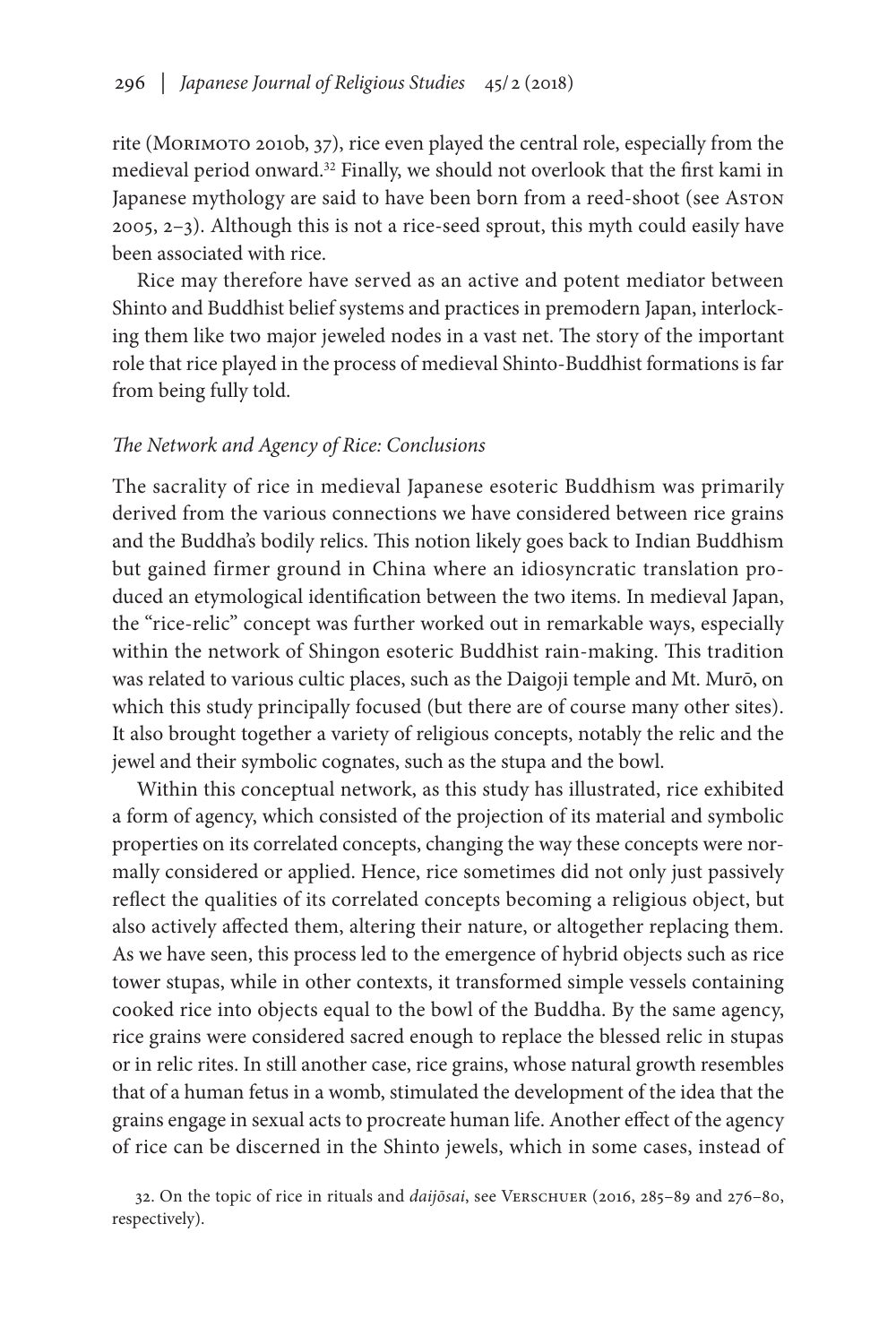showing the regular shape of a Buddhist jewel, adopted a rice grain's biological properties.

The agency of rice in all these cases was naturally not intentional or causational but an interactive process in which the human mind was the receptor and initiator. Medieval monks were drawn to rice for various reasons, to use it as food or as an offering, and as they handled and observed it, the grain was set into motion in a complicated conceptual network. In the minds of practitioners and other participants in that network, the grains acquired a form of agency that may be described as a kind of "gravitational force," a pulling at the other end of strings where the "jeweled nodes" of correlated concepts are attached. The more the monks focused on rice in their minds, the heavier this "pulling force" became. As a result, rice, while drawing the "jeweled nodes" of correlated concepts closer toward itself, came to reflect their properties, becoming a sacred object. At the same time, it also projected its own features onto them, changing their natures as well.

For example, although cooked rice in a simple bowl is just food for most people, for medieval Japanese monks aware of the Buddhist conceptual network of rice, it was something entirely different. In their minds, rice pulled the node of "relic" closer toward itself, reflecting its properties and thereby becoming more than merely food, and then, projecting its altered nature onto the bowl, changed the aspect of that simple object, turning it into the alms bowl held by the Blessed Buddha himself. Rice tower stupas, rice-bowl meditations, sexual rice grains, and Shinto rice-jewels emerged through similar processes; none of this would have appeared without the subtle but potent agency of rice.

## appendix: manuscript texts

A. Kuden 口伝 (kba 296.4.6; copy dated 1308)

# कें अ

口伝

自身之前有多字、変テ成大鉢ト。大鉢中ニ有5字、字変テ成仏舎利ト。仏舎利即成如意 宝珠、々々変シテ成ル米ト。々ト者ハ今ノ飯ナリ。故ニ食スル此飯ヲ、人無量罪障ヲ消 滅シテ、一切ノ悉地ヲ円満ス。我心(ム子)ノ間ノ三十七尊ヲ奉供養。思惟後ニ自身加 持へシ。**刃刃丸玦**。印在口伝。**す、、、、。**師云。是最極大事口伝也。耳可秘々々。徳 治三年九月十六日書写了。

*Keṃ'a* (Kenna 釼阿)

*Oral Transmission*

In front of the body there is the syllable *bhaḥ* [of Śākyamuni] which transforms into a large bowl. Inside the bowl there is the syllable *a*. The syllable changes into a relic of the Buddha, and the Buddha relic turns into a wish-fulfilling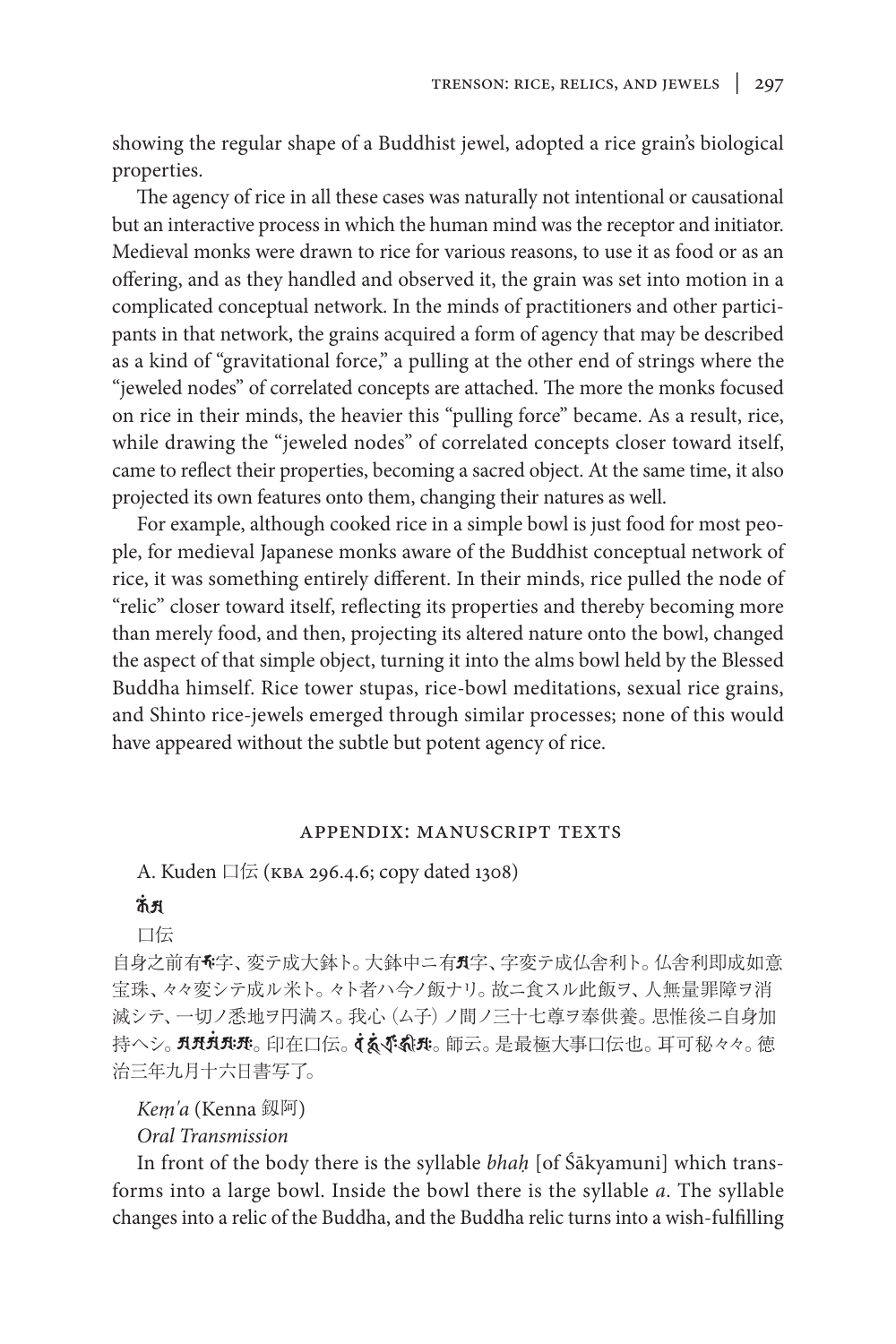jewel. The jewel then changes and turns into rice. This is the cooked rice you now have [in your bowl]. Therefore, by eating this cooked rice, one destroys the [effect of] countless human sins and karmic obstructions [to rebirth in paradise] and realizes the object of all prayers. One pays homage to the thirty-seven worthies inside one's heart,<sup>33</sup> and after that thought, one should empower oneself [with the following mudra and mantras]: *A ā aṃ aḥ āḥ*. The mudra is only transmitted orally. *Vaṃ hūṃ trāḥ hrīḥ aḥ*. The master says, "This is an oral transmission of the utmost importance. One should keep it secret." Copied in the third year of Tokuji (1308), ninth month, sixteenth day.

## B. Excerpt from the *Ryūgu* 龍供 (kba 296.4.7; copy dated 1308)

金銀若白瓷鉢一口。入神泉苑ヲ、居壇中入名香等(白檀・沈水・龍脳・安息・薫陸等香 也)。又鉢中奉入仏舎利(是最極秘事也)。入金銀壷若水精塔也。別本尊ヲ不用之云 々。(中略)彼鉢ノ水ヲ無熱池ト可観。此鉢ノ水ノ中へ勧請善女龍王云々。(中略)壇 上宝鉢ノ水中ニ有5字、成満月輪。月輪内ニ有3、天地惣合シテ成如意宝珠ト。々々 即是釈迦金輪ナリ。為利益セム衆生ヲ変成シテ善女龍王。々々即一切諸龍眷属トシ テ此鉢中へ顕現シテ、所願ヲ成就シ。無量無数諸大小龍衆前後ニ囲繞。女是観了。

Pour [water of] the Shinsen'en [pond] in a bowl made of gold and silver, or of white porcelain. Place the bowl on the platform and put fine incense (sandalwood, aloeswood, borneo camphor, benzoin, frankincense, and so on) in it. In the bowl, insert a relic of the Buddha (this is a great secret). The [relic] should be put in a vessel made of gold and silver or a crystal stupa. It is not necessary to use another primary icon.… Visualize that the water inside the bowl is the water of the Heatless Pond [in India]. Then invite the dragon king Zennyo [of the pond] [to enter] the water inside the bowl.… [Visualize] the appearance of the syllable *a* in the water inside the jeweled bowl placed on the platform. The syllable transforms into a lunar disk, and inside the lunar disk the syllable *bhrūṃ* appears, which unites Heaven and Earth and metamorphoses into a wishfulfilling jewel. The jewel represents Shaka-Kinrin.<sup>34</sup> [This Buddha] transforms itself into the dragon king Zennyo to benefit sentient beings. The dragon king, with a retinue of numerous other dragons, appears inside the bowl and fulfills all wishes. It is surrounded in the front and back by countless dragons, great and small. One should visualize [the dragon king in the form of] a woman.

C. Excerpt I from the *Dhatu hō kudenshū* <a> **4**</a>  $\mathbf{A}$  asc. 2 (KBA 295.15) 一籾 (頼) 印。浄三業印。二中指ノ末ヲ少キ開テスト誦ヨ。閉テ《ト誦ヨ。口云。籾愛

<sup>33.</sup> These are most likely the thirty-seven deities of the perfected body assembly (*jōjinne* 成身会) in the vajra-realm mandala (*kongōkai mandara* 金剛界曼荼羅).

<sup>34.</sup> The term "Shaka-Kinrin" refers to Śākyamuni as the transformation of Ekākṣa-roṣṇīṣacakra (Ichiji Kinrin 一字金輪), a Buddha associated with the universal Buddhist monarch.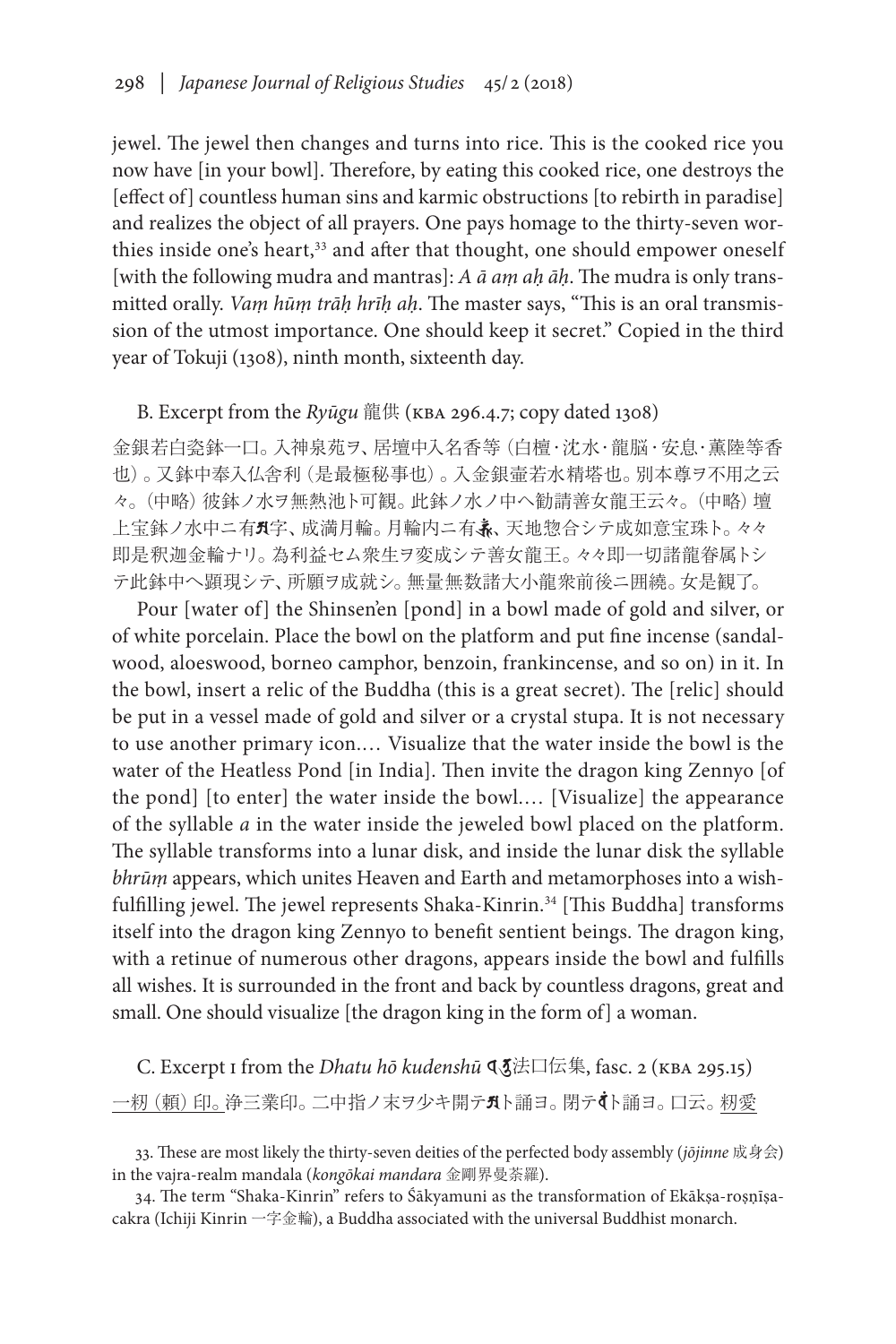(受)露ヲ時、女 (必) 開ク口ヲ。受テ後ニハ又閉ツ。開テパト誦台蔵ナリ。万法ヲ入テ 台内ニ長養義也。宝珠ニ万法ヲ執持スル義也。 閉(ं 誦ハ金界ナリ。 (草ニ開閉功用有 之(深秘)。物ヲ納テ其戸閉テ置成就果実義也。金界ノ果満ノ義也。金剛ノ果満義顕 然也。又(空)有云。舎利印ニハ虚心合掌ニシテ、中指ノ端ヲ少キ開テ、此ヨリ諸仏大 悲ノ智水ヲ受。一諦(渧)潤シテ浄菩提心ノ種子ヲ得仏果ヲ也。即是ノ印ヲハ勧修寺 ノ方ニハ名タリ籾印ト。籾其ノサキノ少開タルヨリ春ノ雨ノ潤ヲ受テ、遂其果ヲ結ツ。如 此可思合也。真言ハイノ一字也。

The rice-grain (begging) mudra. It is the [same as the] mudra of the purification of the three actions. Make a space between the tips of the two middle fingers by removing them from one another and recite the syllable *a*. When closing the gap, recite the syllable *vaṃ*. An oral instruction says: "When the rice grain receives a drop of fluid, it surely opens, and after receiving the drop, it closes again. (When [begging for]35 a drop of love[-making], a woman opens her mouth, and after receiving it, she closes it.) Reciting the syllable *a* at the moment of opening [is the expression of] the womb [realm]. Its meaning is that of inserting all phenomena in the womb and slowly nurturing them [within]. It has the [same] meaning as the jewel that encapsulates all phenomena. Reciting the syllable *vam* at the moment of closing [is the expression of] the vajra realm.<sup>36</sup> The syllable *vaṃ* has the effect of both opening and closing (this is a great secret). It bears the meaning of inserting things and closing the gate, leaving them to complete the fruit. It refers to the fruit and fulfillment of the [wisdom] of the vajra realm. That it means the fruition and fulfillment of the vajra [wisdom] is apparent." Also, another explanation says, "To form the mudra of the relic, one [first] brings the hands together in the style of the empty mind clasp (FIGURE 10). Then one separates the tips of the middle fingers from one another to create a gap. From [this gap] one receives the Buddhas' wisdom nectar of great compassion. When one drop of it moistens the seed of the mind of pure enlightenment, one obtains the fruit of buddhahood. In the Kajūji lineage, this mudra is called 'the rice-grain mudra.' A rice grain receives the moistening rain of spring through a slight opening at the top extremity, eventually resulting in fruit. One should associate this [with the mudra of the relic]. The mantra connected to this mudra is the single syllable *vaṃ*."37

35. I assume that in the alternative reading 籾 is to be interpreted as 頼.

36. The womb- and vajra-realm mandalas are often symbolized by the syllable *a* and *vaṃ* respectively. This is based on scriptural instructions. The former syllable expresses the earth element while the latter symbolizes the water element. Following this scheme, it is further said that water (vajra realm) poured on the earth (womb realm) produces the seed of buddhahood (MD, s.v. "Dainichi Nyorai" 大日如来).

37. An instruction on rice grains similar to the one quoted here but without any overt sexual connotation can be found in the *Betsugyōkyō shō* (Mikkyō 3: 82). Interestingly, in this source the opened hull is explained as being a "jeweled bowl."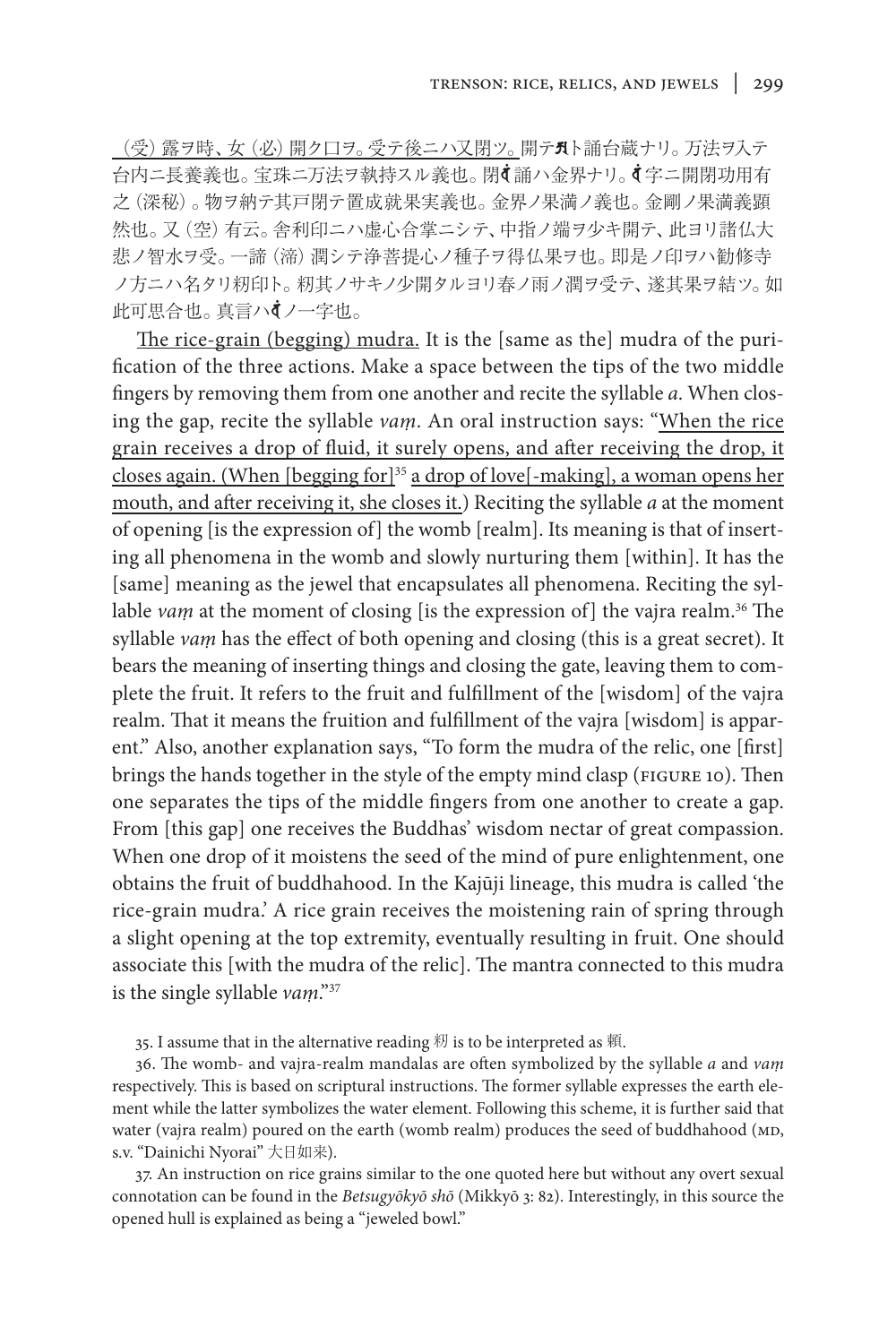

FIGURE 10. Empty mind clasp. Drawing by author based on SAUNDERS (1985, 41). The mudra of the purification of the three actions is very similar.

D. Excerpt II from the *Dhatu hō kudenshū* **۹** 东江口伝集, fasc. 1 (KBA 295.15)

次無所不至印。明四**、<mark>凡</mark>���(**。或口云。二風者五輪塔、二大ハ扉、二地二水光、二火 ハ尺迦ノ舎利也。又云。二火者浄飯摩耶ノ和合赤白(不二ィ)二諦身骨也。是尺迦身 骨ナリ。此尺迦身骨即自性身之身骨也。以之得意。即我大日観時、我(身骨即大日身 骨ト観行スルヲ為本)意ト。(中略)二火ニ三義アリ。(中略)二ハ(者)浄飯摩耶赤白 (左右)二諦、和合一尊躰、顕不壊金剛身骨ハ、利益衆生ヲ形ヲ顕也。三ハ我身ハ則 父母赤白和合ヲ以テ造作スル身躰也。サレハ自身則<る也。然ハ四生悉ク舎利ナリ。

(中略)有云。二空ハ二界大日、二風ハ塔内三世諸仏法身肉身ノ二舎利ヲ納也。因位 ノ赤白二諦和合スル時、身仏果ノ至窮底ニ成二舎利也。(中略)已上胎内五位ノ同自 証義也。

Next, the mudra that leaves no places unattained (FIGURE 11). The mantra [associated to this mudra] is fourfold: *a āṃḥ vāṃḥ va*. According to an oral instruction, the two indexes are the five-wheel stupa, and the two thumbs the doors [of the stupa]; the two little and two ring fingers [express] light, and the two middle fingers the relics of Śākyamuni. Also, it is said that the two middle fingers are the bones formed by the union (non-dual) of the red and white [fluids] of Śuddhodana and Māyā; they are the bones of Śākyamuni. These bones of Śākyamuni are the bones of the body of self-being. This is how one should regard them. In other words, when meditating that oneself is Mahāvairocana, the fundamental thought should be that of (visualizing one's own bones as identical with those of Mahāvairocana).… There are three meanings to the two middle fingers.… The second meaning is that the red and white (left and right) fluids of Śuddhodana and Māyā form one venerable body, appearing as an unbreakable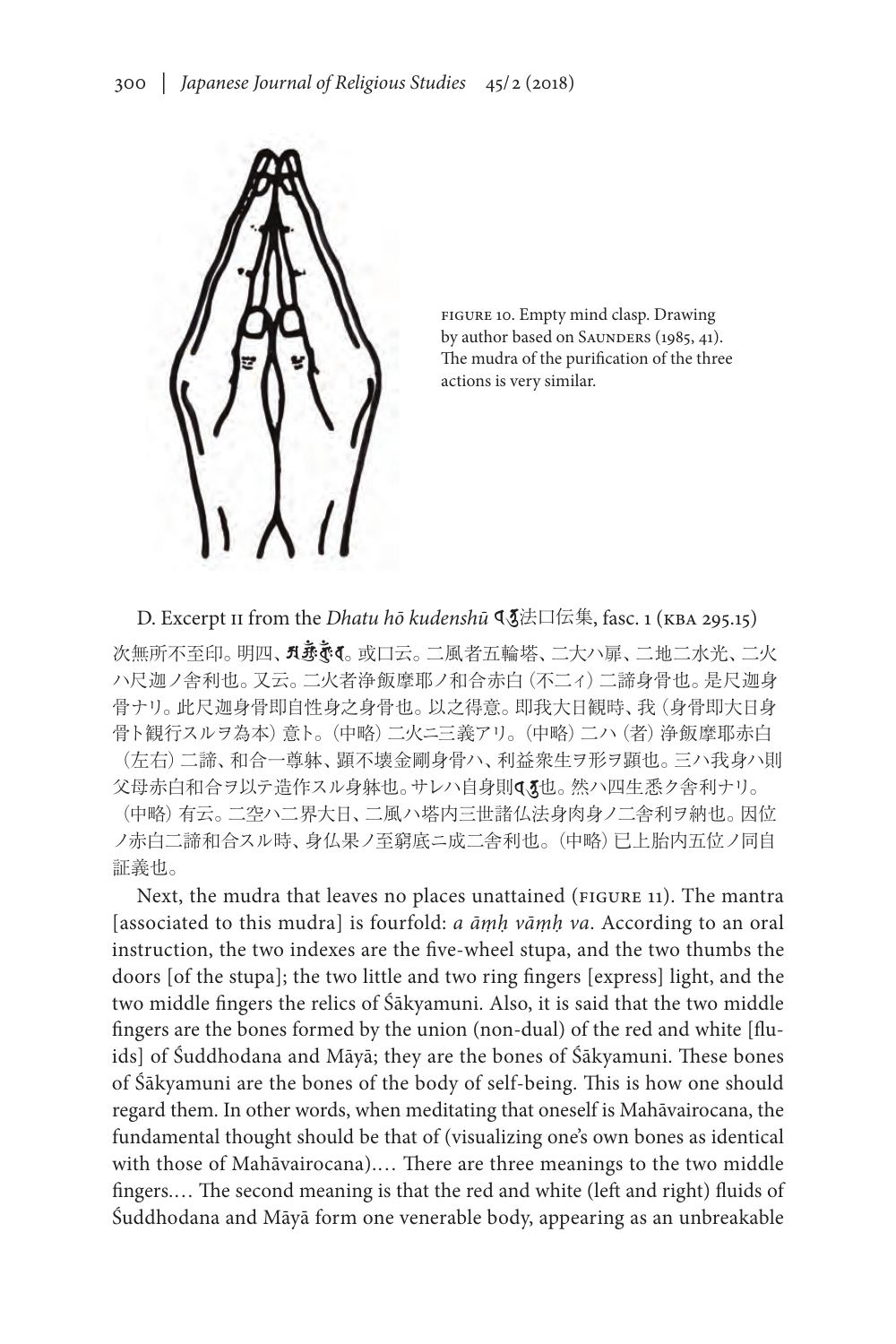

leaves no places unattained. Drawing by author based on SAUNDERS (1985, 115).

vajra bone (relic), which is the form assumed in order to benefit sentient beings. The third meaning is that one's own body is a body made by the union of the red and white [fluids] of one's father and mother. Therefore, one's own body is [nothing else but] a relic. In fact, all the four categories of living beings are relics.… Some say that the two thumbs represent the [twin] Mahāvairocana Buddhas of the twofold realms. The two indexes indicate [the idea] that inside the stupa are inserted two relics, which represent the dharma body as well as the flesh-body of all the Buddhas of the three ages. When the red and white [fluids], the cause, unite, their physical body [of substances] ultimately transform into two relics, the result, which is buddhahood.… The above [instruction] also constitutes the truth about the five stages [of gestation] in the womb.

#### **REFERENCES**

#### **ABBREVIATIONS**

- kba Kanazawa Bunko Archives (Shōmyōji 称名寺 archives).
	- kz *Kōbō Daishi zenshū* 弘法大師全集. Third revised and enlarged edition. 8 vols. Ed. Mikkyō Bunka Kenkyūsho 密教文化研究所. Kōyasan: Mikkyō Bunka Kenkyūsho, 1965–1968.
- md Mikkyō Daijiten. 密教大辞典. Ed. Mikkyō Jiten Hensankai 密教辞典 編纂会. Kyoto: Hōzōkan, 1931. Rev. ed. by Mikkyō Daijiten Saihan Iinkai 密教大辞典再版委員会, 1970 (reduced size reprint 1998).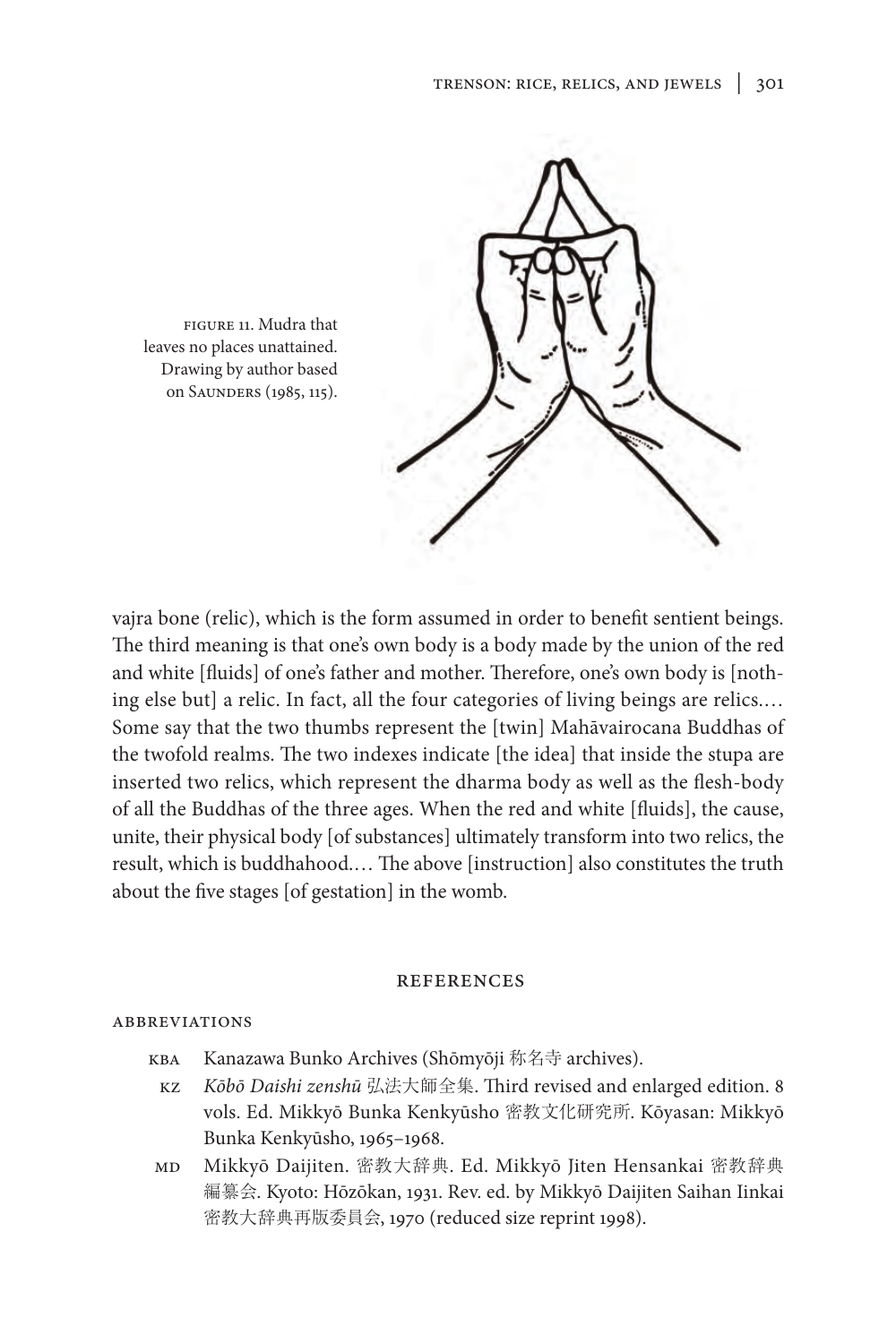- st *Shintō taikei* 神道大系. 120 vols. Ed. Shintō Taikei Hensankai 神道大系 編纂会. Tokyo: Shintō Taikei Hensankai, 1977–1994.
- sz *Shingonshū zensho* 真言宗全書. 44 vols. Ed. Shingonshū Zensho Kankōkai 真言宗全書刊行会. Kōyasan: Shingonshū Zensho Kankōkai, 1933–1939.
- t *Taishō shinshū daizōkyō* 大正新脩大蔵経. 85 vols. Takakusu Junjirō 高楠 順次郎 and Watanabe Kaikyoku 渡辺海旭, eds. Tokyo: Issaikyō Kankōkai and Daizō Shuppan, 1924–1934.
- tz *Taishō shinshū daizōkyō zuzō* 大正新修大蔵経図像. 12 vols. Ed. Ono Genmyō 小野玄妙. Tokyo: Daizō Shuppan, 1933–1934.

# primary sources

- *Apidamo jushe lun* 阿毘達磨倶舍論. By Vasubandhu. Trans. Xuanzang 玄奘 (600?– 664). T 1558, 29.
- *Apidamo jushe shilun* 阿毘達磨倶舍釈論. By Vasubandhu. Trans. Paramārtha 真諦  $(499 - 569)$ . T 1559, 29.
- *Asabashō* 阿娑縛抄. By Shōchō 承澄 (1205–1282). 227 vols. tz 8–9.
- *Besson zakki* 別尊雑記. By Shinkaku 心覚 (1117–1180). tz 3.
- *Betsugyōkyō shō* 別行経抄. Anonymous. In *Zoku Tendaishū zensho* 続天台宗全書, Mikkyō 密教 3, Kyōten chūshakurui 経典註釈類 II, ed. Tendaishūten Hensanjo 天台宗典編纂所, 48–89. Tokyo: Shunjūsha, 1990.
- *Da Tang xiyu ji* 大唐西域記. t 2087, 51.
- *Dayun jing qiyu tanfa* 大雲経祈雨壇法. t 990, 19.
- *Dazhidulun* 大智度論. Attributed to Nāgārjuna. Trans. Kumārajīva 鳩摩羅什 (344– 413). T 1509, 25.
- *Dhatu hō kudenshū* **Ⅰ**  $\overline{\text{I}}$ 法口伝集. Anonymous. 3 fascs. Copy made 1281−1282. KBA, 295.15.
- *Gisho ron* 偽書論. By Kyōi 恭畏 (1565–1630). t 2508, 78.
- *Goyuigō* 御遺告. Attributed to Kūkai 空海 (774–853). t 2431, 77.
- *Guan Mile shangsheng doushuaitian jing zan* 観弥勒上生兜率天経賛. By Kuiji 窺基  $(632 - 682)$ . T 1772, 38.
- *Hishō* 秘鈔*.* By Shūkaku 守覚 (1150–1202). t 2489, 78.
- *Hishō mondō* 秘鈔問答. By Raiyu 頼瑜 (1226–1304). 22 fascs. t 2536, 79.
- *Hizōki* 秘蔵記. Attributed to Kūkai. kz 2: 1–73.
- Jisshu jinpō hiden ki 十種神宝秘伝記. Copy dated 1743. ST 47: 175-96.
- *Jisshu jinpō zu* 十種神宝図*.* Attributed to Kūkai. kz 5: 183–88.
- *Jisshu jinpō zu* (*sanbon*) 十種神宝図(山本). In *Jiun sonja zenshū* 慈雲尊者全集, vol. 10, ed. Hase Hōshū 長谷宝秀, 781–89. Osaka: Kōkiji, 1924.
- *Jisshu jinpō zu* (*tohon*) 十種神宝図(都本). In *Jiun sonja zenshū*, vol. 10, ed. Hase Hōshū, 772–80.
- *Kakuzenshō* 覚禅鈔. By Kakuzen 覚禅 (1143–ca.1213). 116 fascs. tz 4–5.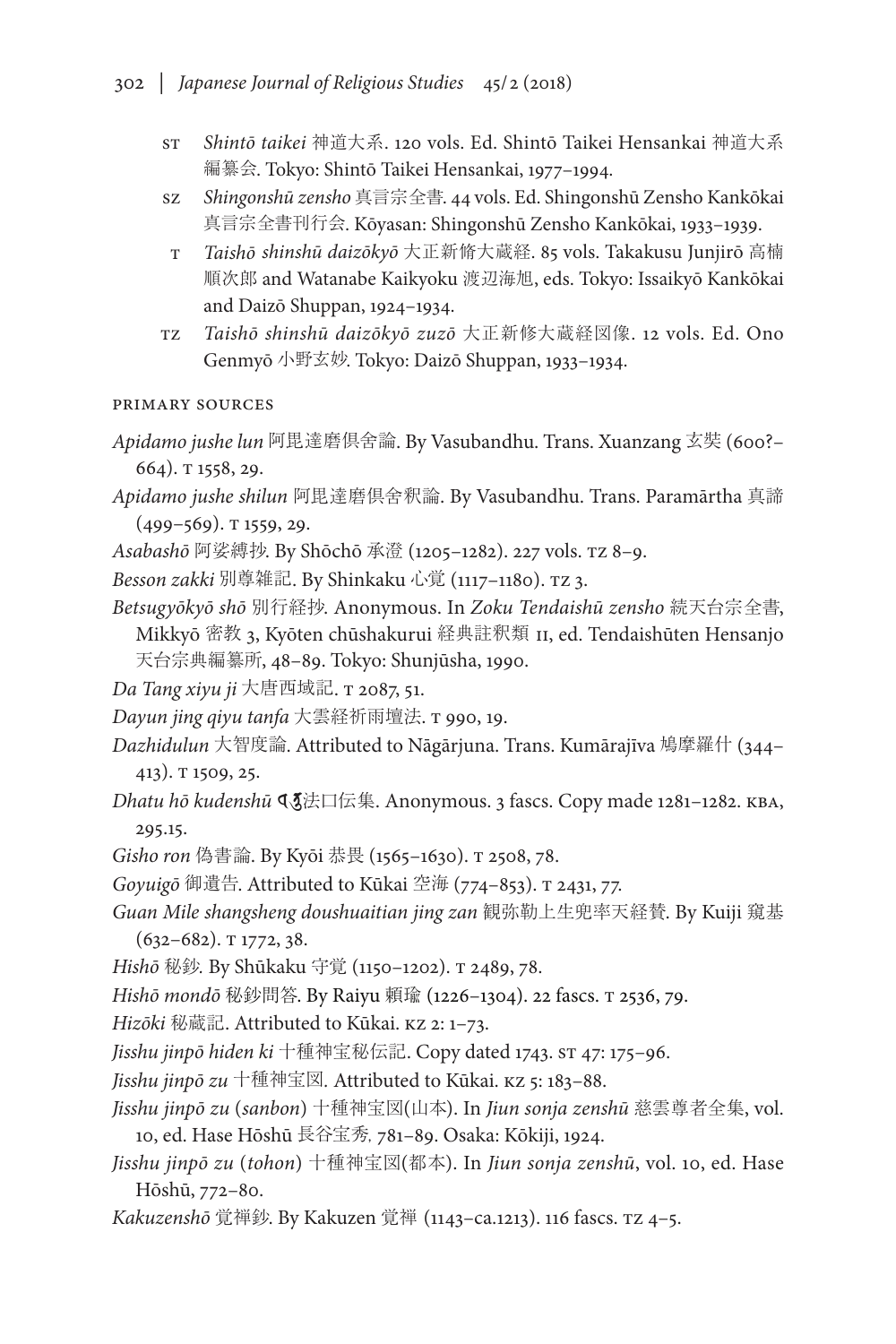- *Kanjō inmyō kuketsu*灌頂印明口決. Alternative title: *Daigo Sanbōin daiji*醍醐三宝院 大事. Attributed to Kenjin 憲深 (1192–1263). sz 27.
- *Keiran jūyōshū* 渓嵐拾葉集. By Kōjū 光宗 (1276–1350). t 2410, 76.
- *Kuden* 口伝. Anonymous. Manuscript copy dated 1308. kba 296.4.6.
- *Kuji hongi gengi* 旧事本紀玄義. By Jihen 慈遍 (fourteenth century). st 91.
- *Ryūgu* (*Gokuhi gokuhi*) 龍供(極秘々々). Manuscript copy dated 1308. kba 296.4.7.
- *Qingjing fashen Piluzhena xindi famen chengjiu yiqie tuoluo ni sanzhong xidi* 清浄 法身毘盧遮那心地法門成就一切陀羅尼三種悉地. t 899, 18.
- *Sendai kuji hongi* 先代旧事本紀. Attributed to Shōtoku Taishi 聖徳太子 (574–622). ST 12.
- *Shōugyōhō* 請雨経法. Anonymous. Archives of the National Museum of Japanese History, H–743–120. Archived under the alternative title *Daiunkyō kiu shidai* 大雲経祈雨次第.
- *Tuoluoni ji jing* 陀羅尼集経. t 901, 18.
- *Ugon zōhiki* 雨言雑秘記. By Shōken 勝賢 (1138–1196). In *Zoku gunsho ruijū* 続群書 類従, vol. 25, part 2, ed. Hanawa Hokinoichi 塙保己一. Tokyo: Zoku Gunsho Ruijū Kanseikai, 1960 (rev. ed., 3rd printing).
- *Zasshō* 雑鈔. Oral teachings from Ikkai 一海 (1116–1179). kba 43.4.

#### secondary sources

## ANDREEVA, Anna, and Dominic STEAVU, eds.

2016 *Transforming the Void: Embryological Discourse and Reproductive Imagery in East Asian Religions*. Leiden: Brill.

## Aston, William G.

2005 *Nihongi: Chronicles of Japan from the Earliest Times to A.D. 697*. New York: Cosimo. (Originally published 1896.)

#### Beal, Samuel, trans.

1884 *Si-Yu-Ki. Buddhist Records of the Western World. Translated from the Chinese of Hiuen Tsiang* (*A.D. 629*). London: Trübner.

## Dolce, Lucia

- 2010 Nigenteki genri no gireika: Fudō, Aizen to chikara no hizō 二元的原理の 儀礼化—不動・愛染と力の秘像. In *Girei no chikara: Chūsei shūkyō no jissen sekai* 儀礼の力—中世宗教の実践世界, Lucia Dolce and Matsumoto Ikuyo 松本郁代, eds., 159–206. Kyōto: Hōzōkan.
- 2016 The embryonic generation of the perfect body: Ritual embryology from Japanese Tantric sources. In ANDREEVA and STEAVU, 253-310.

#### Faure, Bernard

2003 Dato. In *Hōbōgirin* 法宝義林*: Dictionnaire encyclopédique du bouddhisme d'après les sources chinoises et japonaises*, vol. 8, ed. Hubert Durt, 1127–58. Paris: Librairie d'Amérique et d'Orient; Tokyo: Maison Franco-Japonaise.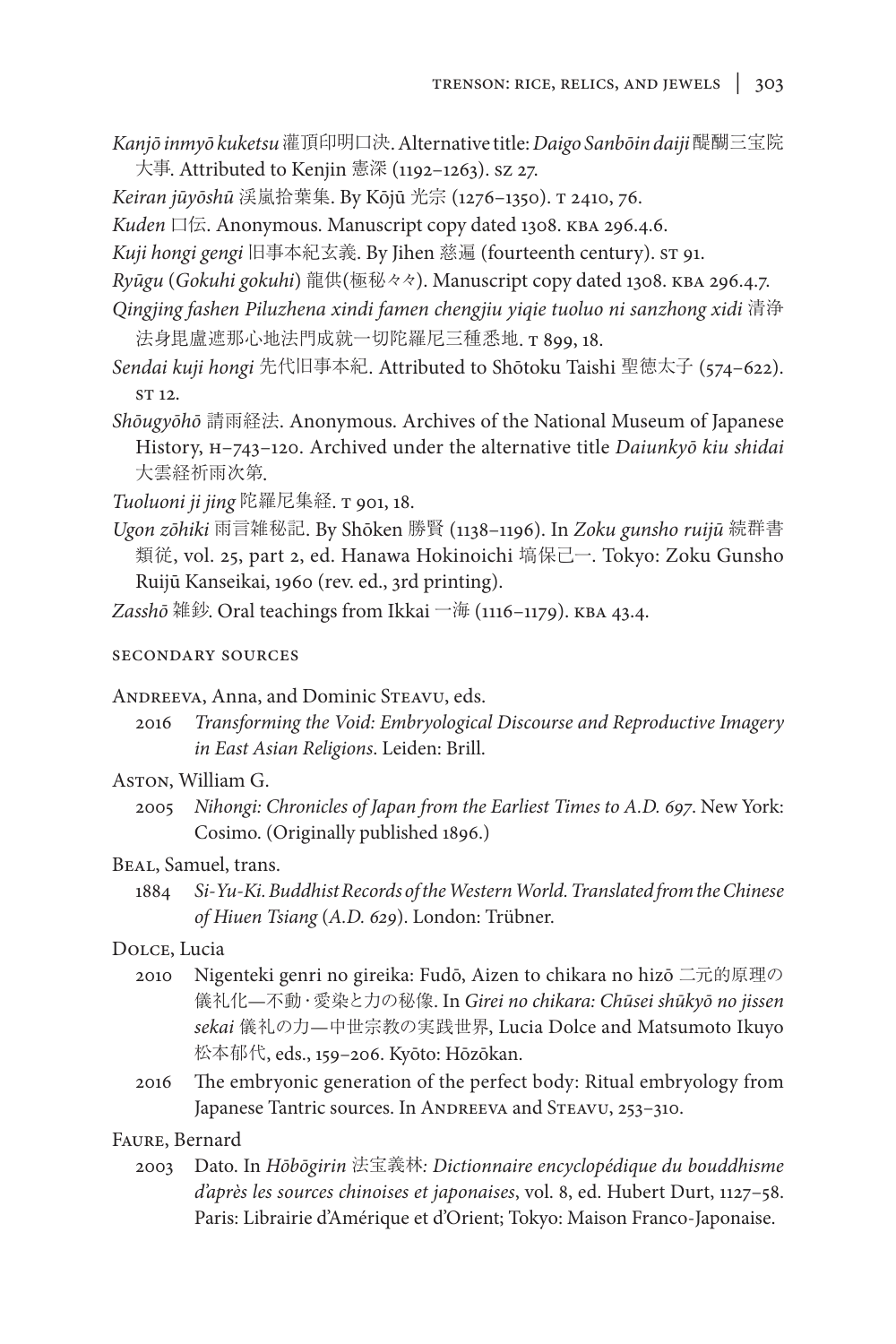- 2004 Buddhist relics and Japanese regalia. In *Embodying the Dharma: Buddhist Relic Veneration in Asia*, David Germano and Kevin Trainor, eds., 93–116. Albany: SUNY Press.
- 2016a *Gods of Medieval Japan. Volume 1: The Fluid Pantheon*. Honolulu: University of Hawai'i Press.
- 2016b *Gods of Medieval Japan. Volume II: Protectors and Predators*. Honolulu: University of Hawai'i Press.
- 2016c Buddhism *Ab Ovo*: Aspects of embryological discourse in medieval Japanese Buddhism. In ANDREEVA and STEAVU, 311-43.

Fowler, Sherry

- 1997 In search of the dragon: Mt. Murō's sacred topography. *Japanese Journal of Religious Studies* 24: 145–61. doi.org/bgk5
- 2005 *Muroji: Rearranging Art and History at a Japanese Buddhist Temple*. Honolulu: University of Hawai'i Press.

Fujimaki Kazuhiro 藤巻和宏

- 2002 Nyoi hōju o meguru Tōmitsukei kuden no tenkai to Ben'ichisan engirui no seisei: "Ben'ichisan himitsu ki" o chūshin toshite 如意宝珠をめぐる東密系 口伝の展開と宀一山縁起類の生成—『宀一山秘密記』を中心として. *Kokugo kokubun* 71, 1–17.
- Grosnick, William H.
	- 1995 The Tathāgatagarbha Sūtra. In *Buddhism in Practice*, ed. Donald S. Lopez, Jr., 92–106. Princeton: Princeton University Press.
- Hoshikawa Kiyochika 星川清親
	- 1975 *Ine no seichō: Kaibō zuzetsu* イネの生長—解剖図説. Tokyo: Nōsan Gyoson Bunka Kyōkai.

#### Hosokawa Shin'ei 細川真永

- 2009 *Hizōki* no seiritsu mondai 秘蔵記の成立問題. *Kōyasan Daigaku daigakuin kiyō* 11: 43–59.
- Itō Satoshi 伊藤 聡
	- 2011 Ise niji o megutte: Kokin chū, Ise chū to mikkyō setsu, shintō setsu no kōshō 伊勢二宇を巡って—古今注・伊勢注と密教説・神道説の交渉. In *Chūsei Tenshō daijin shinkō no kenkyū* 中世天照大神信仰の研究, 452–96. Kyoto: Hōzōkan. (Originally published 1996.)
- Iyanaga Nobumi 彌永信美
	- 2004 Tachikawaryū to Shinjō "Juhō yōjin shū" o megutte 立川流と心定『受法 用心集』をめぐって. *Nihon Bukkyō sōgō kenkyū* 2: 13–31.
- KADOYA Atsushi 門屋 温
	- 2002 "Jingi, Shinpō" kō: Shintō zuzōgaku no kokoromi「神器・神宝」考—神道 図像学の試み. *Nihongaku kenkyū* 5: 1–31.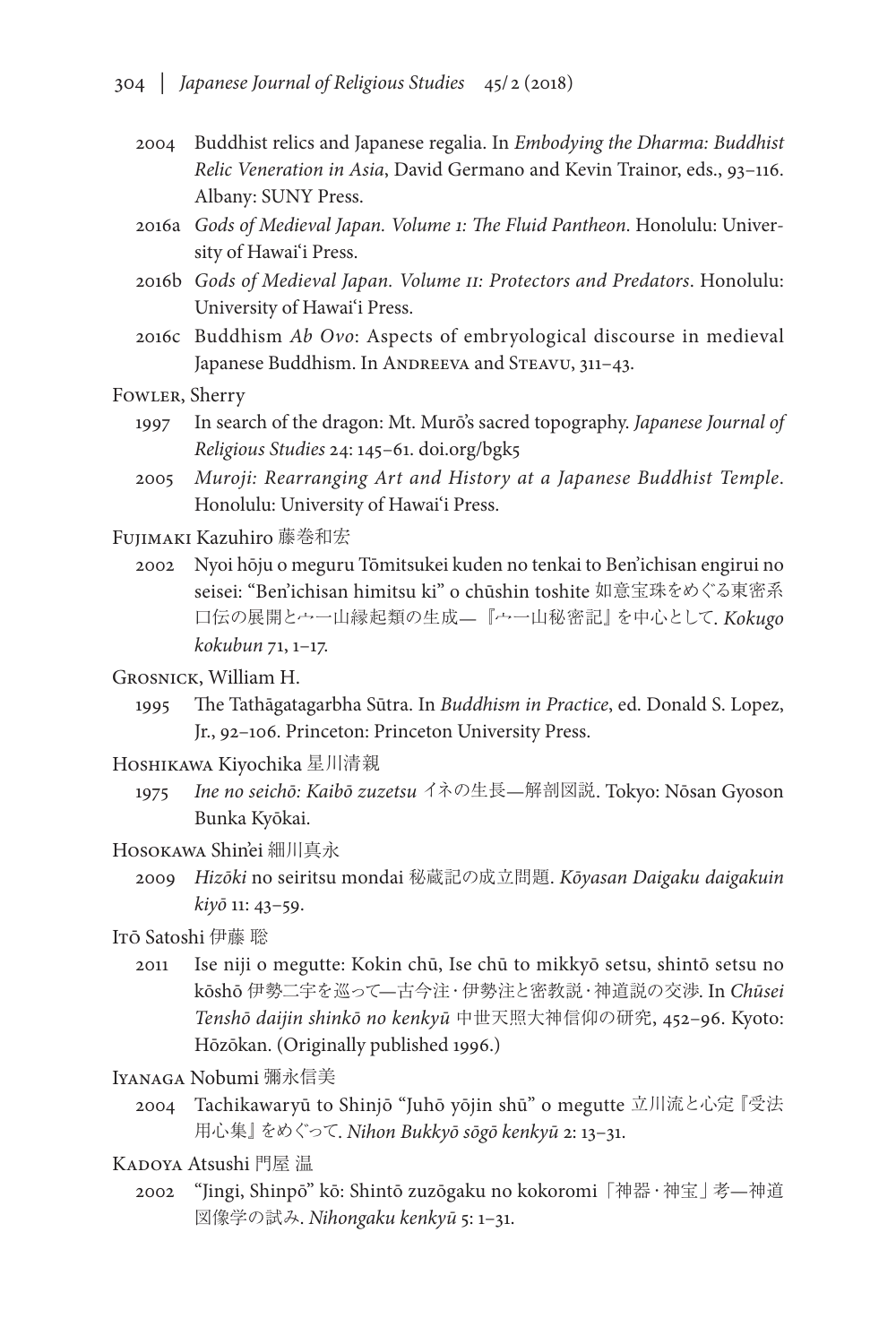- 2006a Myths, rites, and icons: Three views of a secret. In *The Culture of Secrecy in Japanese Religion*, Bernhard Scheid and Mark Teeuwen, eds., 269–83. London and New York: Routledge.
- 2006b On the formation of Shintō icons. *Cahiers d'Extrême-Asie* 16: 151–82. doi.org/10.3406/asie.2006.1255
- Kritzer, Robert
	- 1998 Semen, blood, and the intermediate existence. *Journal of Indian and Buddhist Studies* 46: 1031–25. doi.org/10.4259/ibk.46.1031
	- 2000 Rūpa and the antarābhava. *Journal of Indian Philosophy* 28 (June): 235–72.
- Kushida Ryōkō 櫛田良洪
	- 1964 *Shingon mikkyō seiritsu katei no kenkyū* 真言密教成立過程の研究. Tokyo: Sankibō Busshorin.
- Latour, Bruno
	- 2005 *Reassembling the Social: An Introduction to Actor-Network-Theory*. Oxford: Oxford University Press.
- La Vallée Poussin, Louis de, trans.
	- 1980 *L'Abhidharmakośa de Vasubandhu*: *Traduction et annotations*. Mélanges chinois et bouddhiques, vol. XVI. 6 vols. Bruxelles: Institut Belge des hautes études chinoises. (Originally published 1923–1931.)
- Li, Rongxi, trans.
	- 1996 *The Great Tang Dynasty Record of the Western Regions*. BDK English Tripiṭaka Translation Series, No. 79. Berkeley: Numata Center for Buddhist Translation and Research.
- Monier-Williams, Monier
	- 1899 *A Sanskrit-English Dictionary: Etymologically and Philologically Arranged with Special Reference to Cognate Indo-European Languages*. Oxford: The Clarendon Press.
- Morimoto Atsushi 森本 敦
	- 2010a Tokusa no kandakara no denshō: "Sendai kuji hongi" ga nokosu kodai saishi no genzō (jō) 十種神宝の伝承—『先代旧事本紀』が残す古代祭祀の 原像(上). *Gobun* 137: 1–10.
	- 2010b Tokusa no kandakara no denshō: "Sendai kuji hongi" ga nokosu kodai saishi no genzō (中 chū). *Gobun* 138: 36–45.
	- 2011 Tokusa no kandakara no denshō: "Sendai kuji hongi" ga nokosu kodai saishi no genzō (下 ge). *Gobun* 139: 13–26.
- Naitō Sakae 内藤 栄
	- 2010 *Shari shōgon bijutsu no kenkyū* 舎利荘厳美術の研究. Tokyo: Seishi Shuppan.
- Olivelle, Patrick, trans.
	- 1998 *The Early Upaniṣads: Annotated Text and Translation*. New York: Oxford University Press.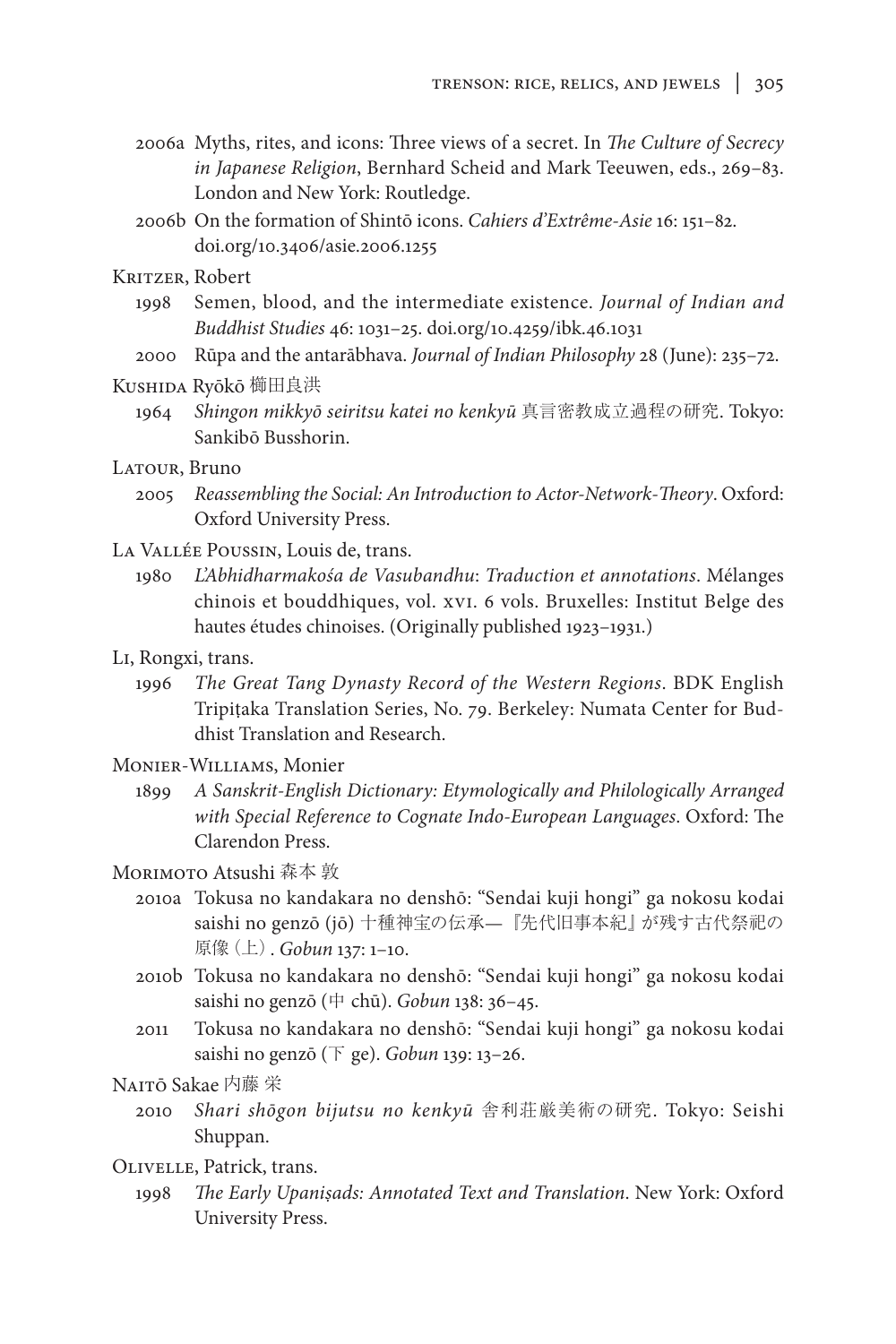#### Ōsawa Shōkan 大沢聖寛

- 1992 "Hizōki" no senjutsu nendai ni tsuite『秘蔵記』の選述年代について. *Mikkyōgaku kenkyū* 24: 47–61.
- 1999 *Hizōki* no seiritsu nendai saikō 秘蔵記の成立年代再考. *Indogaku bukkyōgaku kenkyū* 47: 623–27. doi.org/10.4259/ibk.47.623

## PRUDEN, Leo, trans.

1991 *Abhidharmakośabhāṣyam of Vasubandhu*. Translated into French by Louis de La Vallée Poussin. 4 vols. Berkeley: Asian Humanities Press.

RAMBELLI, Fabio

2007 *Buddhist Materiality: A Cultural History of Objects in Japanese Buddhism*. Stanford: Stanford University Press.

## ROBERTSON, Jennifer

1984 Sexy rice: Plant gender, farm manuals, and grass-roots nativism. *Monumenta Nipponica* 39: 233–60. doi.org/10.2307/2384593

#### Ruppert, Brian

- 2000 *Jewel in the Ashes: Buddha Relics and Power in Early Medieval Japan*. Cambridge: Harvard University Asian Center.
- 2002a Pearl in the shrine: A genealogy of the Buddhist jewel of the Japanese sovereign. *Japanese Journal of Religious Studies* 29: 1–33. doi.org/bgcp
- 2002b Buddhist rainmaking in early Japan: The Dragon King and the ritual careers of esoteric monks. *History of Religions* 42: 143–74. doi.org/10.1086/463701

## SAUNDERS, Dale E.

1985 *Mudra: A Study of Symbolic Gestures in Japanese Buddhist Sculpture*. Bollingen Series LVIII. Princeton: Princeton University Press. (Originally published 1960 by the Bollingen Foundation.)

#### SNODGRASS, Adrian

1985 *The Symbolism of the Stupa*. New York: Southeast Asia Program Publications.

## Strong, John S.

2007 *Relics of the Buddha*. Delhi: Motilal Banarsidass.

#### Sugawara Yasunori 菅原泰典

1994 Gin shari kō 銀舎利考. *Journal of Indian and Buddhist Studies* 42: 240–44.

#### Takahashi Yūsuke 高橋悠介

2016 Den Kenjin hen "Kanjō inmyō kuketsu" to Kūkanbō Nyojitsu 伝憲深編『灌頂 印明口決』と空観房如実. *Shidō bunko ronshū* 斯道文庫論集 51: 189–213.

## Trenson, Steven

2013 Shingon divination board rituals and rainmaking. *Cahiers d'Extrême-Asie* 21: 107–34.